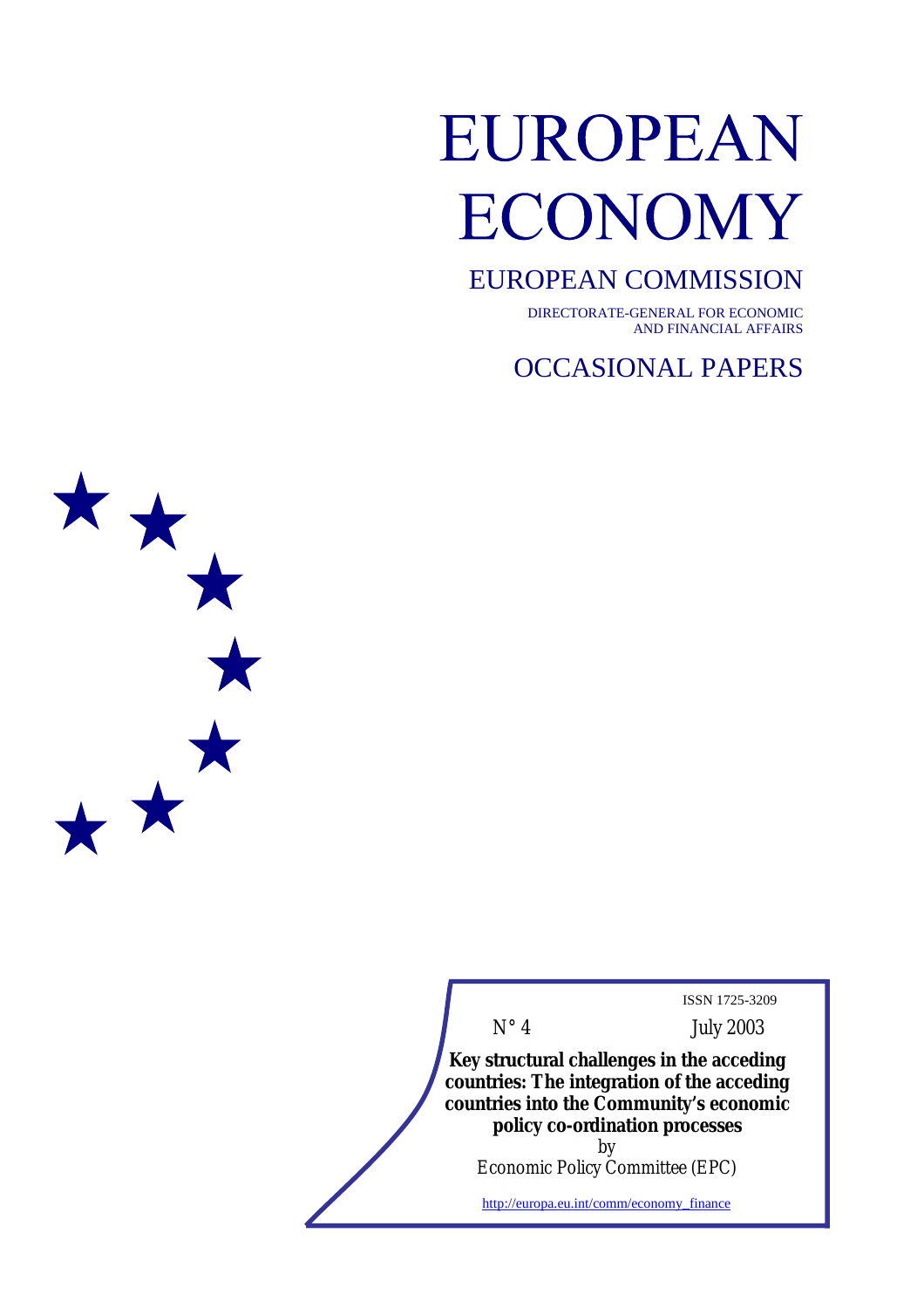Occasional Papers are written by the Staff of the Directorate-General for Economic and Financial Affairs, or by experts working in association with them. The "Papers" are intended to increase awareness of the technical work being done by the staff and cover a wide spectrum of subjects.

Comments and enquiries should be addressed to the:

# **European Commission**

Directorate-General for Economic and Financial Affairs **Publications** BU1 B – 1049 Brussels, Belgium

KC-AH-03-004-EN-C

ECFIN/EPC/114/03-EN

This paper only exists in English.

© European Communities, 2003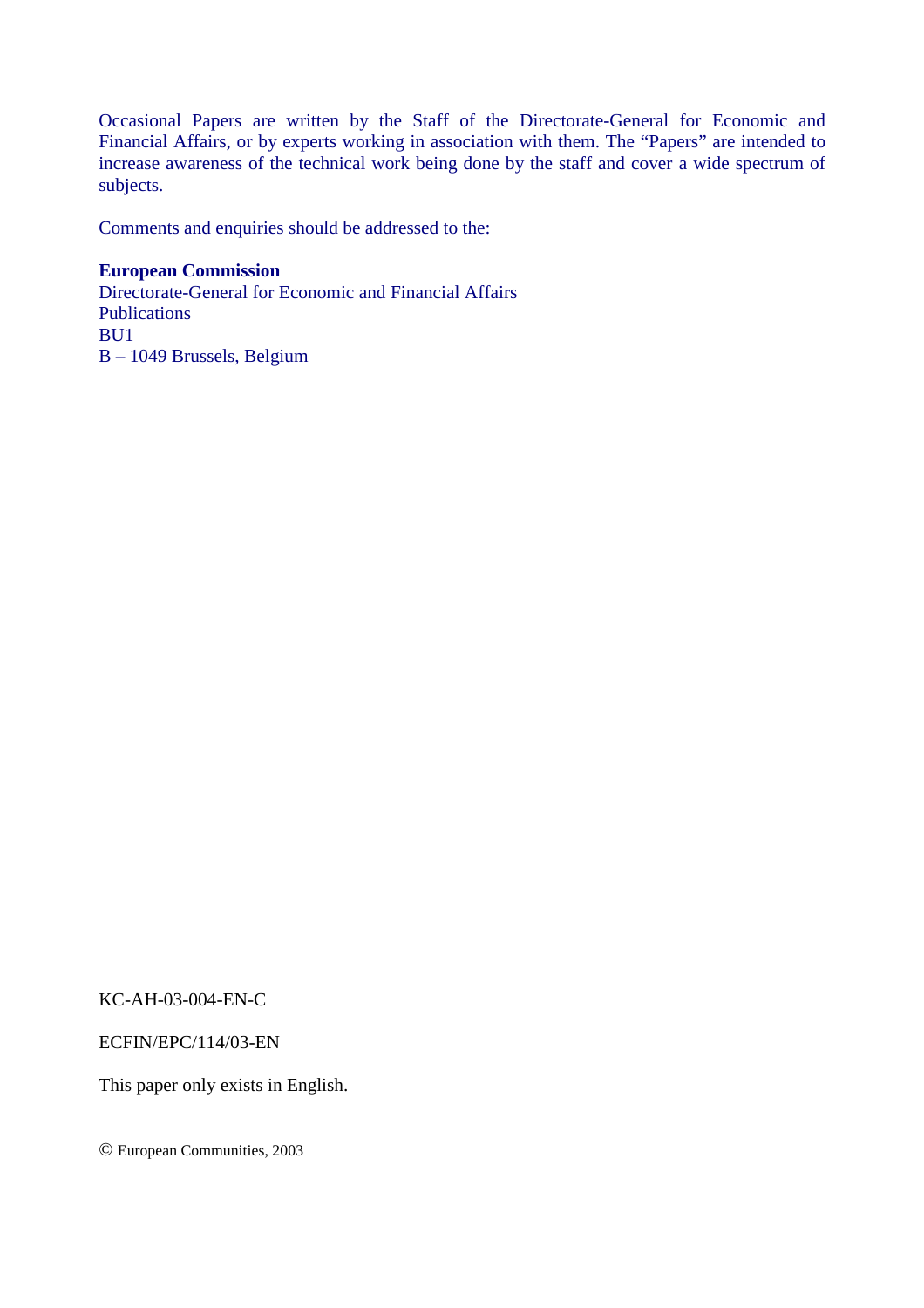# **Key structural challenges in the acceding countries:**

**The integration of the acceding countries into the Community's economic policy co-ordination processes**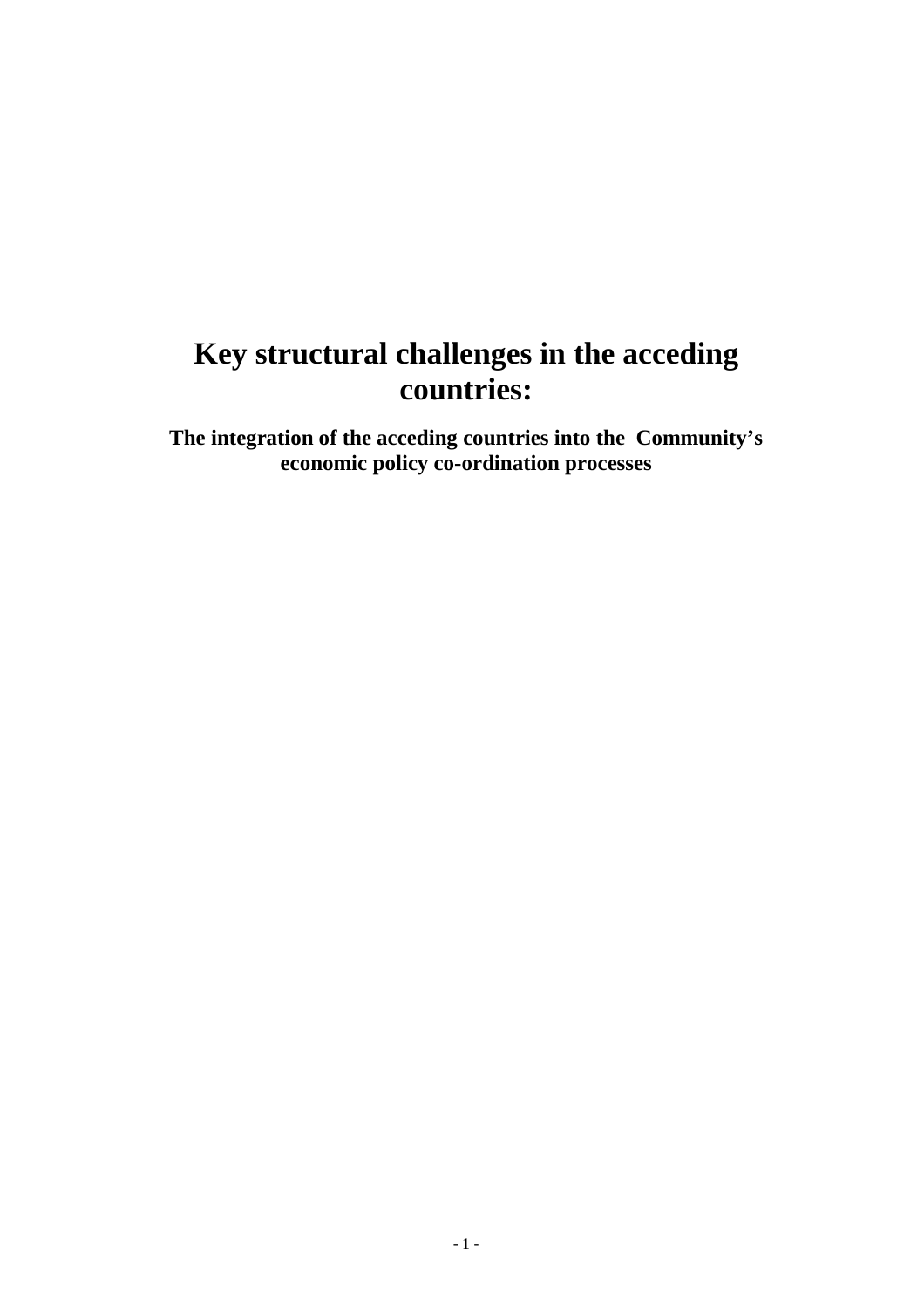# **Table of contents**

|         | <b>PREFACE</b>                                                                                                                         | p.   | -4    |
|---------|----------------------------------------------------------------------------------------------------------------------------------------|------|-------|
|         | <b>KEY MESSAGES</b>                                                                                                                    | p.   | - 5   |
| I.      | THE CONTEXT FOR MEETING THE STRATEGIC LISBON GOAL                                                                                      | p. 9 |       |
|         | Real convergence                                                                                                                       |      |       |
|         | Labour productivity, wage costs and the structure of the economy                                                                       |      |       |
| П.      | <b>LABOUR MARKET REFORMS</b>                                                                                                           |      | p. 14 |
| Ш.      | <b>PRODUCT MARKETS</b>                                                                                                                 |      | p. 17 |
| IV.     | <b>FINANCIAL MARKET REFORMS</b>                                                                                                        |      | p. 20 |
| V.      | IMPROVING THE QUALITY AND SUSTAINABILITY OF PUBLIC FINANCES                                                                            |      | p. 22 |
|         | Quality of public finances                                                                                                             |      |       |
|         | The sustainability of public finances: Pension and health care reforms                                                                 |      |       |
| VI.     | FOSTERING THE KNOWLEDGE-BASED ECONOMY                                                                                                  |      | p. 28 |
|         | Education and training systems                                                                                                         |      |       |
|         | R&D and innovation                                                                                                                     |      |       |
| VII.    | ENVIRONMENTAL AND SOCIAL SUSTAINABILITY                                                                                                |      | p. 33 |
|         | Environmental sustainability                                                                                                           |      |       |
|         | Social cohesion                                                                                                                        |      |       |
| VIII.   | <b>IMPLICATIONS FOR THE LISBON STRATEGY AND INTEGRATION OF</b><br>THE ACCEDING COUNTRIES INTO EU STRUCTURAL REFORM<br><b>PROCESSES</b> |      | p. 34 |
|         | The Lisbon strategy                                                                                                                    |      |       |
|         | EU structural policy co-ordination and future work                                                                                     |      |       |
| Annexes |                                                                                                                                        |      |       |
|         |                                                                                                                                        |      |       |

# Bibliography

List of members of the EPC Working Group on Enlargement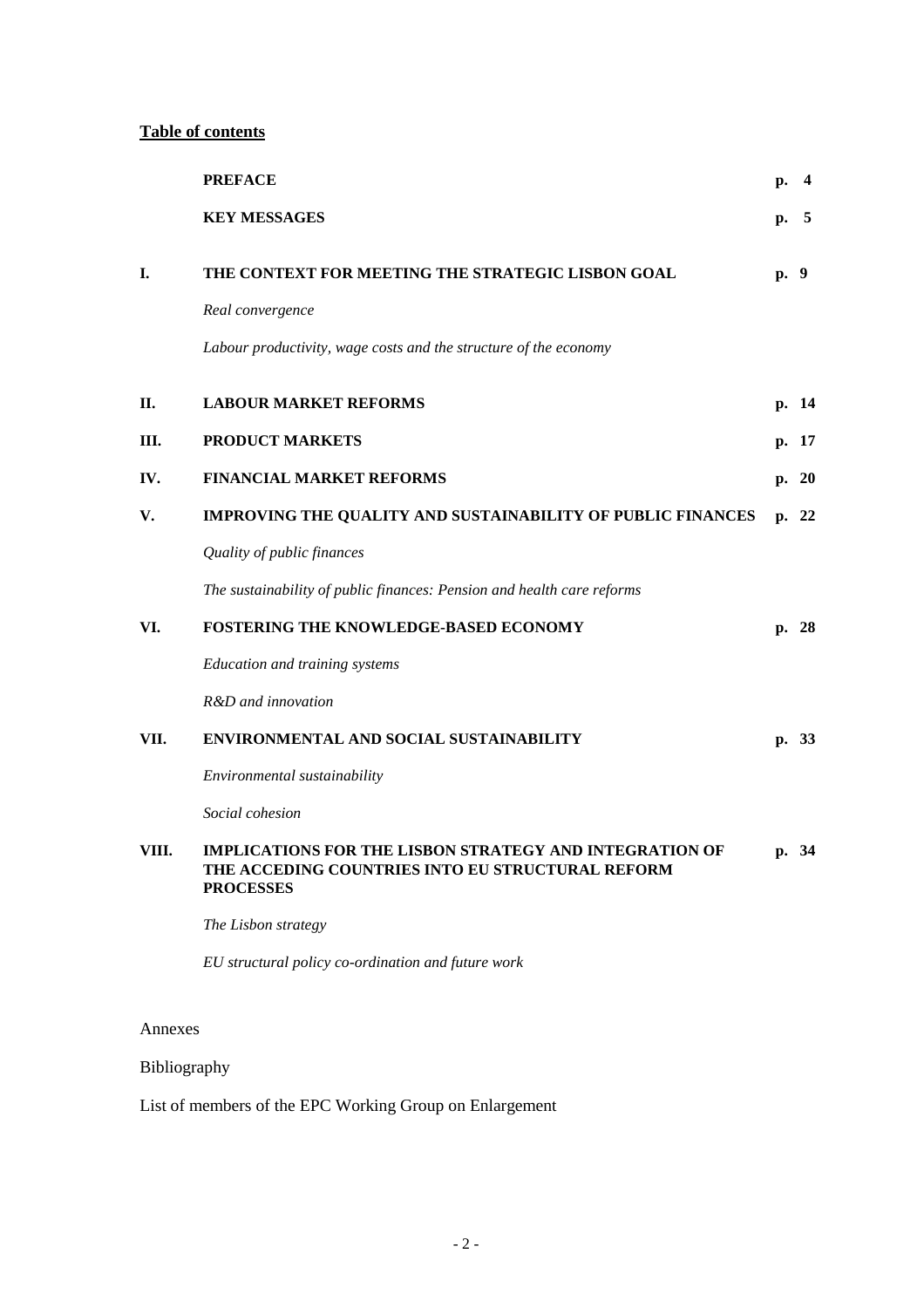# *List of tables*

| Table 1: Period needed to reach 75% of the EU-15 average for GDP per capita  | p.10  |
|------------------------------------------------------------------------------|-------|
| Table 2: Contributions to growth rates in central European countries 1991-99 | p.12  |
| Table 3: Unit labour costs in 1995 and 2002                                  | p.13  |
| Table 4: Unemployment rates in 2000/01                                       | p.15  |
| Table 5: Commercial bank lending to households                               | p. 21 |
| Table 6: Fiscal developments                                                 | p.23  |
| Table 7. Size of general government spending                                 | p.23  |
| Table 8: Structure of general government revenue in 2000                     | p.24  |
| Table 9: Structure of general government expenditure in 2000                 | p.25  |
| Table 10: Old-age dependency ratio                                           | p.26  |
| Table 11: Public pension expenditures in 2000/50                             | p.27  |

# *List of graphs*

| Graph 1: GDP per capita in PPS in 1995 and 2002                   | p. 9        |
|-------------------------------------------------------------------|-------------|
| Graph 2: Labour productivity per person employed in 1995 and 2002 | p.11        |
| Graph 3: Hourly labour costs in industry and services in 2000     | p.12        |
| Graph 4: Sectoral share of employment in 2001                     | p.14        |
| Graph 5: Employment rates in the acceding countries in 2001       | p.15        |
| Graph 6: Administered prices in 2001 as a share of CPI            | p.18        |
| Graph 7: State aid in 2000                                        | <i>p.19</i> |
| Graph 8: Public expenditure on education as % of GDP in 2000      | p.29        |
| Graph 9: Gross enrolment ratio at tertiary level in 1999          | p.30        |
| Graph 10: R&D expenditure in 2000                                 | p.32        |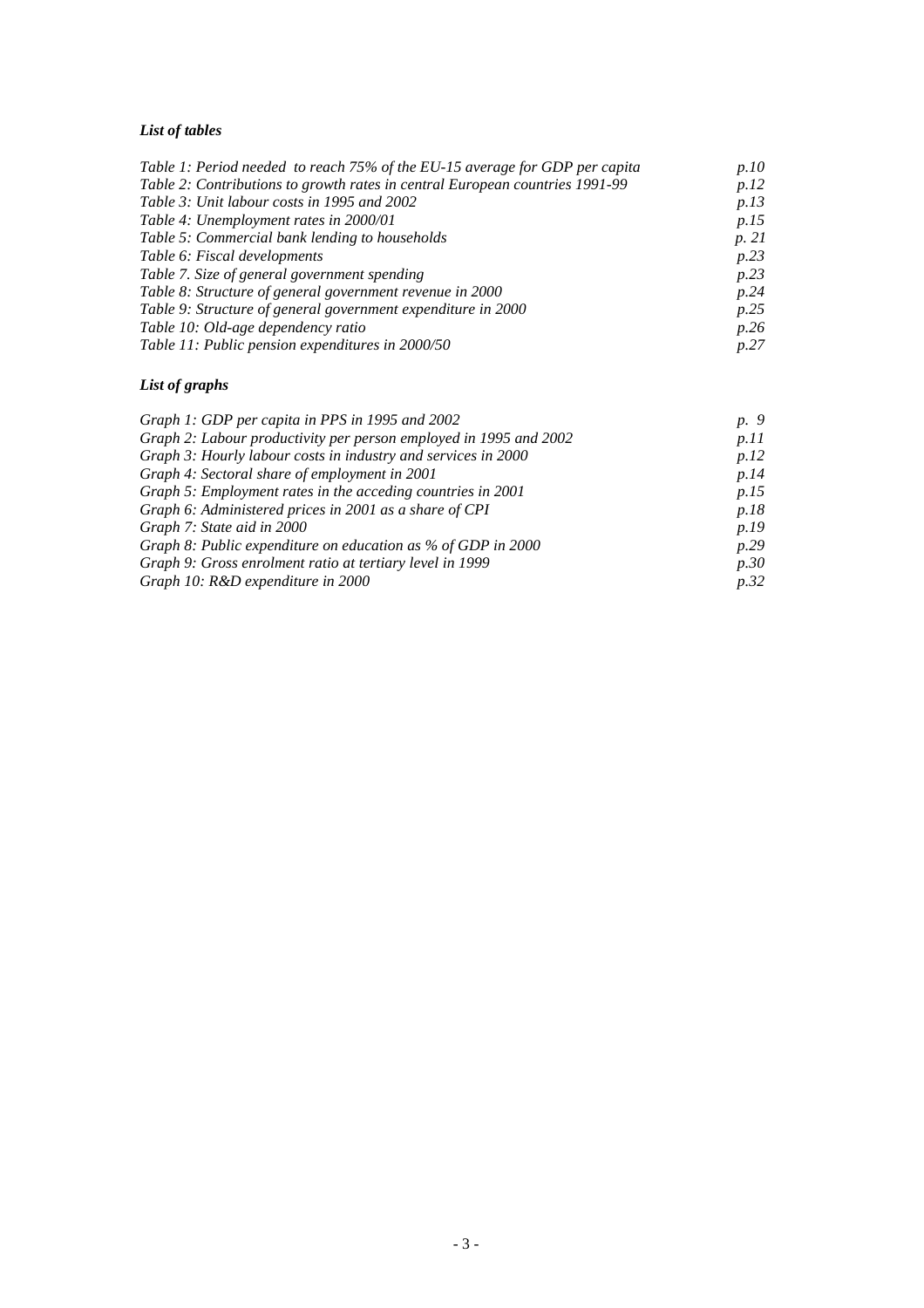#### THE INTEGRATION OF THE ACCEDING COUNTRIES INTO THE COMMUNITY'S ECONOMIC POLICY COORDINATION PROCESSES

#### *PREFACE*

In March 2000 in Lisbon, the European Union set itself the strategic ten-year goal

"*to become the most competitive and dynamic knowledge-based economy in the world, capable of sustainable economic growth with more and better jobs and greater social cohesion*".

The Heads of State and Government, meeting in Lisbon and Stockholm, called for greater efforts to speed up structural change so as to raise the growth potential, aiming at five priority areas: (i) employment, (ii) innovation and research, (iii) economic reform on product and capital markets, (iv) social cohesion and (v) sustainable development. The Member States, recognising that a marked acceleration of structural reforms is required in order to bring the strategic Lisbon goal within reach, have taken steps to implement labour, product and capital market reforms embedded in a sound macroeconomic environment. The new Broad Economic Policy Guidelines (BEPGs) for 2003-05 recognise the imperative of attaining higher and sustainable growth rates. Sound macroeconomic conditions and policies are a prerequisite for a sustainable increase in economic prosperity. Better functioning and more competitive labour, product and capital markets are indispensable in achieving a more dynamic economy and enhancing potential growth.

Enlargement in a medium- to long-term perspective is set to enhance considerably the prospects for growth of the EU economy. The acceding countries have achieved strong and solid progress with structural and institutional reforms. Progress (and the speed of structural change), however, has not been consistently strong across all countries and areas. Achieving real convergence with the EU and enhanced resilience to possible future shocks will depend on the scope and pace of progress in the implementation of the structural reform agenda.

The present Report should be a first step towards integrating the acceding countries, after enlargement, into the multilateral surveillance conducted by the Council under the Treaty, in line with the mandate given by the Ecofin ministers on 5 November 2002. The Report assesses the challenges faced by the acceding countries with regard to the Lisbon goal and the BEPGs, and identifies possible priorities for structural reforms in those countries by looking at the dynamics of a wide range of policy areas relative to the EU. The Report should also provide advice and oversight for the Council in concentrating the EU's monitoring on the priority areas where reform challenges are most evident.

The Report, which has been elaborated by a specific working group made up of experts from national administrations of the Member States, the European Commission and the European Central Bank (a list of members of the Working Group is annexed to this report), has to rely primarily on the Pre-Accession Economic Programmes and other secondary information, as the acceding countries do not yet participate in the Community's economic policy co-ordination processes. The outline of the Report follows the BEPGs and the EPC's annual reports on structural reforms. At this stage, its analytical part covers only the ten countries acceding in 2004 as the Report aims at preparing for their integration into the existing multilateral surveillance processes. Multilateral surveillance of the remaining three EU candidate countries (Bulgaria, Romania and Turkey) will continue under the Pre-Accession Surveillance procedure. Moreover, the EPC considers that the latter should be assessed in a report similar to the present one before their actual EU accession. However, for the sake of completeness the comparative tables, if data is available, also cover those three countries (albeit for Turkey most data have been lacking).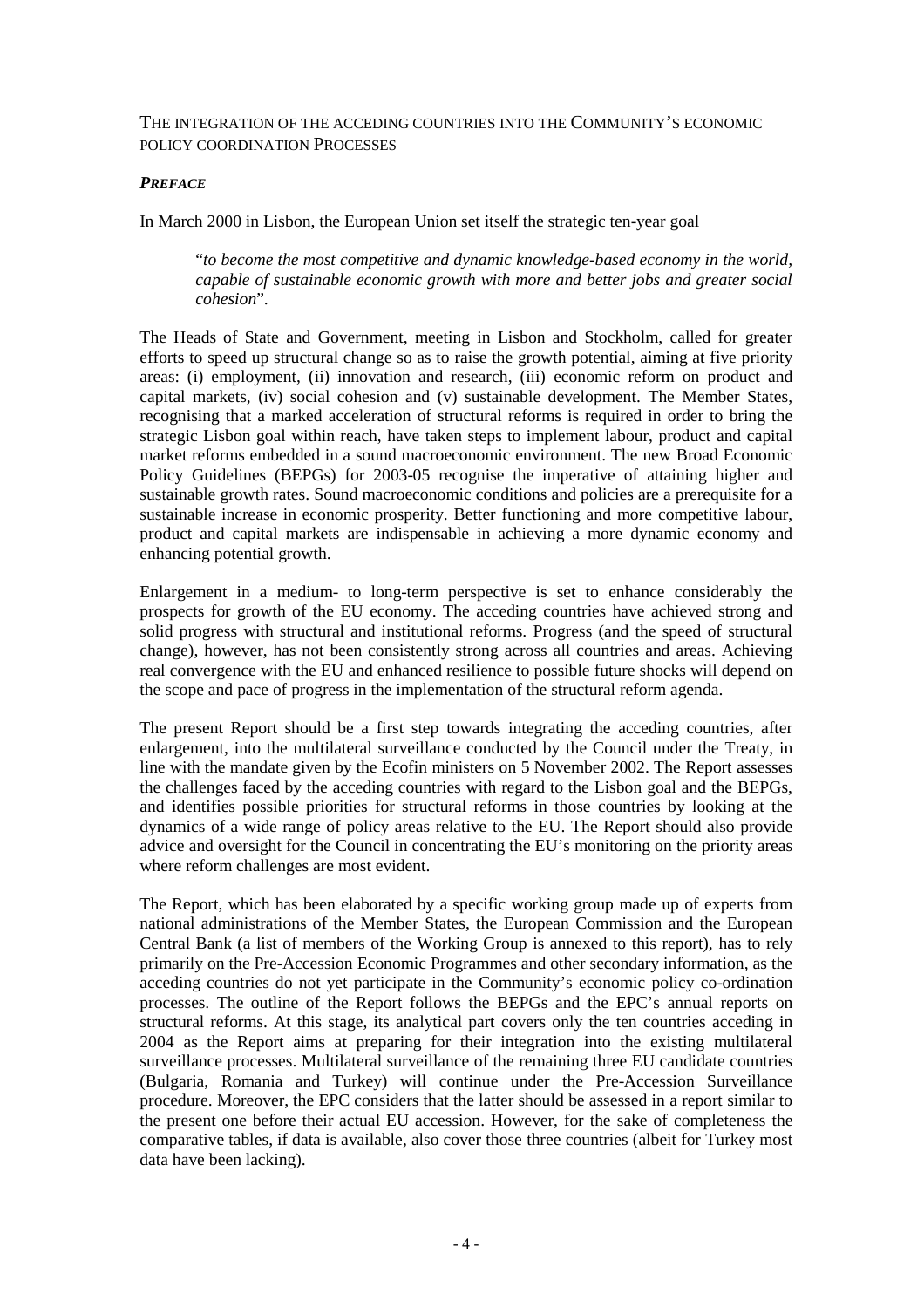#### *KEY MESSAGES*

#### *Structural reform challenges*

The Economic Policy Committee (EPC) has analysed structural challenges in the acceding countries, on the basis of the Lisbon strategy as implemented via the BEPGs. It found that the challenges of the acceding countries do not differ fundamentally in nature from those in the present Member States. However, some challenges are more demanding for the acceding countries. Consequently, the existing framework for multilateral surveillance of structural reforms, as outlined in the general recommendations of the BEPGs, seems broadly appropriate also for the acceding countries.

The gap with the EU average is still wide and in spite of experiencing higher growth rates than EU countries over the past few years the progress in catching-up with the EU in income levels has been limited in most acceding countries. Catching-up in income levels is a long-term process, but the challenge is to speed up the narrowing of the productivity gap and the gap in employment rates between the acceding countries and the EU Member States.

The Lisbon strategic goal of "becoming the most competitive and dynamic economy remains unchanged in an enlarged Union. Yet the Lisbon targets are likely to be more difficult to achieve, simply because in most cases the average EU starting base is statistically lowered by the fact that most acceding countries are less well placed vis-à-vis the Lisbon targets than the existing Member States. It should also be recognised, though, that at least in some areas a number of acceding countries are already equally or even better placed than (some) present Member States.

Within the existing framework, the EPC considers that in the Cardiff process and the BEPGs, the focus for the acceding countries could rest more on the still incomplete structural shift. A number of product market issues, such as privatisation, administered prices and factors affecting the sectoral composition of the economy, and a number of challenges related to the knowledge-based economy, such as the performance of the education systems and R&D as well as innovation performance, need to be discussed more intensively than is currently the case for the existing Member States. A special focus for surveillance should be the institutional framework for market development and the business environment, and the effective implementation of competition policies. In the Luxembourg process, the focus for the acceding countries should, on account of the need for business restructuring, be more on the priority "promoting adaptability in the labour market". In regard of the specific elements of the Lisbon strategy and the BEPGs, the EPC would like to highlight the following priority areas:

- **Increasing employment and incentives to work**. Whilst the average employment rate in the EU has been rising, this is not the case for many acceding countries. In most of them, unemployment has remained unacceptably high. Major differences exist between the acceding countries in regard of employment rates and unemployment ratios. Even greater efforts than in the EU-15 will therefore be needed in order to achieve the Lisbon employment goals in an enlarged EU-25 as a whole. The measures that hold the key to "more and better jobs" include:
	- increasing the incentive effects of tax and benefit systems, in particular for low-wage earners by reducing unemployment traps ("increase incentives to work");
	- ensuring that wage increases remain in line with productivity gains and price stability (wage bargaining systems are key);
	- improving employment flexibility through an in-depth review of employment protection legislation;
	- improving the skill level with a focus on lifelong learning;
	- focusing on precisely targeted, effective and efficient active labour market policies.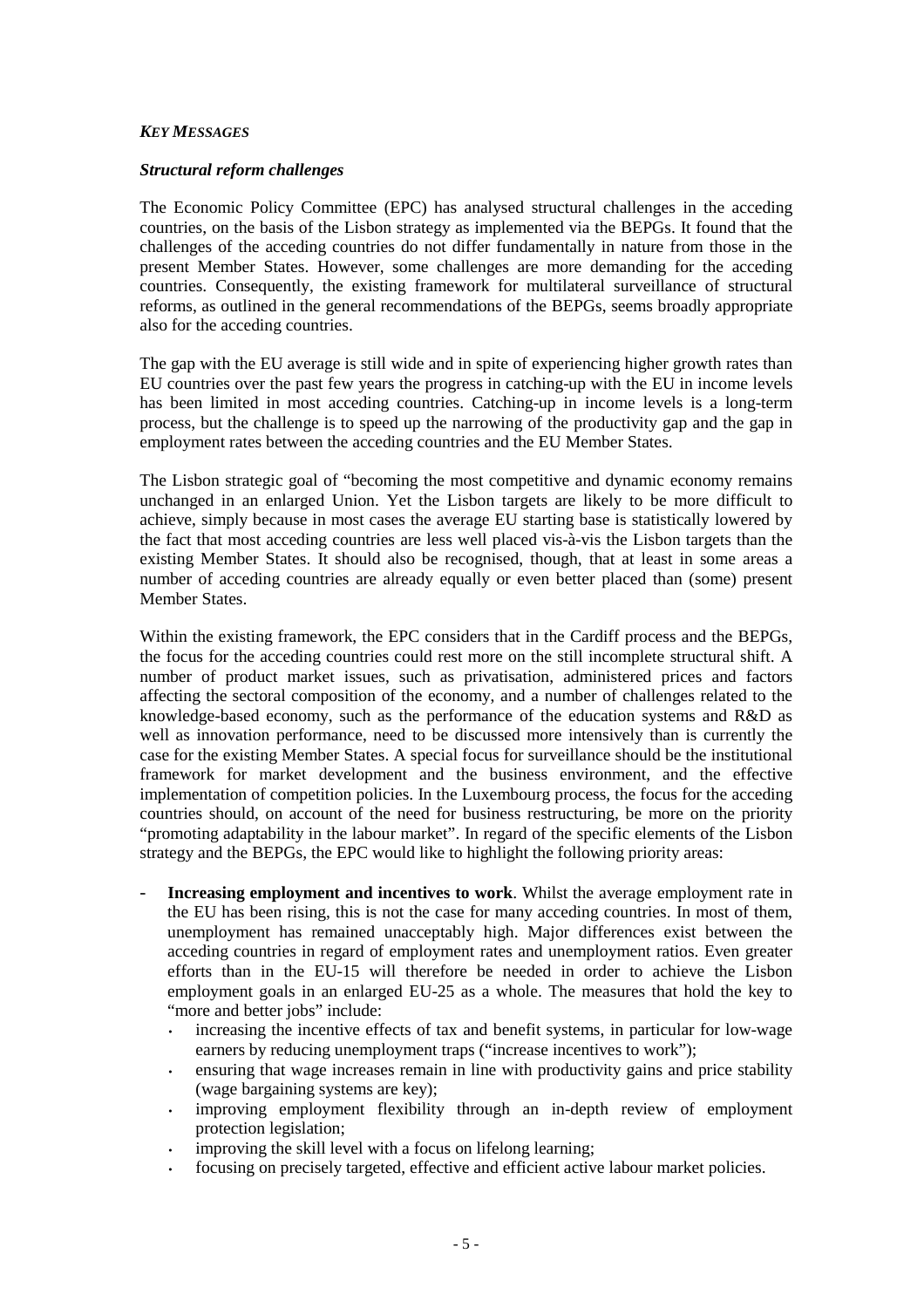Such reforms will speed up the acceding countries' convergence towards the EU's Lisbon employment targets.

- **Strengthening competition and efficiency in product and service markets**. While many challenges in product markets are key to both acceding countries and present Member States, the acceding countries are facing some specific challenges, especially with regard to sectoral changes in the economy, privatisation, administered prices and state aid. There are still several sectors in product and service markets, especially in the non-tradeable sector, where competition in the acceding countries seems to be lacking relative to EU-15. Across all sectors, for enterprise and entrepreneurship to thrive, measures to improve the **business environment** will be essential. The following should be priorities for further action:
	- In some countries, more progress is needed to strengthen competition rules and establish independent competition authorities. Despite good progress, significant deficiencies need to be addressed in most countries with regard to the regulatory burden on business, the effective implementation and, in some countries, the design of judicial reforms, and the quality and administrative capacity of the central and local authorities. Many segments of the public sector need to be made more efficient to facilitate the operation and growth of businesses.
	- In a number of countries, incomplete market-exit mechanisms should be addressed, in particular through the improvement of bankruptcy legislation and procedures. For network industries, it will be key to reduce potential barriers to foreign and domestic competititon and ensuring effective and transparent supervision.
	- After accession, particular attention will have to be devoted to the effective implementation of **internal market obligations**, which is a challenge notably with respect to achieving rapidly the targets for transposing EU directives, and eliminating barriers to cross-border trade.
	- In many countries, further scope exists for privatisation/restructuring. Countries which have encountered problems in devising viable strategies should reinforce and press ahead their privatisation/restructuring programmes. State aid should be reduced and overhauled with the aim to both reduce the total and to redirect this aid towards horizontal objectives.

The implementation of competition policies should be a core focus for monitoring. Restructuring of the agricultural sector remains an urgent priority in many acceding countries.

- **Pressing ahead with financial market reforms.** Bank restructuring and privatisation have added to financial sector stability in the accession countries. Except for some notable exceptions, the privatisation process can be regarded as largely completed. As regards financial sector development, the acceding countries in transition clearly lag behind the EU average in terms of stock market capitalisation, the level of financial intermediation, and the degree of liquidity. The following reforms have been identified as being important for further action:
	- Continued reforms to deepen and widen the financial sector are required so as to avoid credit constraints. The legislative frameworks must support the development of financial markets and the institutional investor base. In this regard, the timely and effective implementation of EU financial services regulation, notably the Financial Services Action Plan is crucial.
	- The availability of low-cost loan finance and early-stage risk capital financing for SMEs is essential. The implementation of the Risk Capital Action Plan has an important role to play.
	- Whilst it appears that satisfactory progress has been made in putting into place adequate regulatory and supervisory capacities, substantial changes in the structure of financial markets create new demands for the organisation of financial supervision, which should proactively be addressed.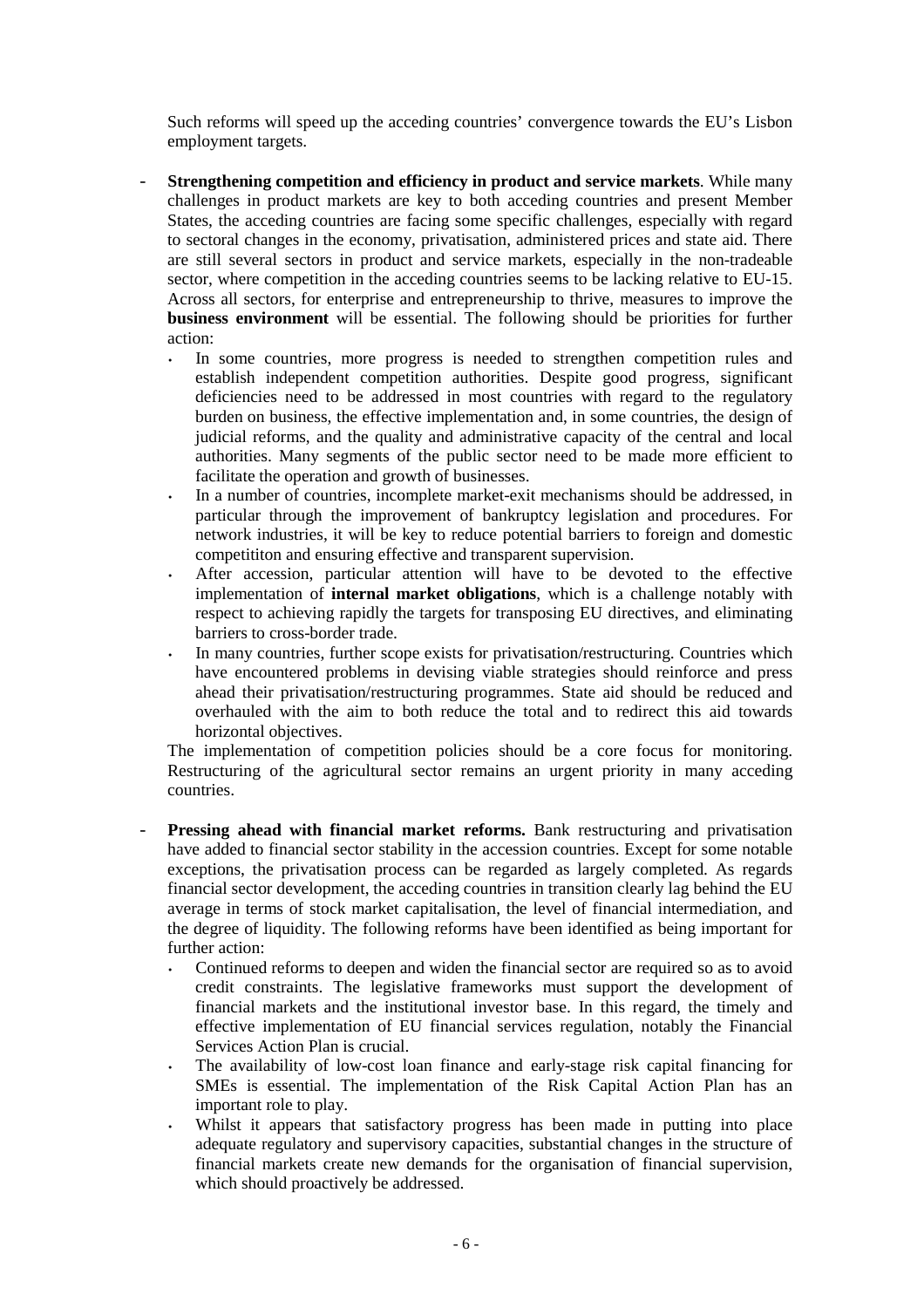- **Improving the quality of public finance.** The Ecofin ministers in their meeting with their counterparts from the candidate countries on 5 November 2002 noted that reaching **sound fiscal positions** for some of the acceding countries will clearly require efforts over and above those described in the PEPs. The acceding countries, whilst after accession respecting the requirements of the Stability and Growth Pact, should enhance the efficiency of public spending and revenues by way of institutional and structural reforms. In order to foster a growth-enhancing environment providing sufficient scope and incentives for private-sector development, the structure of budget revenue and expenditure needs to be reassessed. Specifically:
	- On the revenue side, specific challenges should be addressed, such as the compared to present Member States narrow tax base with at the same time similar levels of public expenditure which characterises several acceding countries, and weaknesses in tax collection and administration.
	- On the expenditure side, the quality of services provided by the public sector and improvement of the efficiency of public administration set the framework for dynamic economic growth. Specific attention should be devoted to investment in key areas (such as R&D and innovation, public infrastructure and human capital) so as to underpin future competitiveness and growth, while the need for expenditure control rules at sub-national levels of government should be addressed.
	- It is essential that the use of **EU structural funds** will be focused on those types of investments most conducive to long term productivity gains, particularly human and knowledge capital, as well as on basic infrastructure.
- **Continuing pension and health care reforms.** Ageing populations could induce dramatic changes in potential growth rates, and a deterioration of public finances, which is the same challenge as in the present EU Member States. In the light of the Lisbon agenda:
	- In line with the three-pronged strategy developed by the Ecofin Council to prepare for the budgetary effects of ageing (i.e. debt reduction, raising employment rates and reform of pension systems) and in view of the current parameters of their pension systems, many acceding countries will have to implement comprehensive reform strategies. These will inter alia have to include initiatives aimed at offsetting the effects of ageing via reforms of the basic parameters of public pension systems (e.g. the retirement age, the replacement rate or the contribution rate), with a view to improving incentives to work and strengthening the actuarial link between contributions and benefits.
	- Due to growing GDP as well as technical progress and product innovation, health care expenditures are expected to grow fast. Containing such expenditures, while providing effective coverage, will entail steps to improve the efficiency of the health care systems.
- **Accelerating the transition to a knowledge-based economy.** The acceding countries have, in particular relative to their income levels, achieved high levels of educational attainment. However, they lag substantially behind present Member States in regard of the transition to a knowledge-based economy as reflected by lower investment in R&D. In regard of education, the lack of high skilled labour could indicate potential long-term difficulties in the light of the Lisbon agenda. To accelerate the catching-up process:
	- The acceding countries should press ahead with educational reforms and improve their education and training systems in terms of educational attainment, skilled human resources, and R&D and innovation performance.
	- They should improve the general framework conditions for R&D, including the entrepreneurial climate, access to risk capital, and the interrelationship between business and the research network.
	- In view of the technology gap of several acceding countries vis-à-vis EU-15, increased focus should be laid on technology transfer and gradual product and process improvement as well as direct public educational and research efforts to underpin this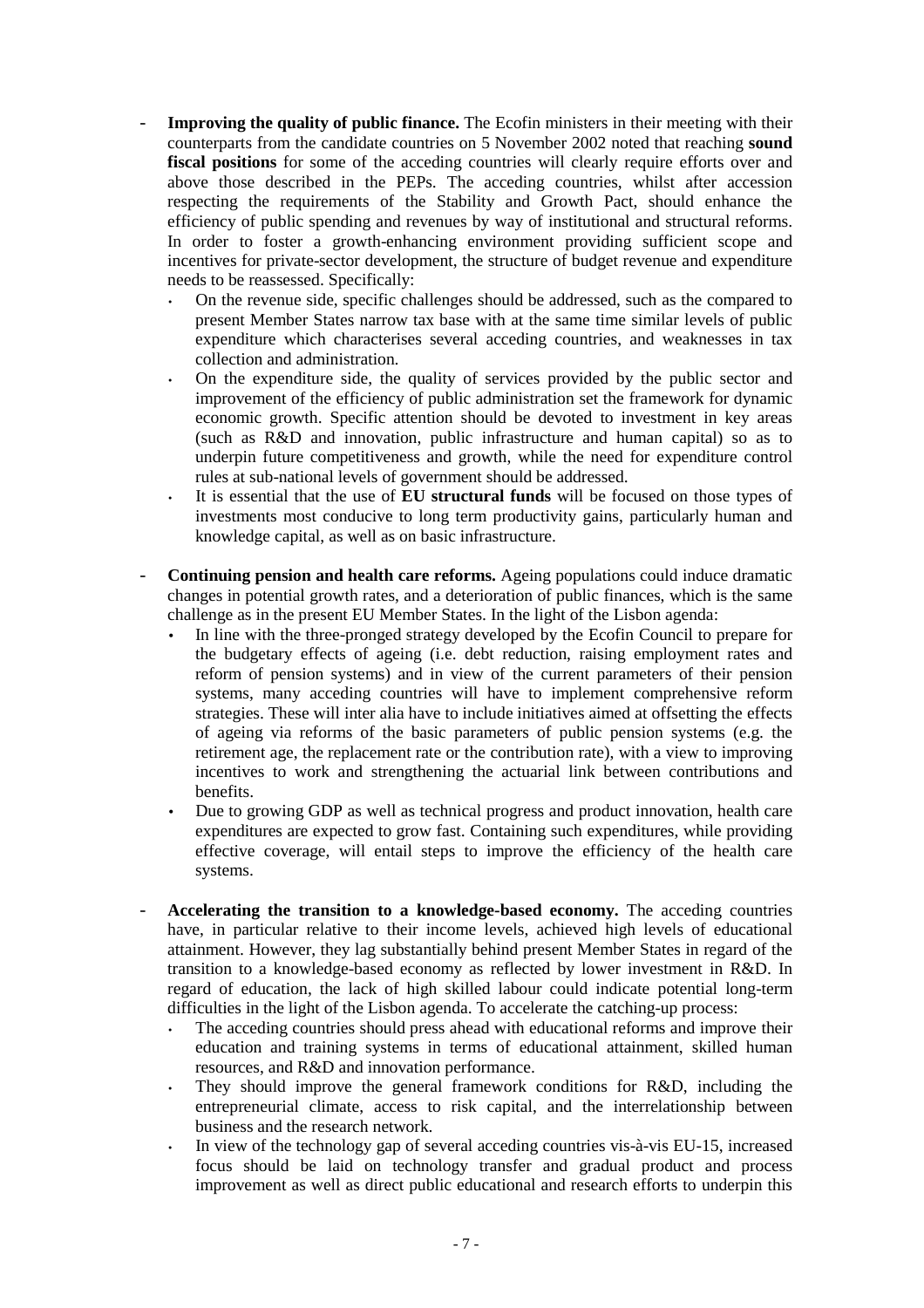process. The dynamics of foreign direct investment, which has a key role as mechanism of technology transfer, should be sustained.

The acceding countries, in their future Cardiff reports (and the remaining Pre-Accession Programmes in 2003), are invited to pay particular attention to the structural reform priorities identified above. The EPC considers that it is crucial for the acceding countries to maintain the current reform momentum, even in the event of lower growth performance, as some countries could face a risk of backtracking in certain areas undergoing reform. There should be a determined attempt in those countries to mobilise public opinion and build **a solid political consensus** amongst the various stakeholders backing the catching-up process.

#### *Economic policy co-ordination processes and further work*

In response to the mandate given by the Ecofin Council in November 2002 as to how the acceding countries could be integrated as early as possible into the Community's **structural reform co-ordination processes,** the EPC suggests including the acceding countries for the first time in:

- the **BEPGs** in 2004 (including in their country-specific part), taking into account their new three-year perspective (which for the current Member States is the period 2003-2005, and for the new Member States should therefore be 2004-05), and accordingly the implementation report on the BEPGs in 2005;
- the **EPC's annual report on structural reforms** in 2005 (the Cardiff report), including specific country notes. However, the acceding countries should be invited to already provide Cardiff reports in October/November 2003 and participate at the annual examinations of the EPC for the 2004 annual report on structural reforms;
- the **Luxembourg and Cologne processes** in 2004; a (possible) upcoming report on the **open method for pensions** only after long-term projections for pension expenditures are made available in 2006 (the acceding countries have already been included in the Lisbon strategy in 2003).

In terms of further follow-up, in its **comprehensive monitoring report** in the structural reform area to be provided in November 2003, and in its Lisbon reports for the Spring European Council, the Commission is invited to devote particular attention to the most urgent challenges identified in this Report. Enlargement will be a special subject in the **EPC Annual Report on Structural Reforms in 2004**. With the Lisbon targets in mind, a special annex could be devoted to the areas of critical items identified by this report for the acceding countries, (such as privatisation, the share of public enterprises, administered prices, and tertiary and vocational education). The **EPC's working groups** are invited to extend their work to cover the acceding countries, for example the EPC's Ageing Working Group to include them into their next round of common projections for public spending on pensions, health and long-term care for the elderly in 2004/5, and the EPC's Working Group on Output Gaps with a special report being submitted to the Committee by the end of 2004. The EPC's Working Group on Structural Indicators is invited to explore whether there is any need for additions to, or changes to the scope of the existing list of structural indicators. The EPC as a whole should include the issue of regional disparities, and the role that Community and national policies could play over a broad range of fields to reduce standards of living within the Community.

The finance ministries and the statistical offices in the acceding countries should devote sufficient resources to the structural indicators to ensure best possible **coverage and quality of the data** used. The information content of the Pre-Accession Programmes should be improved for example as regards the data on the quality of public finances (revenue and expenditure) and the sustainability of public finances.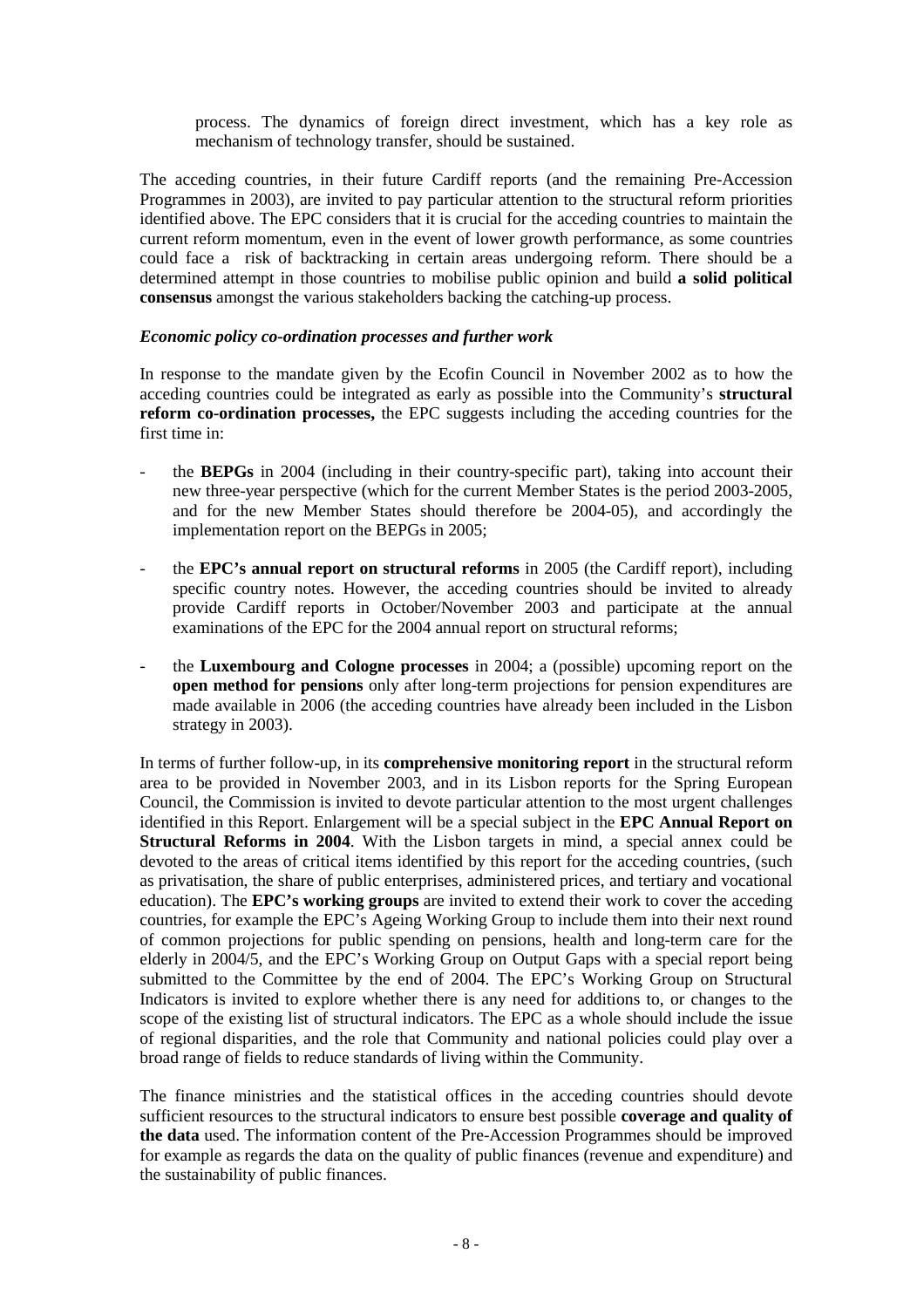#### *I. THE CONTEXT FOR MEETING THE STRATEGIC LISBON GOAL*

1. Since the outset of transition the economies of the acceding countries have made remarkable progress in regard of **macroeconomic stability**. For several years, output growth in most countries has exceeded the EU average. A number of macroeconomic imbalances remain for some countries, and this calls for renewed vigour, e.g. with regard to current account balances, the savings rate, the sustainability of the fiscal stance over the medium term, the commitment to fiscal consolidation and the stability of price developments. Additional macro- and microeconomic reforms, together with continued fiscal consolidation, will be necessary to increase further the efficiency of economic management and domestic coordination and raise the growth potential of the economy while tackling medium-term challenges. Stability-oriented macroeconomic policies as well as credible and viable exchange-rate strategies will be crucial for investment and economic growth. Stable macroeconomic conditions are a precondition for the acceding countries to cope successfully with enhanced competition, increased market flexibility and the possible economic vulnerabilities associated with the ongoing catching-up process.

#### *Real convergence*

2. The main challenge that acceding countries are facing is to catch up in terms of income levels. Whilst achieving income-per-capita levels close to the EU average will be a long-term process, there are also signs that many acceding countries are slowly but steadily closing the economic gap with the EU even if, for a number of countries, some backtracking in convergence has been forecasted to take place in 2003. Despite overall progress, the gap in income-per-capita levels between the acceding countries and the EU average remains considerable. Taking account of differences in purchasing power, GDP per capita in the acceding countries is around 45% of the average EU level. This figure masks large differences between countries, as shown in Graph 1. In 2002 GDP per capita ranged from over 74% of the EU average in Cyprus to 35% in Latvia. While Cyprus and Slovenia are, in fact, as prosperous as some of the present, less affluent Member States, the Baltic countries and Poland have a GDP per capita which is less than 45% of the EU average.





*Source: Eurostat. Note: 2002: estimates. Data for Cyprus 2001 (data for 1995 not comparable for Cyprus).*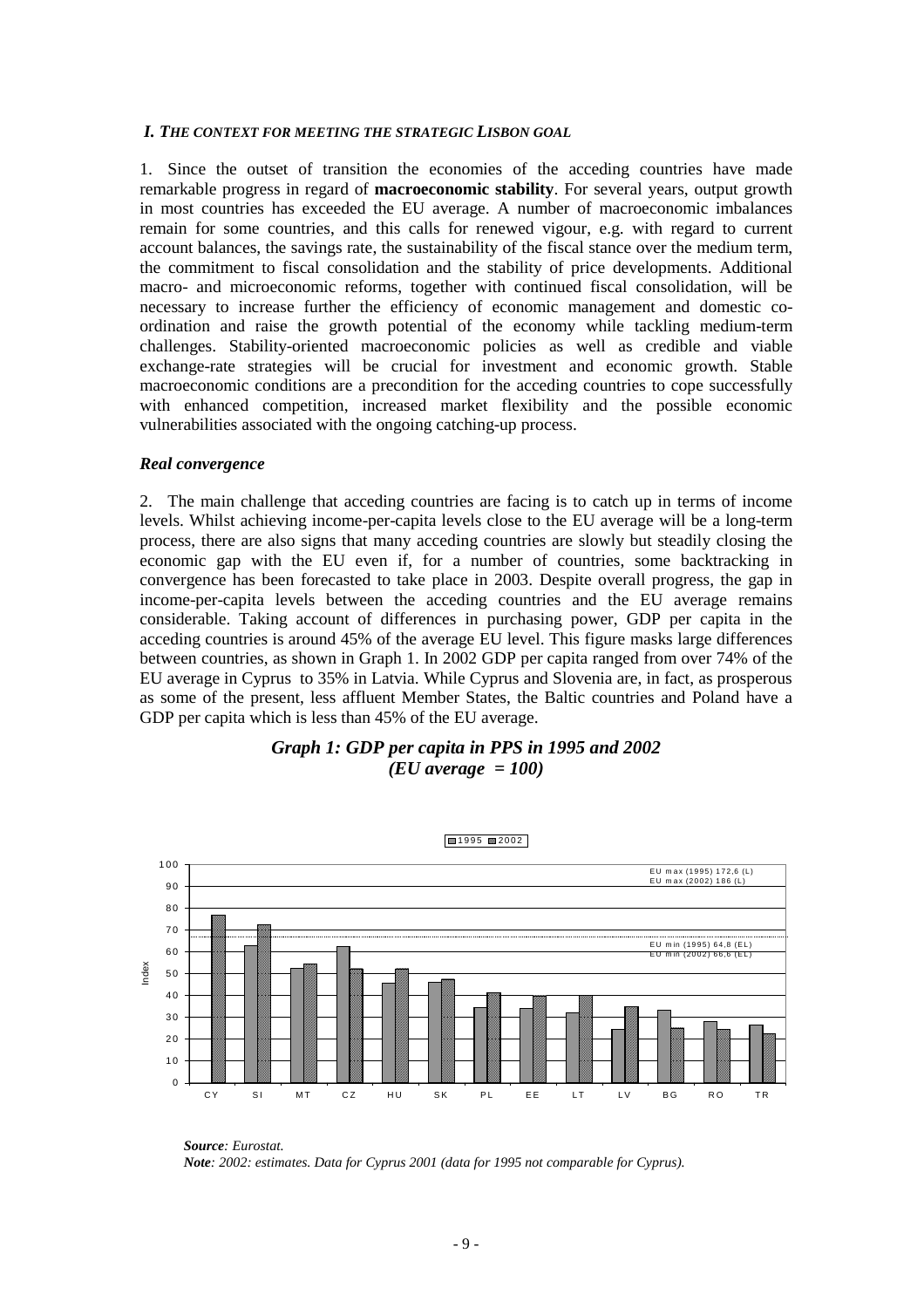3. Looking at the future prospects for real convergence and using a stylised set of assumptions, it is for illustrative purposes possible to derive a rather mechanistic long-term outlook for convergence trends in the acceding countries towards the EU-15 average. For that purpose, real incomes as a % of EU incomes have been calculated over a longer period, assuming for the years after 2004:

- the same growth rates as in the 2004 Commission's Spring 2003 forecasts for the candidate countries (see first column in Table 1);
- an EU growth rate of 2.4% based on the 2004 growth rates in the Commission's Spring 2003 economic forecasts: $1$
- constant prices and population size.

4. According to this calculation, Hungary, the Czech Republic, Estonia, Latvia, Malta and Slovakia would join Cyprus and Slovenia to reach 75% of the EU-15 income level over the next 25 years (see third column in Table 1). For other countries the catching-up process would take much longer. Indeed, it is likely to take one or two generations in the case of some of them.2 This is perhaps unsurprising, given the lessons from the process of convergence for accession countries in the past. Yet the most noteworthy point is the sensitivity of the results to the assumptions made. Small changes in growth rates can significantly affect the speed of convergence. The fourth column in Table 1 shows the effect of increasing the growth rate assumptions in the candidate countries by 0.5 percentage point. In the case of Poland, for example, increasing the growth assumption by that amount would reduce the period needed to reach "75% convergence" with the EU by thirteen years (from 50 to 37 years).

|                  | <b>Growth rate</b><br>assumption<br>as from 2004<br>$(\%$ p.a.) * | Average<br>growth rate<br>achieved<br>1995-2002<br>$(\%$ p.a.) | <b>Period</b><br>needed to<br>reaching 75%<br>of the EU<br>average |    | <b>Scenario: Period</b><br>needed to reach<br>75% of EU average<br>with 0.5 percentage<br>point higher growth |
|------------------|-------------------------------------------------------------------|----------------------------------------------------------------|--------------------------------------------------------------------|----|---------------------------------------------------------------------------------------------------------------|
| <b>Cyprus</b>    | 3.8                                                               | 3.6                                                            | 1                                                                  | 1  | $(\text{-})$                                                                                                  |
| <b>Czech Rep</b> | 3.9                                                               | 1.7                                                            | 19                                                                 | 15 | $(-4)$                                                                                                        |
| <b>Estonia</b>   | 5.1                                                               | 4.9                                                            | 23                                                                 | 19 | $(-4)$                                                                                                        |
| <b>Hungary</b>   | 4.1                                                               | 3.9                                                            | 24                                                                 | 19 | $(-5)$                                                                                                        |
| Latvia           | 6.0                                                               | 5.6                                                            | 24                                                                 | 21 | $(-3)$                                                                                                        |
| Lithuania        | 5.0                                                               | 3.9                                                            | 28                                                                 | 23 | $(-5)$                                                                                                        |
| <b>Malta</b>     | 3.7                                                               | 3.3                                                            | 25                                                                 | 18 | $(-7)$                                                                                                        |
| <b>Poland</b>    | 3.7                                                               | 3.9                                                            | 50                                                                 | 37 | $(-13)$                                                                                                       |
| <b>Slovakia</b>  | 4.5                                                               | 3.7                                                            | 22                                                                 | 18 | $(-4)$                                                                                                        |
| <b>Slovenia</b>  | 3.7                                                               | 3.9                                                            | 7                                                                  | 5  | $(-2)$                                                                                                        |
| <b>Bulgaria</b>  | 5.0                                                               | 0.5                                                            | 40                                                                 | 34 | $(-6)$                                                                                                        |
| Romania          | 5.0                                                               | 0.4                                                            | 44                                                                 | 37 | $(-7)$                                                                                                        |
| <b>Turkey</b>    | 4.5                                                               | 2.9                                                            | 61                                                                 | 49 | $(-12)$                                                                                                       |

*Table 1: Period needed to reach 75% of the EU-15 average for GDP per capita (in PPS)*

*Source: Own calculations; AMECO, European Commission, April 2003. \* Commission 2004 economic forecasts.*

 $\mathbf{1}$ <sup>1</sup> Those figures are technical assumptions taken for purely illustrative purposes, and are not to be misunderstood  $\frac{1}{2}$  as forecasts.

See also the conclusions of the Commission's report (DG ECFIN, November 2001) on 'Real Convergence in the Candidate Countries': "*what is clear from that exercise is that for many countries catching-up even to levels of just 75% of the EU average will probably be a process spanning over more than one generation*". That paper provides also a good analysis of underlying growth-enhancing factors and an overview of the economic convergence of Portugal, Ireland, Spain and Greece before and after joining the EU.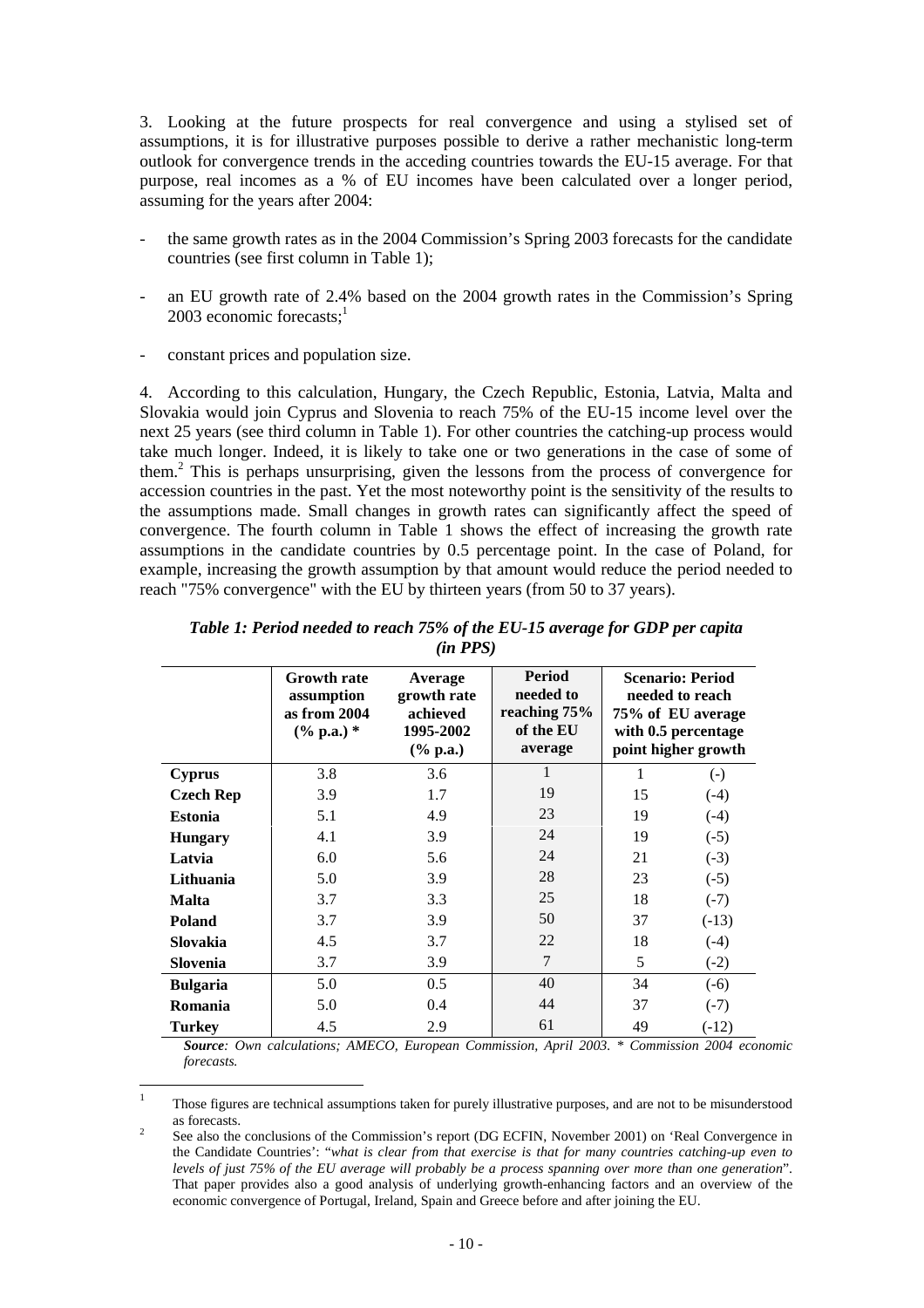5. The general economic developments in acceding countries in recent years permit a more general, albeit simplistic, observation regarding the role of policy: those economies which have made the strongest progress in implementing wide-ranging reforms seem to have achieved higher growth rates.

#### *Labour productivity, wage costs and the structure of the economy*

6. In order to close the income gap with the EU, it will be important for the acceding countries to increase further labour productivity and total factor productivity, along with employment. As illustrated by Graph 2, six candidate countries are below half the EU average productivity level. Only three acceding countries have a labour productivity level above the lowest productivity level among the current Member States. However, labour productivity increased steadily for most acceding countries over the period from 1995 to 2002.





7. Recent empirical work providing a breakdown of GDP growth into its various components for five acceding countries shows that in Hungary, Poland, and Slovenia a key driver behind cumulative output growth over the period 1991-99 was the relatively high total factor productivity growth (i.e. independent technical progress) (Table 2). In addition, fixed capital contributed strongly to the high cumulative output growth in Poland. The contribution of employment declined in all five countries, except Slovakia (however, in the late 1990s, production was catching up and the contribution of employment to growth was higher). This is also illustrated by a recent Commission analysis which highlights the essential characteristics of the economies of the central European acceding countries, featuring relatively low capital endowment and a low level of technology. It also asserts that their future speed of real convergence towards the EU average depends essentially on the rate of investment (including foreign direct investment), the growth in total factor productivity, and high labour force growth and participation<sup>3</sup>. In contrast, during the same period within the EU-15 the contribution of employment to GDP growth was stronger than in the acceding countries; and having a lower growth rate than the acceding countries the contribution of total factor productivity growth and capital deepening was weaker.

 $\overline{\mathbf{3}}$ European Commission: The economic impact of enlargement, June 2001, pp. 27-31.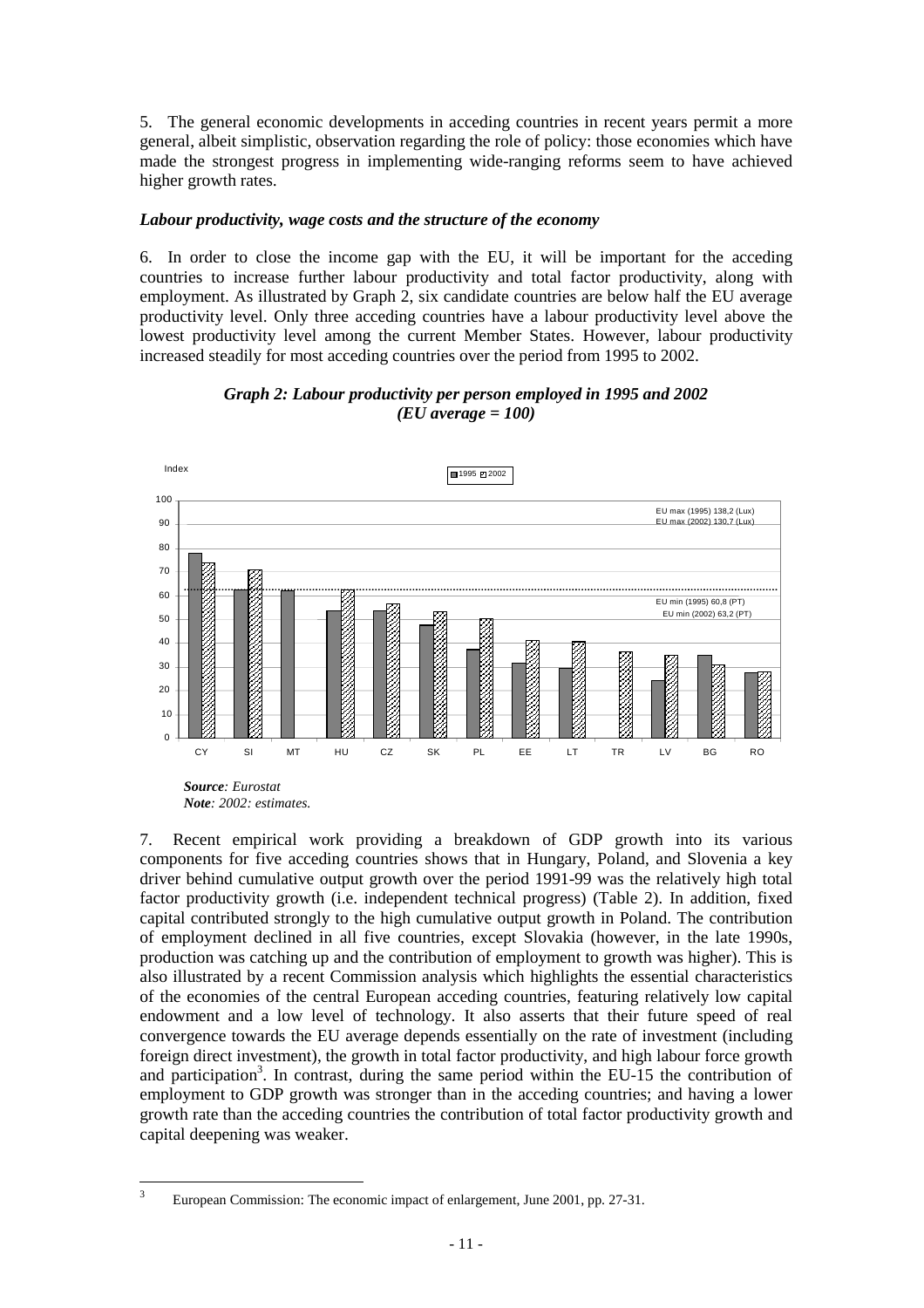|                  | <b>Cumulative</b> |                   | <b>Contribution of</b> |         |
|------------------|-------------------|-------------------|------------------------|---------|
|                  | <b>GDP</b> growth | <b>TFP</b> growth | <b>Employment</b>      | capital |
| <b>Czech Rep</b> | 9.1               | 4.6               | $-4.3$                 | 9.0     |
| <b>Hungary</b>   | 16.6              | 20.2              | $-11.1$                | 9.2     |
| Poland           | 47.9              | 20.9              | $-1.6$                 | 24.3    |
| Slovakia         | 21.8              | 2.0               | 6.2                    | 12.4    |
| Slovenia         | 25.6              | 21.0              | $-6.4$                 | 10.9    |

*Table 2: Contributions to growth rates in central European countries 1991-99 (as %)*

*Source: IMF (2001), 'Real Convergence to EU income levels: Central Europe from 1990 to the Long Term', Doyle P., Kuijs L., and Jiang G., Discussion Paper, p. 31.*

8. Labour costs differ markedly between the acceding countries and relative to the current Member States<sup>4</sup>. The level of total hourly labour costs in 2000 in industry and services ranged from 2.42 euros in Latvia to 10.74 euros in Cyprus (Graph 3). This compares with an EU average of 21.5 euros (1999 figure). In most of the acceding countries, labour costs were below one quarter of the EU average.





*Source: Eurostat, Labour Cost Survey, Candidate Countries 2000.*

9. The developments of unit labour costs between 1995 and 2002 diverged widely between countries and was very dynamic in some of them (Table 3). At the initial stage of transition, especially in labour-intensive industries, low and falling (nominal) wages, together with undervalued currencies, constituted the key comparative advantage of acceding countries. Since then, nominal wages went up substantially, outpacing in several countries labour productivity growth. It should also be taken into account that in the period 1995-2001 real exchange rate appreciation ranged from approximately 10% to a maximum of 100% (Slovenia, Malta and Cyprus being at the lower end and Lithuania and Latvia at the upper end; the other countries moved within a band of 35-60%). Accession countries are likely to face further real exchange rate appreciation, as inflation differentials with EU-15 will not, in general, diminish completely due to catching-up price movements<sup>5</sup>, internal market integration in association

 $\overline{4}$ 

<sup>&</sup>lt;sup>4</sup> See Labour Costs Survey 2000, Eurostat Statistics in Focus 23/2002.<br><sup>5</sup> Through the so-called Balassa-Samuelson effect faster-growing countries tend to experience higher rates of inflation without necessarily suffering a deterioration in their cost competitiveness. Wage increases will, to a large extent, be determined by productivity growth in the tradable sector (c.f. manufacturing, agriculture), which is exposed to international competition.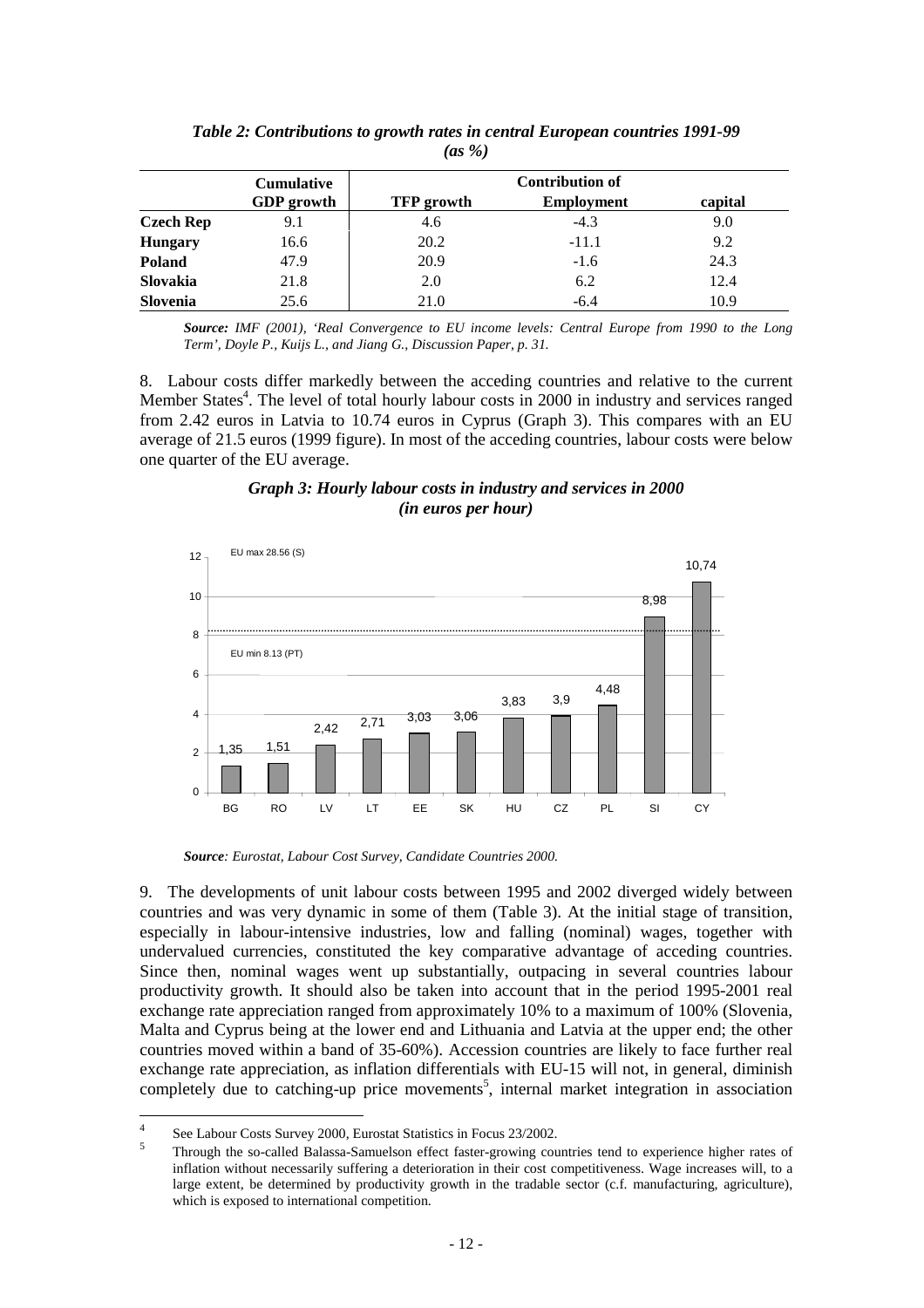with low initial price levels and further adjustments in administered prices. Wage increases, if not matched by gains in productivity in the longer term, pose a challenge to external competitiveness in some acceding countries and could further aggravate the existing current account deficits. Unit labour costs being a key determinant of competitiveness, it is a major challenge for the candidates to ensure that real wage growth does not exceed productivity gains. Sustained wage moderation is therefore an important precondition for easing inflationary pressures, attracting foreign direct investment inflows, boosting growth and raising employment.

|                       | 1995  | 2002  | Relative change 1995-<br>$2002$ (in %) |
|-----------------------|-------|-------|----------------------------------------|
| <b>Czech Republic</b> | 110,3 | 202,7 | $+83,8$                                |
| <b>Hungary</b>        | 110,9 | 187,4 | $+69.0$                                |
| <b>Poland</b>         | 152,1 | 301,6 | $+98.3$                                |
| <b>Slovakia</b>       | 93,1  | 120,5 | $+29.4$                                |
| Slovenia              | 94,7  | 107,8 | $+13.8$                                |
| <b>Estonia</b>        | 413,1 | 635,7 | $+53,9*$                               |
| Latvia                | 508,2 | 794,7 | $+56,4*$                               |
| Lithuania             | 472,7 | 997   | $+110,9*$                              |
| <b>Bulgaria</b>       | 29    | 39,9  | $+37,6$                                |
| <b>Romania</b>        | 60.8  | 90,1  | $+48,2$                                |

*Table 3: Unit labour costs in 1995 and 2002 EUR-based, annual averages*

*Source: Vienna Institute for International Economic Studies (WIIW), Research Report No. 293, February 2003.*

*Note: Unit labour costs are exchange-rate adjusted, with 1989=100 for CZ, HU, PL, SK, SI BG, RO and 1992 = 100 for EE, LV and LI. 2002 data preliminary. \* Note that the Baltic countries cannot be compared with the Central European countries as the base year for EE, LI and LT is 1992 instead of 1989.*

10. As regards the structure of the economy, the private sector has expanded significantly over the last decade in most acceding countries. While in EU Member States the general government sector in 2001 accounted for between 8% and 20% of GDP, in Latvia and Slovenia the public sector still accounted for a third of GDP or more. Only in Estonia, the Slovak Republic and Hungary did the private sector generate more than 80% of GDP. The relatively small private sector in some countries may indicate a lack of competition and ample room for efficiency gains. The sectoral composition of employment in acceding countries and in some countries the existence of large state-owned manufacturing companies with hidden unemployment help explain the low labour productivity (Graph 4 shows the sectoral shares of employment in 2001). Productivity growth in the acceding countries could be increased in the future by a further shift of emphasis within the sectoral composition of the economy towards sectors with a higher value added.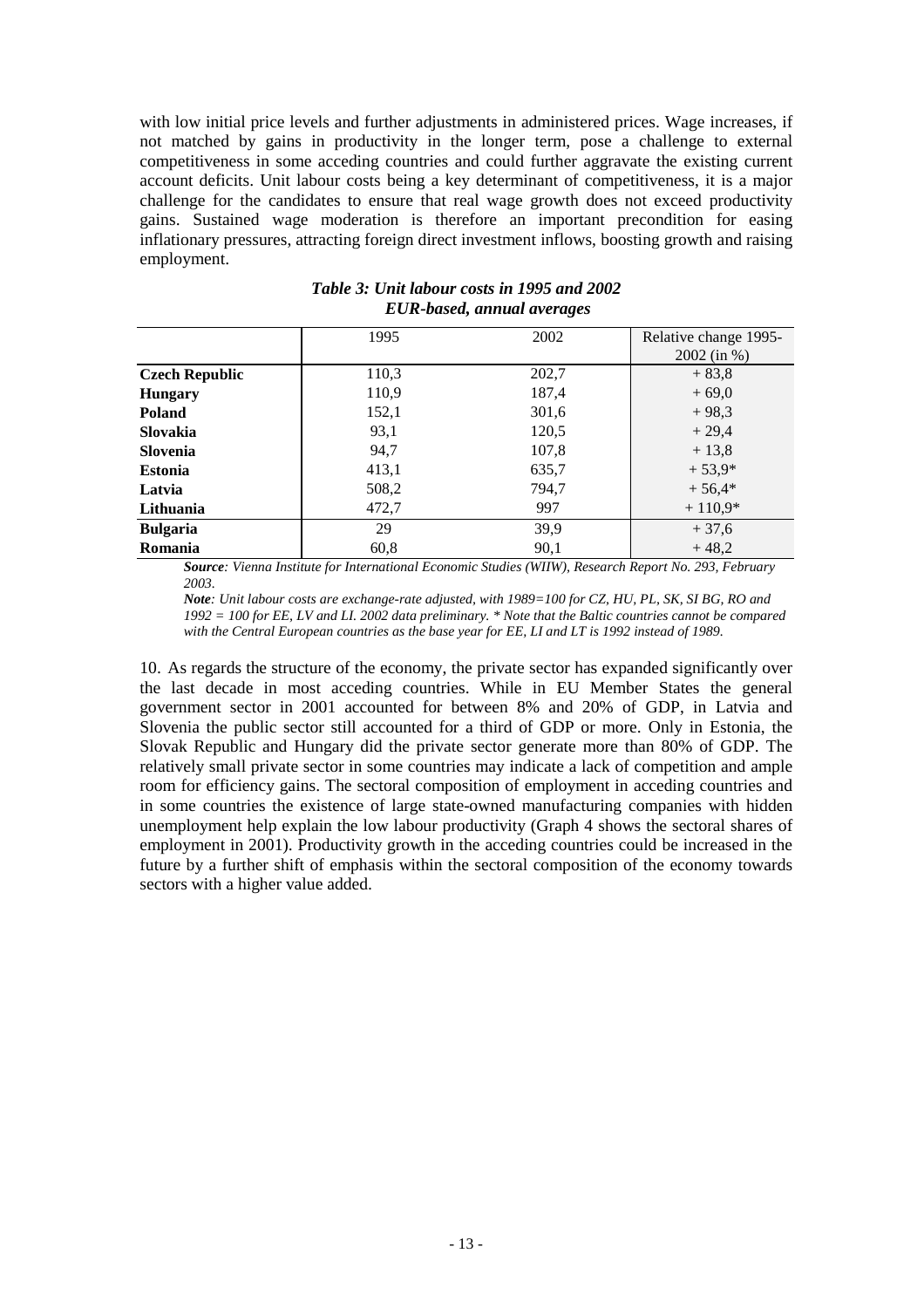

*Graph 4: Sectoral share of employment in 2001 (%)*

*Source: Eurostat.*

11. The sectoral composition of output and employment is still biased towards agriculture, which accounts for a high percentage of employment in most of the acceding countries. The share of the agricultural sector in terms of employment is, on average, three times higher in the acceding countries than in the EU. The employment share of agriculture in the acceding countries are much higher than GDP shares, i.e. they suffer from very low productivity. In order to foster overall productivity, in most acceding countries agriculture (farms and agroenterprises) needs urgent restructuring.

# *II. LABOUR MARKET REFORMS*

12. *A flexible labour market will be vital in achieving the strategic Lisbon goal. In Lisbon, viewing the EU as a whole, the EU Heads of State and Government set a 2010 target for the total employment rate of 70% and one of more than 60% for the employment rate of women. In Stockholm an overall target for the employment rate for those aged between 55 and 64 was set at 50% and intermediate targets of 67% and 57% were set for the overall employment rate and the employment rate of women respectively in 2005.*

13. As for employment, there are major differences between countries; all the acceding countries except Cyprus report lower total employment rates than the EU average (see Graph 5). In 2001 total employment rates in acceding countries ranged from 50.7% to 67.9% of the working-age population as compared with 64% on average in the EU. The employment rates of older workers were in the 22.5%-50.5% range. This relatively low employment rate is explained by, among other things, widely used and relatively generous early retirement systems. Female employment rates are less dispersed and range between 47.9% and 57.4%. The comparatively high female participation is due partly to the rather easy access to childcare facilities, which did, however, deteriorate in the post-communist period.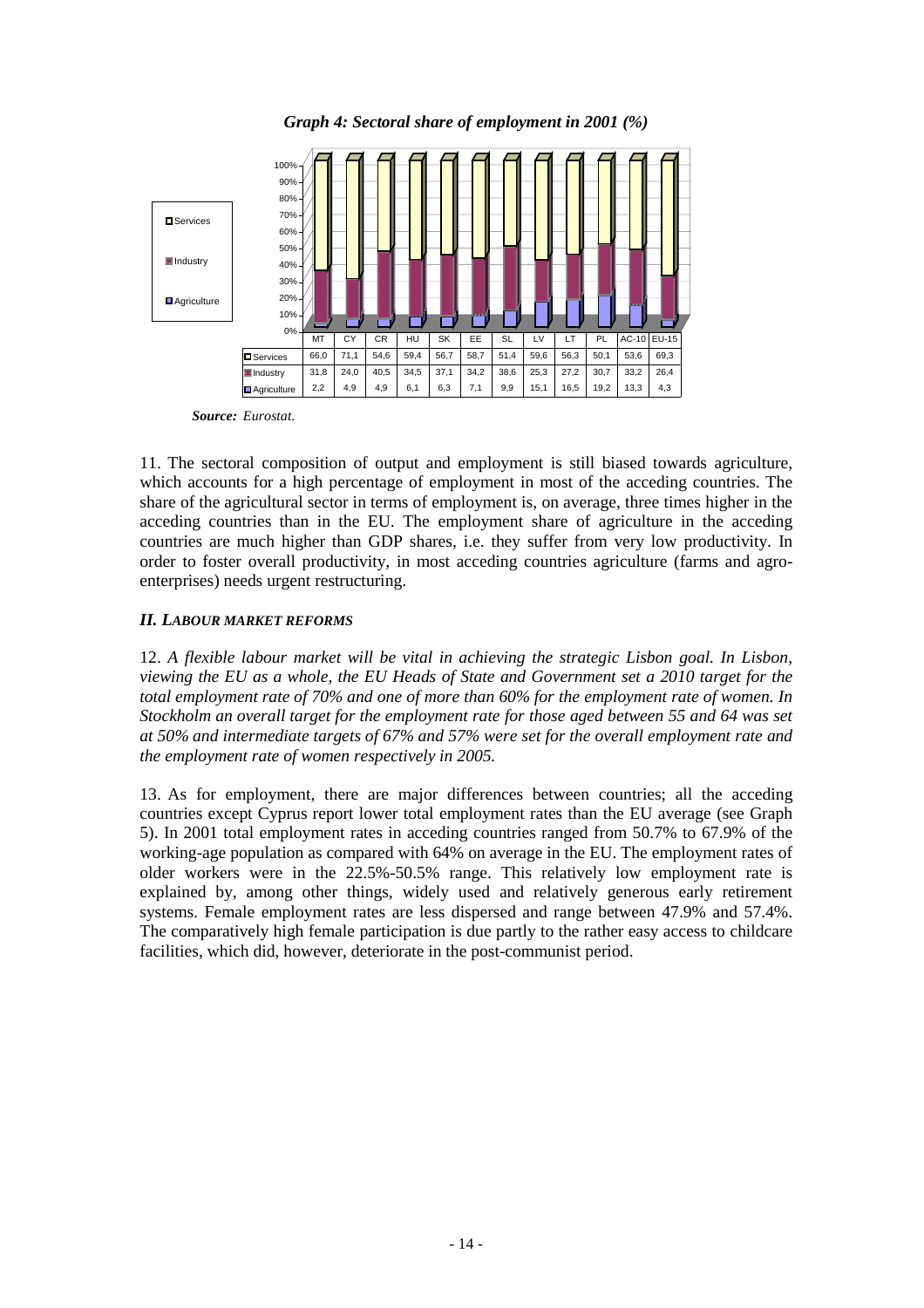

*Graph 5: Employment rates in the acceding countries in 2001 (as %)*

 *Note : \* 2000 data.*

*Source: Eurostat - Structural Indicators, April 2003.*

14. **Unemployment** remains a serious problem in most countries, ranging between 4.5% and 19.7% in 2001 (Table 4). Unlike in the EU, the female unemployment rate is lower than the male unemployment rate in about half of the acceding countries. Special attention should be paid to high rates of long-term and youth unemployment and to high unemployment among low-skilled workers. Regional unemployment is rather high in most acceding countries, with Slovakia showing the widest gap between regions.

|                  | <b>Total</b> | Long-term | Men  | Women                    | Youth |
|------------------|--------------|-----------|------|--------------------------|-------|
| <b>Cyprus</b>    | 4.5          | 0.9       | 3.0  | 6.5                      | 3.5   |
| <b>Czech Rep</b> |              | 4.1       |      | $\overline{\phantom{a}}$ | 6.7   |
| <b>Estonia</b>   | 12.2         | 5.8       | 12   | 12.5                     | 8.8   |
| <b>Hungary</b>   | 5.7          | 2.5       | 6.3  | 4.9                      | 3.7   |
| Lithuania        | 16.5         | 9.3       | 19.0 | 13.8                     | 10.2  |
| Latvia           | 12.9         | 7.7       | 14.2 | 11.5                     | 8.6   |
| <b>Malta</b>     |              |           |      |                          |       |
| <b>Poland</b>    | 18.6         | 9.2       | 17.2 | 20.3                     | 15.2  |
| <b>Slovenia</b>  | 5.9          | 3.6       | 5.6  | 6.3                      | 5.7   |
| Slovakia         | 19.7         | 11.3      | 20.4 | 18.8                     | 17.6  |
| <b>Bulgaria</b>  | 19.6         | 12.5      | 20.5 | 18.6                     | 13.6  |
| Romania          | 6.5          | 3.2       | 7.0  | 5.9                      | 7.0   |
| EU:              |              |           |      |                          |       |
| Average          | 7.3          | 3.2       | 6.4  | 8.5                      | 7.1   |
| <b>Maximum</b>   | 10.6         | 5.4       | 8.6  | 15.6                     | 10.3  |
| <b>Minimum</b>   | 2.0          | 0.5       | 1.7  | 2.4                      | 2.7   |

*Table 4: Unemployment rates in 2001 (as %)*

*Source: Employment in Europe 2001 and 2002 for long-term unemployment rates of acceding countries, structural indicators for EU and total unemployment rates in acceding countries.*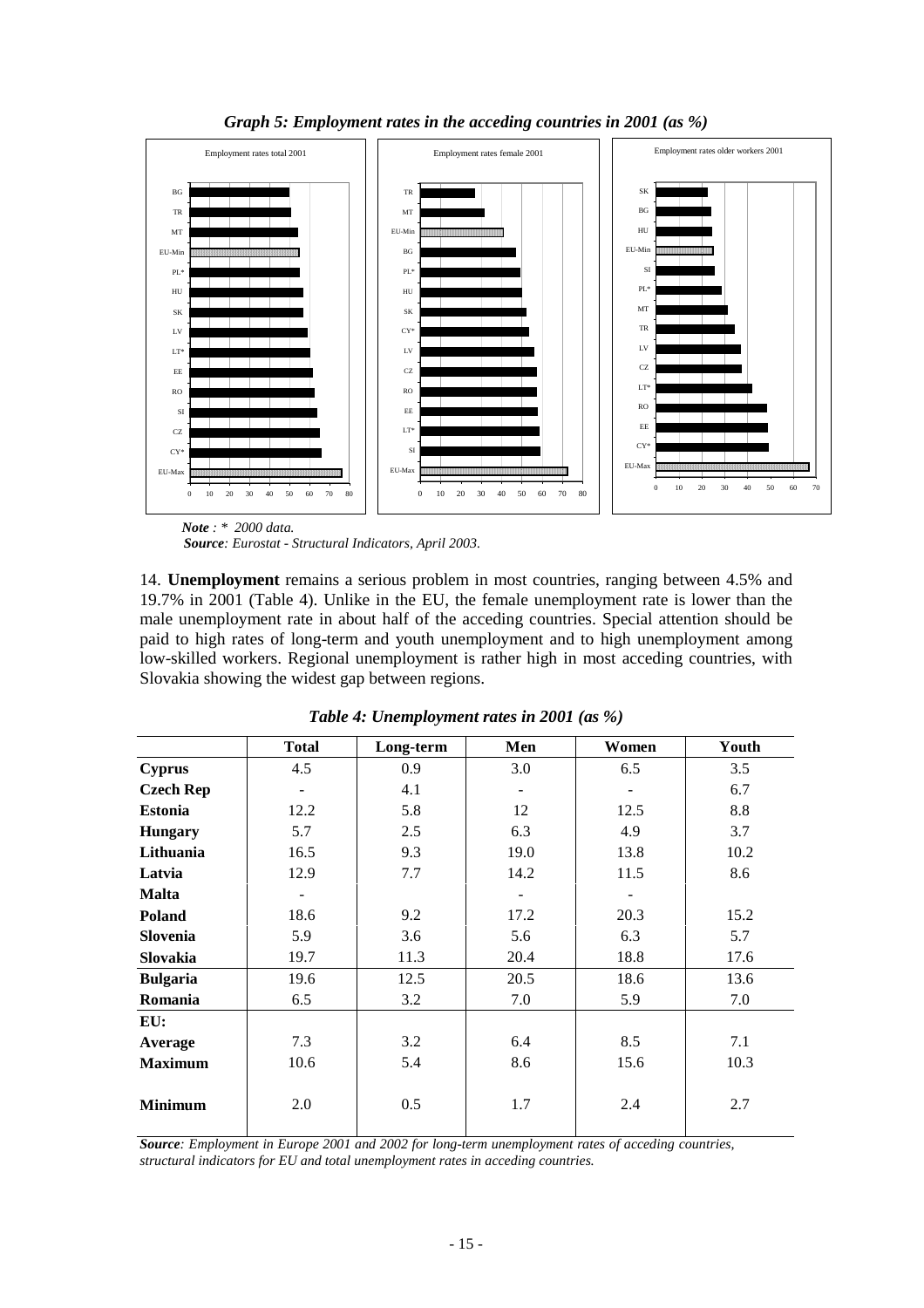15. Prospects for employment creation should, however, improve in the years to come as widespread labour shedding, which has been part of the business restructuring process, is likely to come to an end. Thus, employment could increase modestly in 2003-04. The pure statistical result for the ten acceding countries joining the EU in 2004 will increase the unemployment ratio in an enlarged EU. In the longer run, there are grounds for assuming that the positive effects of enlargement on economic growth in Europe would bring about favourable employment developments as well. However, across the acceding countries, employment rates have decreased (see Annex 1) and unemployment rates increased since 1997 which is problematic in view of the Lisbon agenda.

16. Policies to raise employment levels in the acceding countries are not very different from the range of approaches observed in the present Member States, including macroeconomic stimulus. In some countries, **tax and benefit systems** seem to be important areas for further labour market reforms so as "*to make work pay and encourage the search for jobs*". In most acceding countries the newly introduced unemployment insurance systems appear to be less generous on average than in the EU. However, they appear to be especially generous for unemployed persons with a family, which creates possible unemployment traps. Several acceding countries devote, relatively speaking, more resources to non-employment benefits than the current Member States, undermining the incentives for low-productivity workers to seek and take up employment. The relatively high tax burden on labour, especially low-wage earners, is a particular problem in some acceding countries. Early retirement systems are in some cases used as a response to the decline in employment and, as in current Member States, excessive replacement rates and generous eligibility rules might be an issue, notably for unemployment and disability schemes that often lead to early retirement.

17. The **wage bargaining systems** in the acceding countries have evolved during the transition period. Minimum wages were introduced in almost all of them and currently amount to between 25% and 42% of the average wage. Lack of regional differentiation of the nominal minimum wage is a problem in Poland, but it is not clear whether it makes up for high regional differences in the labour market situation in other countries. Tripartite bargaining was common in the centrally planned economies; bilateral bargaining has developed as the degree of corporatism has declined rapidly. Nowadays, in most acceding countries, wage negotiations at firm level predominate, facilitating wage differentiation.

18. Labour market flexibility in a number of acceding countries is hampered by relatively strict labour market regulation, especially **employment protection legislation**. However, in many current Member States restrictions are similar to, or even more binding than, those in some acceding countries. In many acceding countries, factors such as complicated administrative procedures and unduly long minimum notice periods are at play. Working-time flexibility varies between acceding countries, with an increasing share of part-time and fixed-term contracts.

19. **Active labour market policies,** such as training, employment subsidies and job search assistance, have gained in importance in labour market policies of the present Member States, but also in acceding countries. While present EU countries spend around 1% of GDP on active labour market policies, the comparable figures in acceding countries are still much lower (on average 0.2% of GDP, though the share of expenditure for active labour market policies in total labour market expenditure is higher than in the present EU Member States). Spending patterns and the efficiency of spending differ widely. Finally, human capital formation is an important challenge for the acceding countries, as the education systems in the centrally planned economies did not prepare people for lifelong adaptability of their skills and focused too much on narrow job descriptions (see Chapter VI).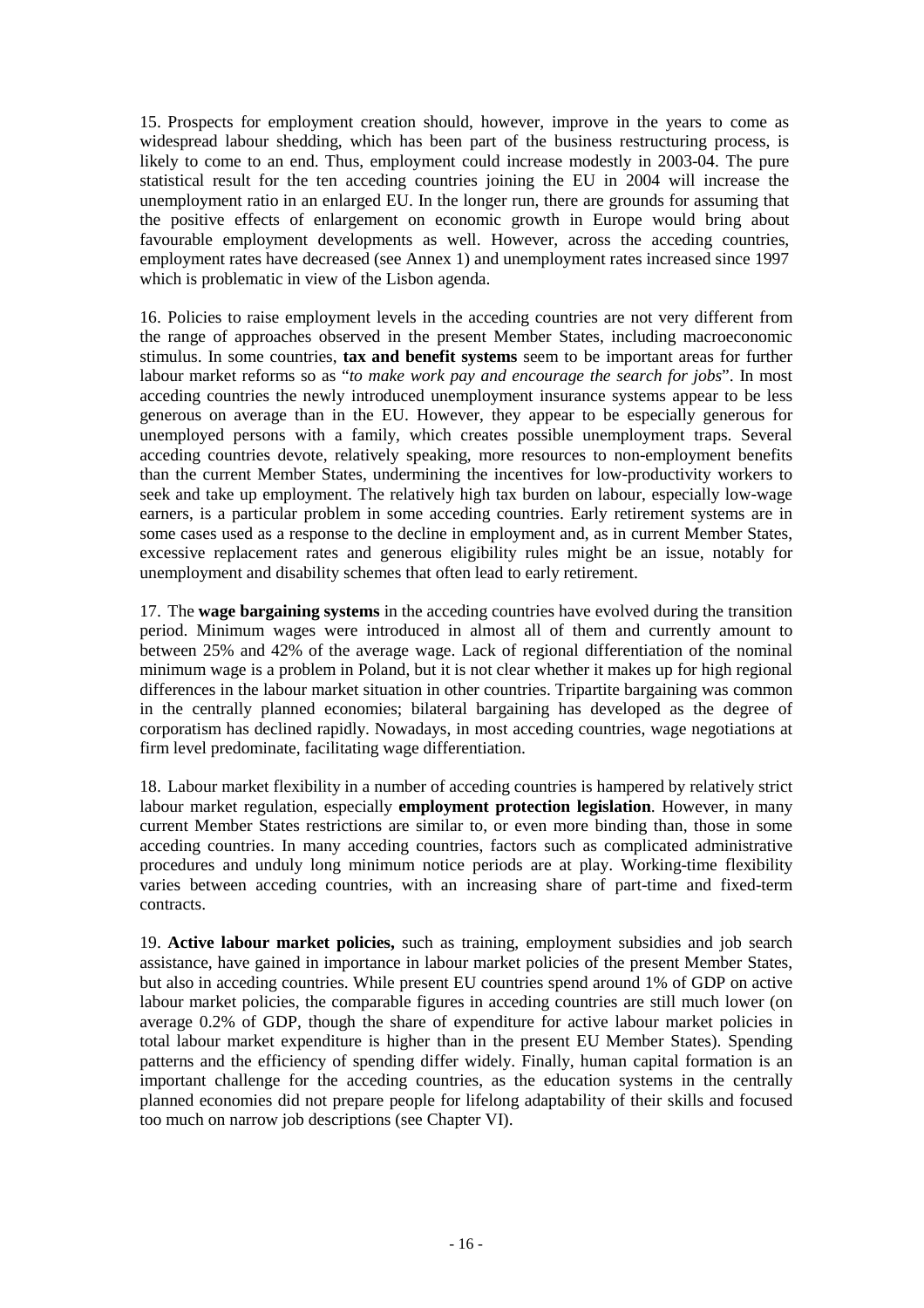20. Overall, while in the EU the average employment rate has been rising, this is not the case in many acceding countries. In most of them, unemployment has remained unacceptably high and the challenges are to reduce the high (and especially long-term) unemployment rates among certain groups, especially the young and the low-skilled, to narrow regional disparities and to increase employment rates for older workers. Institutional arrangements on the labour market in many acceding countries need to be modernised. The authorities should, however, guard against adopting more rigid labour market policies. Measures such as increasing the incentive effects of tax and benefit systems so as to restore the financial benefits associated with a return to employment, reducing early retirement by offering incentives for people opting for later retirement, enforcing sustained wage moderation to strengthen or maintain the link between productivity growth and wages, improving employment flexibility through a thorough review of employment protection legislation, improving the skills level with the focus on lifelong learning, and focusing on precisely targeted, effective and efficient active labour market policies hold the key to "more and better jobs" in the Lisbon process.

#### *III. PRODUCT MARKETS*

21. *An EU aspiring to become the most competitive and dynamic knowledge-based economy in the world needs strong competition and an effective competition policy. In the acceding countries, given their relatively low level of labour productivity, an appropriate regulatory and competition framework, including a right business environment conducive for entrepreneurship, and the liberalisation of network industries are central issues for increasing international competitiveness.*

22. The economies of the acceding countries are very open economies, well-integrated into the EU. All the acceding countries except Lithuania, Latvia, Cyprus and Poland have a greater degree of trade openness than the average of the smaller EU Member States. **Transposing internal market directives** into national legislation will be a major issue that will need to be monitored after accession to the EU. Integration is also being driven by foreign direct investment (FDI). In Estonia, the Czech Republic, Poland and Hungary annual FDI from the EU between 1996 and 2001 averaged more than 3% of GDP. This is considerably more than Slovenia and Latvia managed to attract; their average annual inflow of FDI from EU Member States was below 1.6% of GDP. As a comparison, FDI flows to EU Member States from other Member States during this period averaged 3%.

23. Accession countries made considerable progress in bringing high and volatile CPI inflation rates down from double to single-digit numbers and, thus, closer to EU-15 levels. In 2002, CPI inflation rates amounted to between 0.4% in Lithuania to 7.5% in Slovenia, compared to 2.1% in EU-15. Inflation differentials with EU-15 are related to the Balassa-Samuelson effect or to specific transition factors, such as deregulation, indirect tax harmonisation or relative price changes. **Consumer price levels** in most acceding countries are low compared with the EU. In 2001 the consumer price level, expressed in a common currency, was less than half the EU average in five acceding countries. This may be attributed in part to relatively low wage and income levels as well as to a residual need to liberalise administered prices (Graph 6 illustrates that in four acceding countries regulated prices account for more than one fifth of the CPI). Several acceding countries are undertaking reforms to reduce price controls (which, however, might also affect inflation) and to open up markets to competition.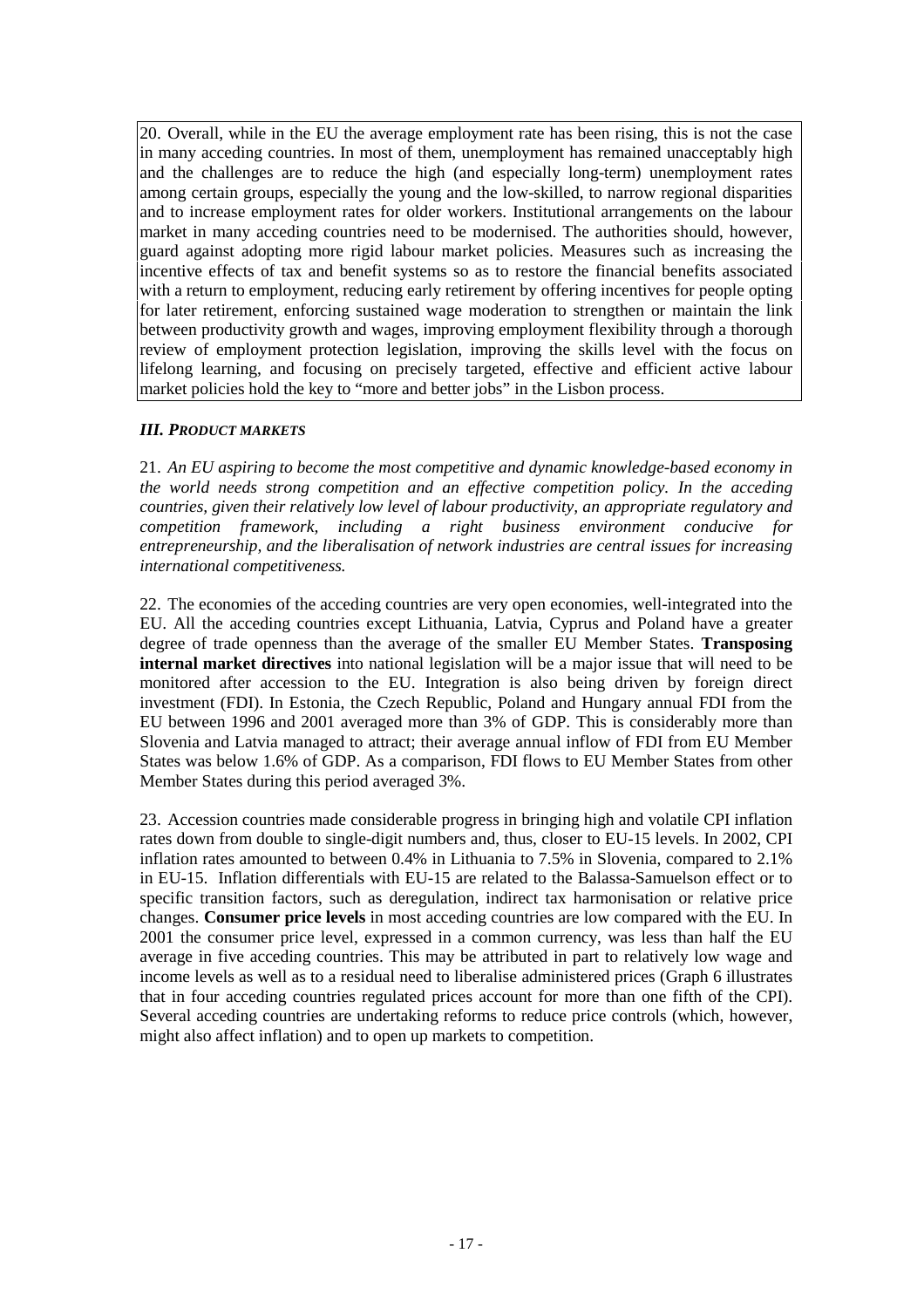

*Graph 6: Administered prices in 2001 as a share of CPI*

24. A specific challenge on product markets for the acceding countries arises from the shift in the sectoral composition of output. Business **privatisation and restructuring** have made huge advances in most countries. Annual average privatisation receipts for the period 1994-99 in the acceding countries ranged from less than 1% of GDP to almost 4.5% of GDP. In a few countries, the privatisation process has been practically completed. In others, the public enterprise sector is still large (accounting for more than 25% of GDP in five acceding countries) and privatisation remains high on the structural reform agenda. Privatisation is an important element in raising economic efficiency further and in attracting sorely needed foreign capital and knowledge. A few countries have encountered problems devising viable privatisation and restructuring strategies for some sectors (e.g. steel in Poland). In this regard, it will be important to reinforce and press ahead forcefully with the privatisation programmes. Restructuring of the agricultural sector remains a major task. Agricultural modernisation is hindered notably by the lack of employment opportunities in other sectors. In many countries subsistence farming, developed during transition as a form of social safety net, dampens the productivity. Generally, income on subsistence farms does not derive from the sale of agricultural products but from welfare payments, which provides no incentive for change. In some countries, the functioning of land markets needs to be improved.

25. In many acceding countries **competition in product and service markets**, which is a key driver of growth, productivity and job creation, is still relatively weak, especially in the non-tradable sector. This potentially holds back real income convergence. In most countries, the effective implementation of the legal framework for market entry and exit of companies should be further enhanced. Measures to liberalise, open up and increase competition in product and service markets should be key policy priorities. Many acceding countries have made encouraging headway in strengthening competition rules and establishing independent competition authorities, but in some countries more progress will be needed if EU competition policy is to be fully and effectively enforced. The **liberalisation of network industries**, which is important in view of its contribution to raising growth potential and lowering inflation, appears to vary considerably between acceding countries. Too little information is available, but it appears that in many countries impediments to market entry remain in certain industries and that regulation needs to be improved. Viable tariffs need to be in place to induce private sector investments. As in current Member States, it will be crucially important to improve market contestability by reducing (potential) barriers to foreign and domestic competition and by ensuring effective and transparent monitoring structures. In terms of the degree of energy market openness, progress has to date been fastest in Slovenia. For electricity, many acceding

*Source: Commission regular reports*. *Note: Data for PL, SI and SK from 2000. No data for CY and MT*.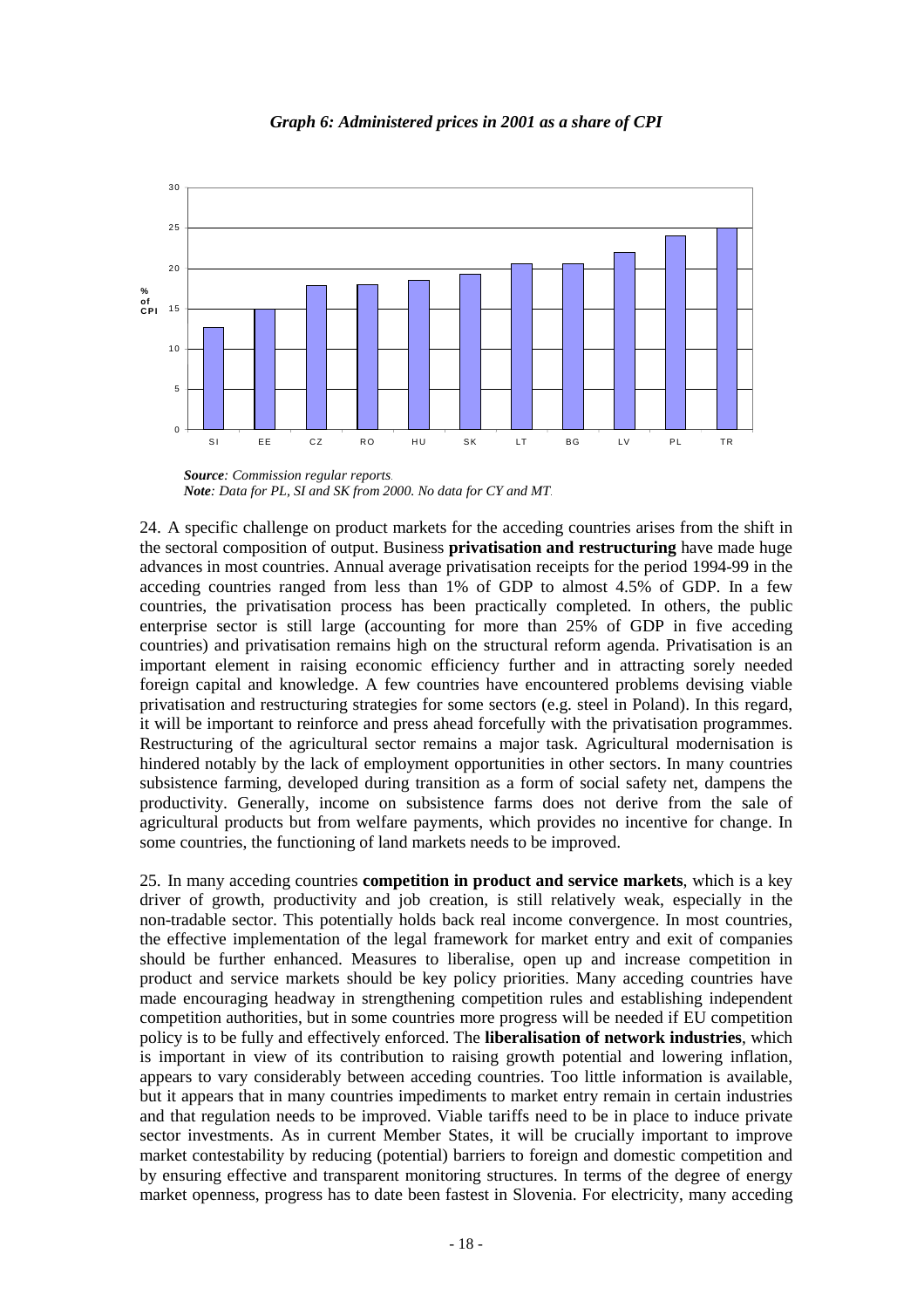countries have already gone further than the current minimum requirements. For gas, very few measures have been taken in most countries to support competition and there is a problem of concentration of gas supply sources. Unbundling requirements are currently minimal.

26. A major issue in the acceding countries is the quantitative impact of **ad hoc state aid**<sup>6</sup>, which has a distorting effect, deters new entrants and prevents the reallocation of resources to more competitive enterprises, thereby slowing down the restructuring of the economy. Total state aid in acceding countries, excluding aid to agriculture and fisheries, ranged from 0.4% of GDP in Slovakia to 1.7% of GDP in Hungary in 2000 (EU average: 0.8% of GDP) (Graph 7). Whilst Slovakia, Estonia, Lithuania and Latvia recorded lower total state aid than the EU average, in Hungary state aid was more than double the EU average. However, there might be some underestimation of state aid attributable to indirect state aid such as soft budget constraints for state-owned companies and tax exemptions. State aid in the acceding countries should therefore be analysed with caution. In several of them a large share of the aid was sectoral or ad hoc aid used for specific industries (notably for the steel and coal industries), which can have a particularly distorting effect on the economy. In a number of acceding countries it will be necessary to overhaul state aid with a view to both reducing total state aid and redirecting state aid towards horizontal measures.



*Graph 7: State aid in 2000 (% of GDP)*

27. A necessary component of strategies to accelerate real convergence is reforms improving the efficiency of the institutional framework, including **measures to improve the business environment**. The 2002 Regular Report<sup>7</sup> by the Commission states that the acceding countries have made good progress in institutional and legal convergence but also that significant deficiencies still have to be addressed in most countries. This particularly concerns the regulatory burden on business, the effective implementation and, in some countries, the design of judicial reforms, and the quality and administrative capacity of the central and local public sectors. There is a widespread perception that many segments of the public sector remain highly inefficient, creating obstacles to the operation and growth of businesses. According to the assessment made in the Commission's Regular Report, corruption remains a matter of serious concern in several of the acceding countries. In a number of countries incomplete

*Source: State Aid Scoreboard special edition. Note: Figures exclude aid to fisheries and agriculture. Data not available for MT.*

<sup>6</sup> 

<sup>&</sup>lt;sup>6</sup> which is subject to transition regulation until 2011.<br><sup>7</sup> Strategy Paper and Report by the European Commission on progress towards accession by each of the candidate countries (COM(2002)700) of 9 October 2002. On the business environment in the acceding countries, see also, in particular, Chapter 2 of the 2002 EBRD transition report.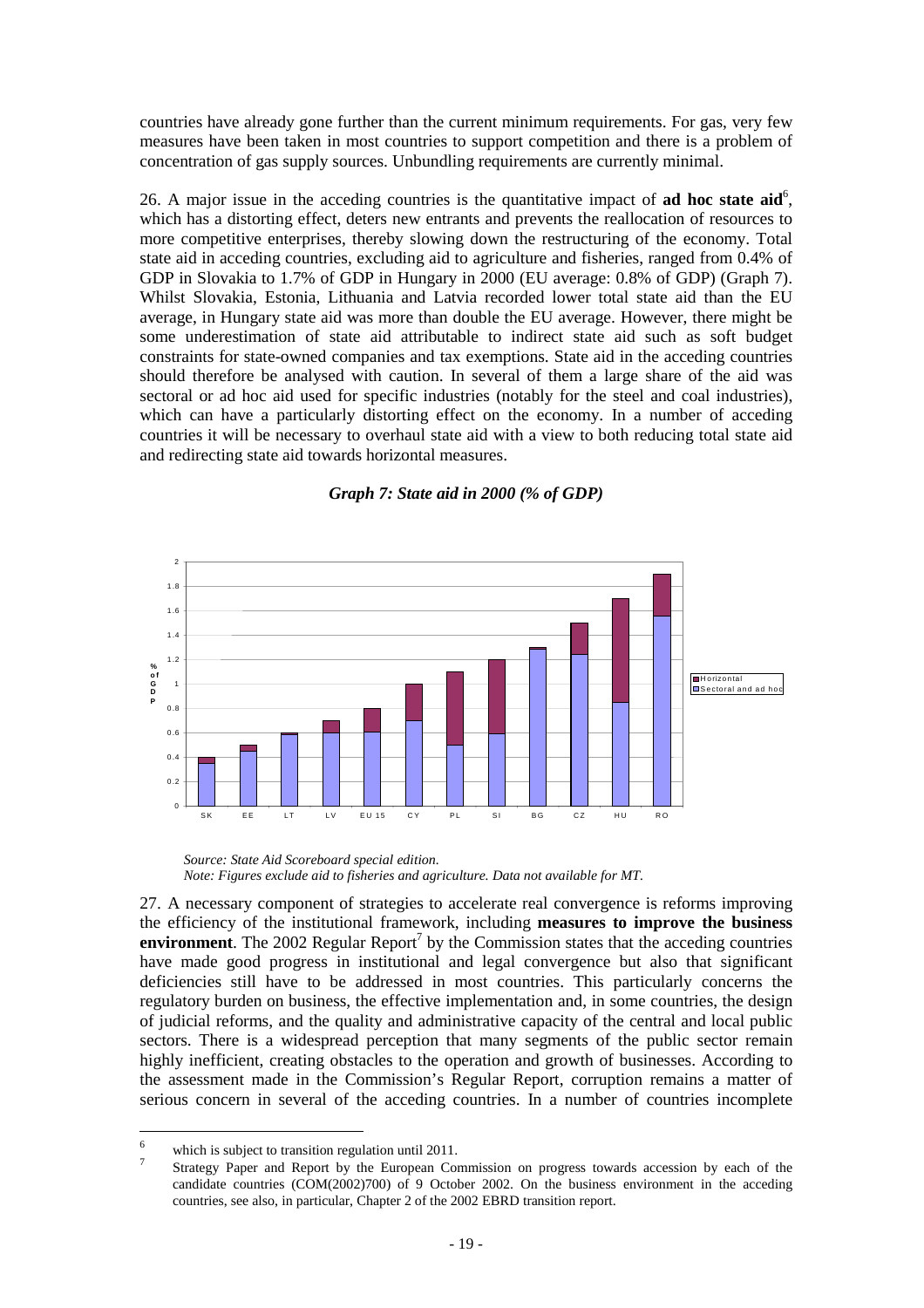market exit mechanisms should be rectified, in particular by improving bankruptcy legislation and procedures. Market entry and exit mechanisms are an area where additional analysis would be warranted.

28. Overall, EU accession will increase the pressure for further structural reforms in product markets for the acceding countries. While many challenges in product markets are common to both acceding countries and EU Member States, the acceding countries are facing specific challenges, especially with regard to sectoral changes in the economy, privatisation, administered prices and state aid. Reforms of product and service markets, including a strengthening of competition, measures to streamline the business environment, continuous reform in public administration and improvement of the entrepreneurial climate, are necessary. For countries which have encountered problems in devising viable privatisation and restructuring strategies, it will be important to reinforce and press ahead forcefully with the privatisation programmes. For network industries, as in current Member States, it will be key to improve market contestability by reducing potential barriers to foreign and domestic competititon and ensuring effective and transparent supervision structures. Together with the ongoing shift in the structural composition of the economy from agriculture and heavy industry to services and capital- and technology-intensive industries, these reforms will provide a basis for productivity growth in the acceding countries. Sufficient inflow of capital will be critical to unlock the possible potential in higher tech industries for those countries in which the specialisation structures are dependent on the labour-intensive, low-skill sectors. After accession, particular attention will have to be devoted to complying with internal market obligations, notably with respect to the targets for transposing EU directives and eliminating barriers to cross-border trade. A specific focus of monitoring should be the implementation of EU competition policies (actual compliance and appropriate administrative capacity). The efforts by many acceding countries to undertake additional important reforms in those areas, as evidenced out in the Pre-Accession Economic Programmes, are to be welcomed.

# *IV. FINANCIAL MARKET REFORMS*

29. *Financial markets have an important role to play in achieving the Lisbon objectives. Financial sector development may stimulate real convergence via the mobilisation of savings, which is vital in view of high investment needs, and via the monitoring function as a key element of corporate performance. The full integration of the acceding countries' capital markets into the EU is a key issue.*

30. As regards financial sector development, the acceding countries in transition clearly lag behind the EU average in terms of stock market capitalisation, the level of financial intermediation, and the degree of liquidity. The institutional investor base is weak. This points to the enormous potential for financial sector growth in these countries. Only Cyprus and Malta have a domestic financial sector that, in size, broadly resembles that of the EU Member States. The financial sector of the eastern European acceding countries has undergone major changes since the beginning of the transition. At present, it is characterised by strong dominance of the generally well-capitalised banking sector on capital markets, a still relatively low level of financial intermediation and a relatively low degree of liquidity in many market segments. Capital ratios exceed the Basle recommendation of 8% in all countries. Domestic credit at the end of 2000 represented on average 60% of GDP (euro area: close to 140%). The average interest rate spread in 2002 in the accession countries was 5.8%, as compared to 3.5% in the euro area. Access to bank financing (i.e. by foreign parent banks) and capital markets abroad may somewhat alleviate domestic financial constraints, particularly after having become part of the EU Single Market.

31. Ownership of banks in the acceding countries has been largely converted from public to private and from domestic to foreign. Except for a few cases, the **privatisation** process can be regarded as largely completed, thanks to major efforts and funds from public authorities to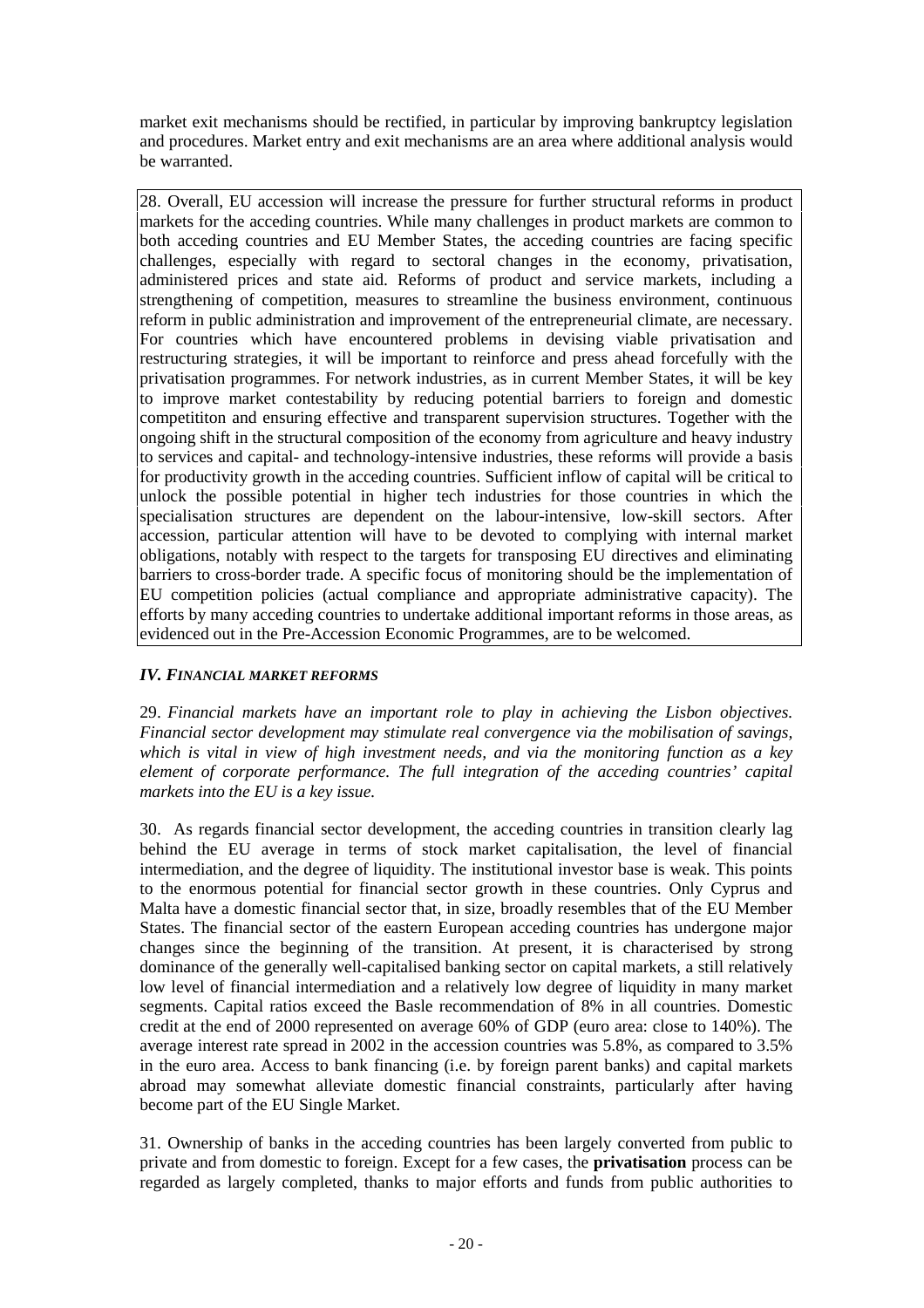consolidate and re-capitalise the banking system. Notable exceptions to private ownership of banks are Poland, where the government controls the largest bank, and Slovenia, where the government controls the second-largest bank and holds a significant share in the largest bank. Moreover, acceding countries have, in individual cases, retained interests in privatised banks by offering guarantees to cover future losses. The further consolidation and efficiency improvements in the banking sector remain a challenge.

32. Starting from a low level, lending to individuals in many acceding countries represents one of the fastest-growing areas of the banking system, as illustrated in Table 5 below. This largely reflects a catching-up phenomenon; in Hungary, for example, the level of gross debt of individuals (around 7% of disposable income in 2002) falls far short of the average figure of 50% in the EU. The availability of risk capital and low cost debt finance for small and medium-sized firms (SMEs), especially at the earliest stages of their life cycle, is important for funding innovation and development. Although some progress has been made here, it remains inadequate and risk capital is -by and large- too expensive.

|                  | 1998 | 2000 | 2001 |
|------------------|------|------|------|
| <b>Czech Rep</b> | 6    | 9    | 12   |
| <b>Estonia</b>   |      | 20   | 22   |
| <b>Hungary</b>   |      | 8    | 12   |
| Latvia           | 10   | 15   | 15   |
| Lithuania        | 11   | 10   | 11   |
| <b>Poland</b>    |      | 24   | 27   |
| Slovakia         | 8    | 14   | 21   |
| Slovenia         | 22   | 30   | 27   |
| <b>Bulgaria</b>  | 10   | 7    | 8    |
| Romania          |      | 4    | 4    |
| Euro area*       | 42   | 43   | 42   |

| Table 5: Commercial bank lending to households* (% of total at year-end) |  |  |  |  |
|--------------------------------------------------------------------------|--|--|--|--|
|--------------------------------------------------------------------------|--|--|--|--|

*Source: National data, IFS, ECB staff calculations.*

*Note: \* As % of total loans of euro-area residents excluding MFI.*

33. Rapid integration of the acceding countries into the **single market for financial services** has an important role to play in achieving the Lisbon objectives. While many acceding countries have already addressed a few issues that are also dealt with under the Financial Services Action Plan, such as supervising capital-based pension funds, substantial challenges remain. For example, many countries still need to implement changes to the legislative frameworks for securities, pension and investment funds and life insurance. It would be useful if the newly created Financial Services Committee monitored effective implementation.

34. Progress on **financial sector regulation and supervision** remains uneven between countries and between different sectors but important progress has been achieved. The substantial changes in the structure of financial markets impose new demands on the organisation of financial supervision (including cross-border co-operation) which should be addressed pro-actively by acceding candidates, as they seek fast integration into the single market for financial services. Maintaining the level playing field for institutions in an enlarged EU will be crucial for both current and future EU Member States with a view to preserving overall financial stability. Once they have joined the EU, acceding countries will face further challenges in regard to the regulatory framework.

35. Overall, EU accession represents an important structural challenge for both the banking and the non-banking sector. Financial markets in the acceding countries continue to be underdeveloped relative to the EU. Integration is viewed as speeding up the pace of concentration, boosting competition, adding to efficiency incentives, promoting the range of financial services available (e.g. mortgages, consumer credit, SME finance) and strengthening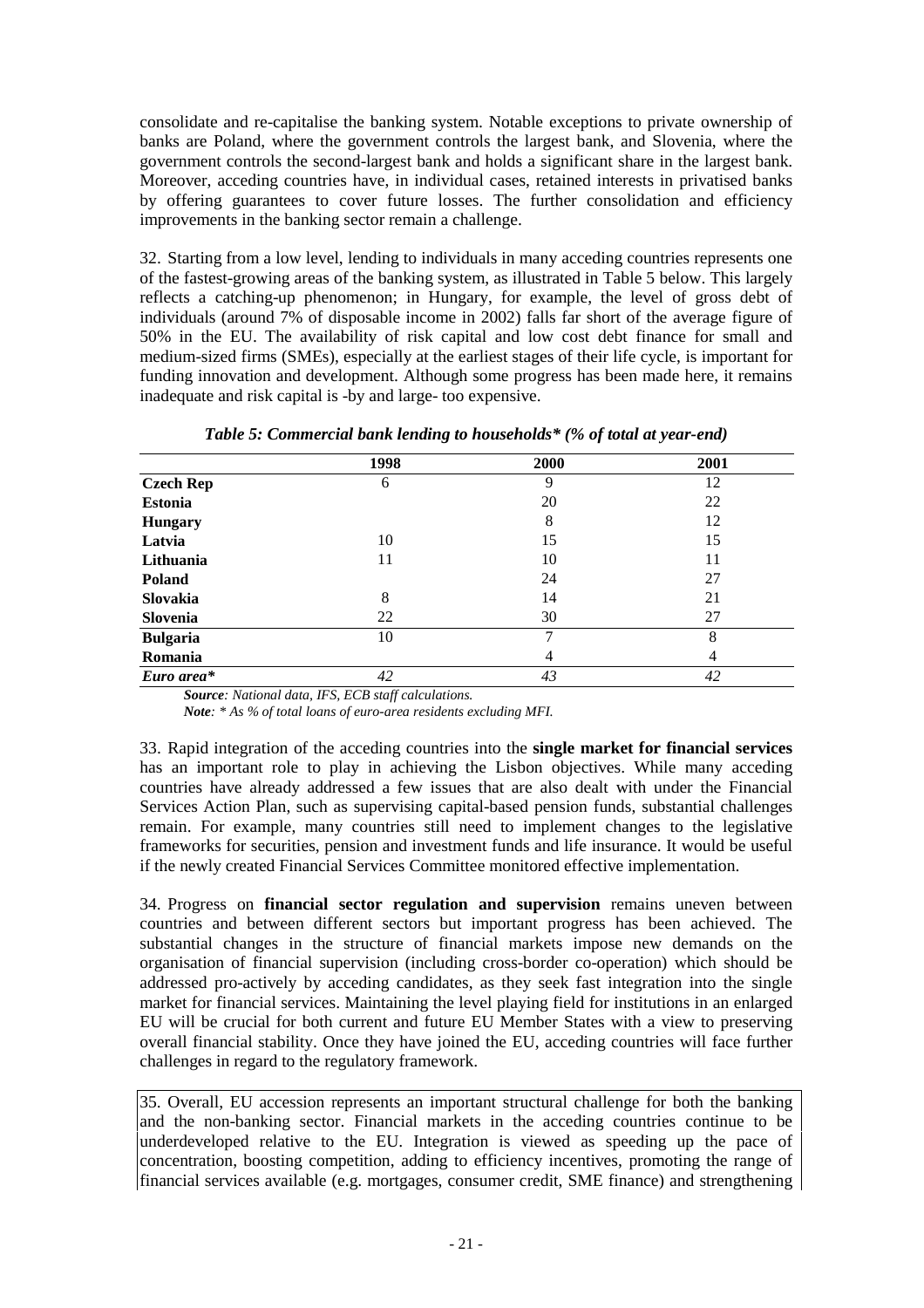the competition for deposits. It can also be expected to provide an impetus for further liberalisation, fostering better regulation and imparting momentum especially for retail and insurance banking, which makes closer co-operation between national and foreign supervisors important. The legislative frameworks must support the development of financial markets and the institutional investor base. Timely and effective implementation of the Financial Services Action Plan will play a key role. The availability of risk capital and loan finance for small and medium-sized firms (SMEs), especially at the earliest stages of their life cycle, remains inadequate and mostly too expensive. The implementation of the Risk Capital Action Plan has an important role to play. The process of adjusting acceding countries' market infrastructure seems particularly challenging against the background of a continuously evolving market infrastructure within the euro area - this is relevant notably for payment systems.

#### *V. IMPROVING THE QUALITY AND SUSTAINABILITY OF PUBLIC FINANCE*

36. *Public expenditure and taxes account for significant proportions of national income. With a view to raising the growth potential of the EU economies in conformity with the Lisbon agenda, the quality and sustainability of public finances in recent years have become key policy objectives within the EU.*

37. All Member States must **achieve and sustain sound budgetary positions**. In this respect, the Ecofin ministers, at their meeting with their counterparts from the candidate countries on 5 November 2002, already noted that a number of Pre-Accession Economic Programmes fall short on policy commitments that credibly underpin a medium-term path of fiscal consolidation and do not envisage sufficient efforts to correct the major imbalances and to meet the potential costs of structural reforms. Achieving sound fiscal positions for some of the acceding countries will clearly require efforts over and above those described in the Pre-Accession Economic Programmes (see Table 6 for fiscal developments). In line with the goals agreed in Lisbon and Stockholm, also referred to in the Broad Economic Policy Guidelines, public finances should maximise the contribution of public finances to growth and employment.

38. General government balances continue to be mostly negative in the acceding countries, but there are major differences among countries. For the acceding countries as a whole, aggregate general government deficits (in ESA 95 terms) reached 5.3% of GDP in 2002, mainly due to the sharp increase of the deficit in Hungary. In a context of declining privatization receipts and some take over of private sector liabilities (in particular from the financial sector), debt developments should continue to be closely monitored. A detailed discussion relative to the Maastricht deficit and debt criterion is within the competence of the Economic and Financial Committee, and is therefore not elaborated here.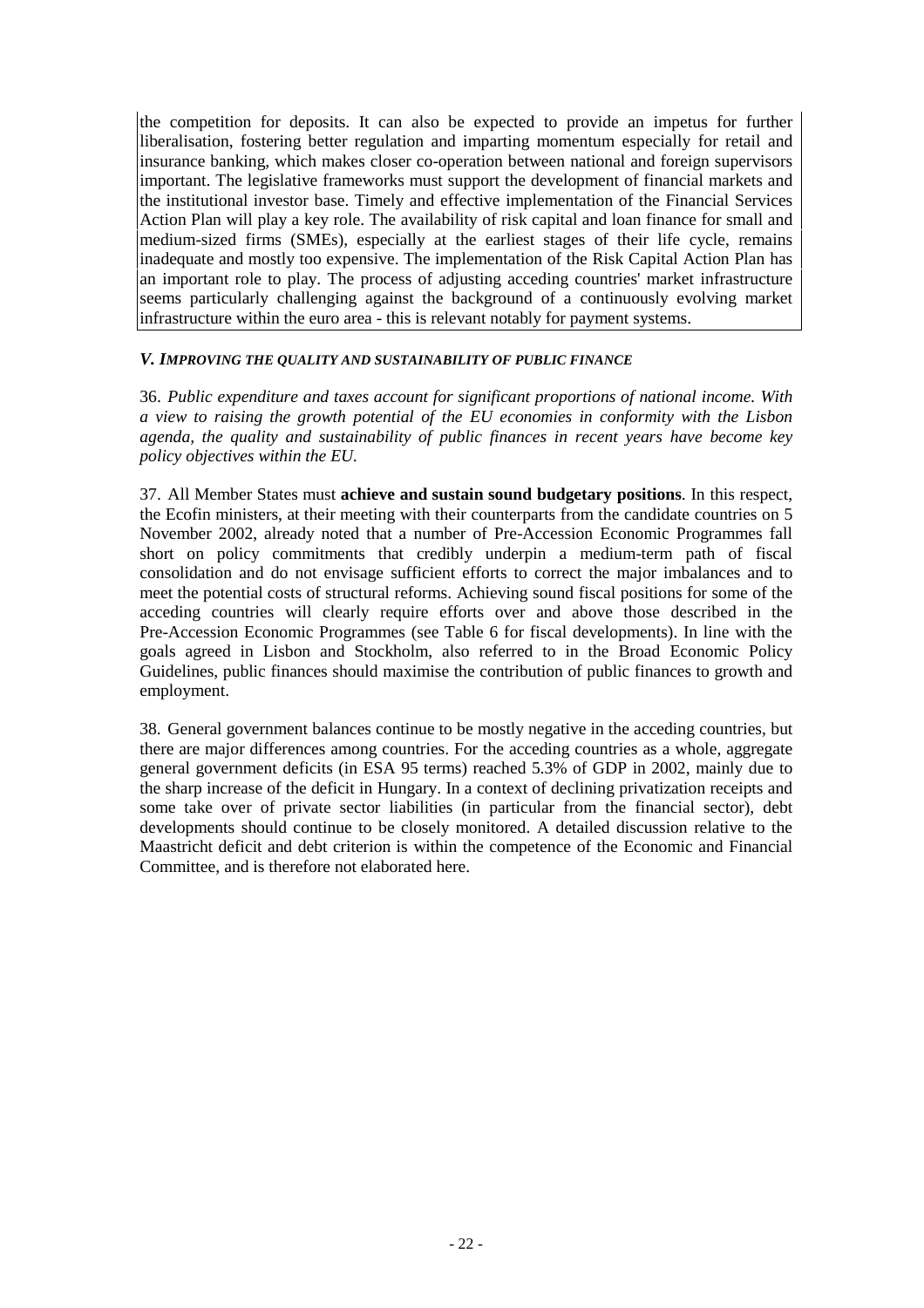|                 |         | <b>Government deficit</b> | Gross debt ratio |        |      |      |
|-----------------|---------|---------------------------|------------------|--------|------|------|
|                 | 2001    | 2002                      | 2003             | 2004   | 2002 | 2004 |
| Cyprus          | $-3.0$  | $-3.5$                    | $-4.0$           | $-3.5$ | 55.9 | 52.4 |
| Czech Rep.      | $-5.5$  | $-6.5$                    | $-6.3$           | $-5.9$ | 25.6 | 31.3 |
| <b>Estonia</b>  | 0.5     | 1.3                       | $-0.5$           | $-0.6$ | 4.4  | 3.9  |
| <b>Hungary</b>  | $-4.2$  | $-9.1$                    | $-4.9$           | $-3.7$ | 52.9 | 51.4 |
| Lithuania       | $-2.3$  | $-1.8$                    | $-1.9$           | $-2.0$ | 23.6 | 23.4 |
| Latvia          | $-1.9$  | $-2.5$                    | $-2.9$           | $-2.6$ | 16.8 | 18.6 |
| <b>Malta</b>    | $-7.0$  | $-6.1$                    | $-5.2$           | $-4.1$ | 64.9 | 62.8 |
| <b>Poland</b>   | $-3.1$  | $-4.2$                    | $-4.2$           | $-4.0$ | 43.3 | 46.0 |
| Slovenia        | $-2.5$  | $-1.8$                    | $-1.5$           | $-1.2$ | 27.9 | 25.2 |
| Slovakia        | $-5.4$  | $-7.7$                    | $-5.3$           | $-3.8$ | 39.3 | 38.8 |
| <b>Bulgaria</b> | 0.4     | $-0.7$                    | $-0.6$           | $-0.5$ | 59.2 | 50.2 |
| Romania         | $-3.3$  | $-2.6$                    | $-2.7$           | $-2.7$ | 24.6 | 26.4 |
| <b>Turkey</b>   | $-28.9$ | $-13.7$                   | $-9.8$           | $-6.9$ | 99.6 | 79.6 |
| $EU-15$         | $-0.9$  | $-1.9$                    | $-2.3$           | $-2.2$ | 62.7 | 63.2 |

*Table 6: Fiscal developments (percentage of GDP)*

*Sources: Commission Spring 2003 Economic Forecast; Fiscal Notifications 2002.*

#### *Quality of public finances*

39. The overall **level of expenditure and, to a lesser degree, revenue** in the acceding countries broadly resemble those of the present Member States, although significant differences for individual countries exist (Table 7). In most of the acceding countries, the ratio of public expenditure to GDP was above 40% of GDP in 2001. However, total government expenditure fell by several percentage points of GDP in the countries in transition from a centrally planned to a market economy in the late 1990s. The scale of government activities was reduced, state-owned enterprises were privatised to a varying degree, and complex systems of subsidies designed to equalise incomes between different enterprises and sectors were reformed or dismantled. As the large share of the public sector in the economy hampers the convergence process of these catching-up economies, most acceding countries envisage a continuing decline in GDP ratios for both public expenditure and public revenue in the medium term in the PEPs 2002, via overall spending restraint and tax cuts.

|                   |      | <b>Revenue</b> |      | <b>Expenditure</b> |
|-------------------|------|----------------|------|--------------------|
|                   | 2001 | 2005           | 2001 | 2005               |
| <b>Cyprus</b>     | 40.5 | 42.2           | 43.5 | 42.5               |
| <b>Czech Rep.</b> | 42.1 | 41.3           | 47.1 | 46.8               |
| <b>Estonia</b>    | 38.6 | 38.4           | 38.4 | 38.4               |
| <b>Hungary</b>    | 46.1 | 42.5           | 50.2 | 45                 |
| Lithuania         | 34.2 | 36.1           | 36.1 | 37.6               |
| Latvia            | 41.4 | 38.6           | 43   | 40.6               |
| <b>Malta</b>      | 37.4 | 35.8           | 44.4 | 38.8               |
| <b>Poland</b>     | 41.8 | 42.2           | 45.3 | 44.5               |
| <b>Slovenia</b>   | 43.1 | 42.5           | 45.6 | 43.3               |
| Slovakia          | 41.2 | 39.8           | 46.6 | 41.8               |
| <b>Bulgaria</b>   | 40.6 | 35             | 40.3 | 35                 |
| Romania           | 36.7 | 34.6           | 40.1 | 37                 |
| <b>Turkey</b>     | 42.1 | 40.1           | 57.2 | 40.6               |
| $EU-15$           | 46.4 |                | 47.2 |                    |

*Table 7: Size of general government spending (% of GDP)*

*Source: 2002 PEPs.*

40. Table 8 presents the structure of **general government revenue** in the acceding countries. Total tax receipts in the acceding countries averaged about 35% of GDP in 2000, compared with 45% in the euro area. Financing the existing scale of public expenditure imposes a heavy burden on the tax base, which is much narrower in the acceding countries than in the present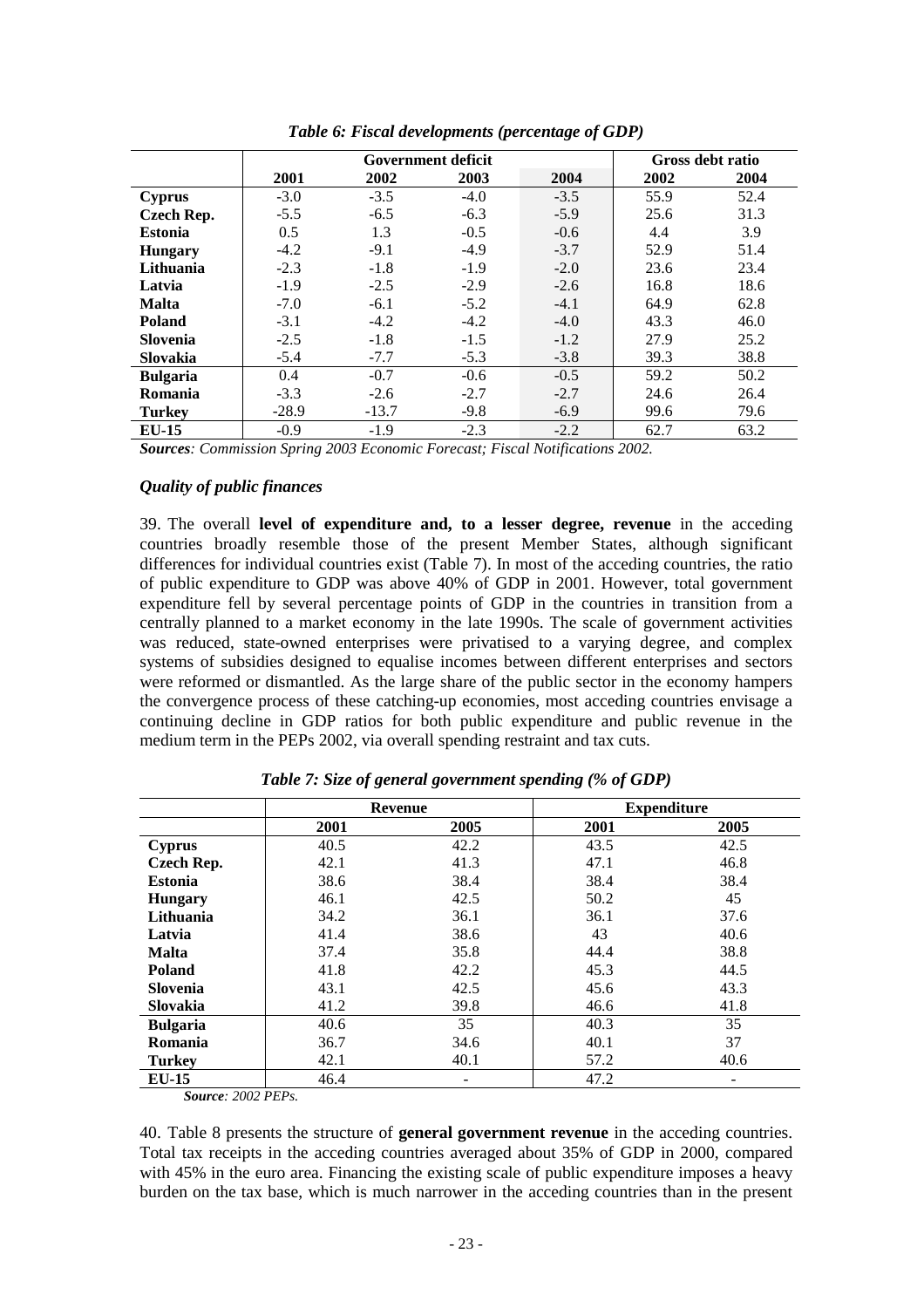Member States. Nominal tax rates for earned and capital incomes are rather high (according to indications from the International Bureau of Fiscal Documentation), while many exemptions and tax evasion reduce effective rates. Social security contributions as a share of labour costs are also high. According to the IMF and the Commission, the distortions caused by high rates of taxation on labour may be a serious impediment to a job-intensive growth strategy in several acceding countries<sup>8</sup>.

|                               |       | ັັ      | $\cdot$ |      |                         |      |      |                 |      |  |
|-------------------------------|-------|---------|---------|------|-------------------------|------|------|-----------------|------|--|
|                               | Czech | Estonia | Hungary |      | Latvia Lithuania Poland |      |      | Slovak Slovenia | Euro |  |
|                               | Rep   |         |         |      |                         |      | Rep. |                 | area |  |
| <b>Current revenue</b>        | 39,2  | 38.7    | 41,8    | 36.8 | 30.4                    | 41.6 | 36,6 | 41,5            | 45   |  |
| Tax revenue                   | 36,7  | 35,8    | 36,2    | 31,3 | 28.5                    | 39,9 | 34,1 | 39,2            | 44,9 |  |
| Personal income tax           | 5     | 7,8     | 7,2     | 6    | 7,8                     | 4,6  | 4,6  | 7.6             | 9,9  |  |
| Corporate income tax          | 3,9   |         | 2.2     | 1,7  | 0,7                     | 2    | 3    | -               |      |  |
| Social security contributions | 14,7  | 12.4    | 9,8     | 10.7 | 7,1                     | 8.7  | 13   | 13.6            | 15,6 |  |
| Property tax                  | 0.5   | 0.4     | 0.9     |      | 0.6                     | -    | -    | 2,3             | 1,5  |  |
| Indirect tax                  | 12.6  | 14,2    | 16      | 11,9 | 11.7                    | 11.4 | 13.5 | 15.7            | 13,6 |  |
| <b>Total public revenue</b>   | 40,6  |         | 44.5    |      | ۰                       | 41.6 | 46.1 |                 |      |  |

 *Table 8: Structure of general government revenue in 2000 (% of GDP)*

*Source: IMF/EU, OECD, Finmin of Poland.*

41. There is a general intention, as spelt out in the 2002 PEPs, to gradually shift the tax burden from labour towards consumption. However, as nominal VAT rates are already close to or at EU levels, boosting effective consumption tax revenue should take place through a broadening of the tax base and through higher excise duties and eco-taxes. Furthermore, tax administration and the effectiveness of tax collection need to be improved significantly. According to the PEPs, a significant lowering of company taxation is planned in many countries.

42. As for the **expenditure side of budgets**, government consumption and social transfers as a percentage of GDP is comparable to that in the present Member States (Table 9). The World Bank estimates that up to 80% of all government expenditure in these countries – as in most present Member States - is **mandatory and quasi-mandatory expenditure** in the sense that it is determined by rules outside the budgetary process. These are mainly expenditures in the areas of defence, old-age and disability pensions. The corresponding expenditure rigidity is often compounded by indexation clauses for pensions and public-sector wages. Moreover, the widespread lack of clear frameworks defining the fiscal relations between the state and substate levels is a challenge for delivering the medium-term adjustment efforts needed in many cases. As a result, spending at the lower levels of government is difficult to control. Some acceding countries apply budgetary rules and procedures to improve public expenditure efficiency and control, such as multi-annual budgets, expenditure rules with explicit limits on the annual growth rate and agreements between different levels of government. In some countries, these rules should be improved, both in design and/or enforcement as there continue to be large spending slippages.

43. In the 2002 PEPs public investment expenditure is set to be maintained at a level of 3% of GDP on average. The acceding countries are characterised by a relatively **low stock of public infrastructure**, which is often ill suited to the needs and standards of market economies. They face considerable challenges in replacing old technology and building new infrastructure networks, including through public-private partnership (PPP) arrangements (the implementation of which depend on viable tariffs). The sections below provide information on investment in human capital (health care, education).

<sup>8</sup> <sup>8</sup> See European Commission: Public finances in EMU 2002, European Economy No 3 2002, pp. 114 ff.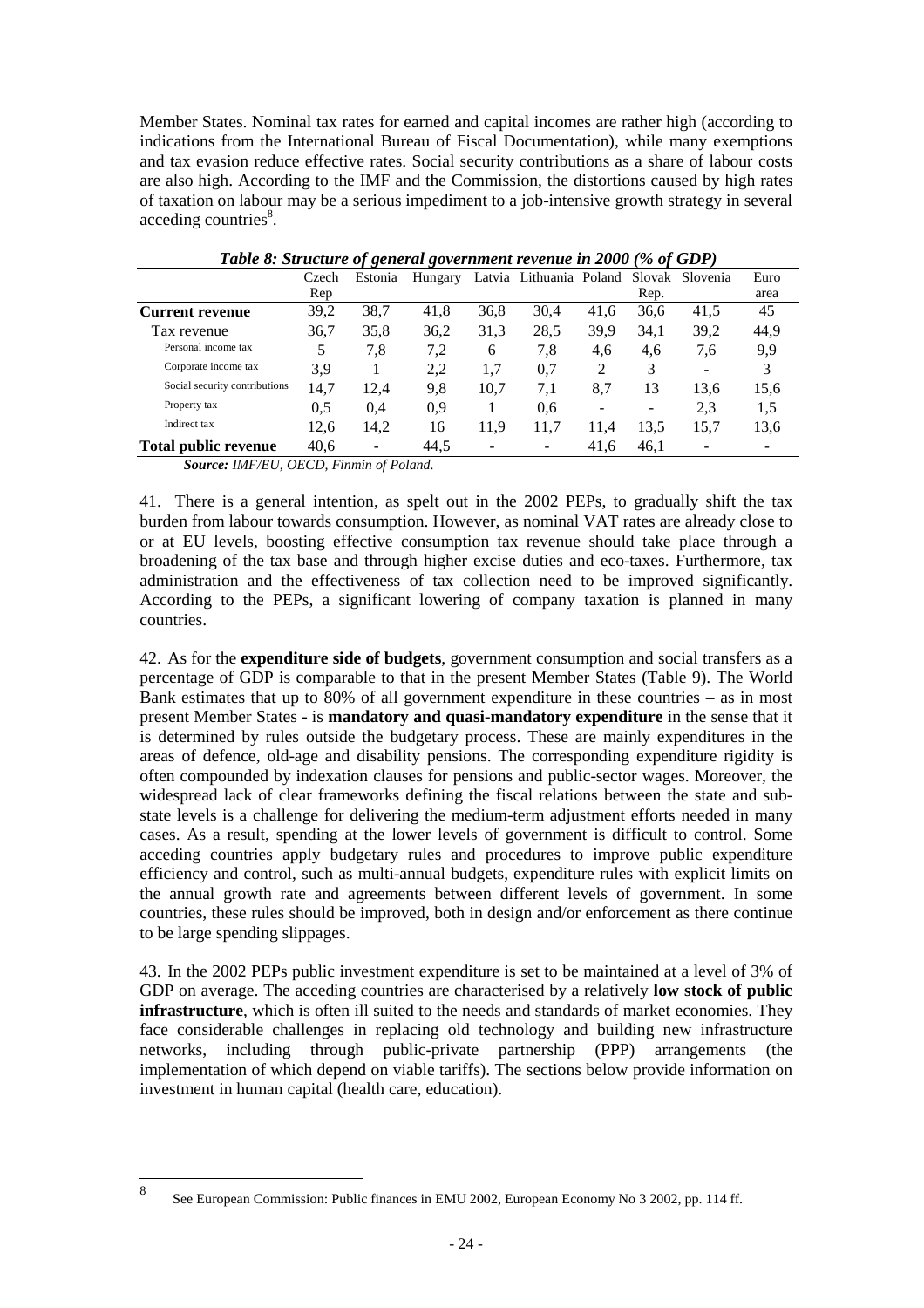|                            | Czech |      | Estonia Hungary | Latvia         | Lithuania Poland* |                          | Slovak | Slovenia | Euro |
|----------------------------|-------|------|-----------------|----------------|-------------------|--------------------------|--------|----------|------|
|                            | Rep   |      |                 |                |                   |                          | Rep.   |          | area |
| <b>Current expenditure</b> | 38,4  | 36,3 | 39,9            | 36,6           | 30,4              | $\blacksquare$           | 38,2   | 39,2     | 43,8 |
| Government                 | 8,7   | 24,6 | 14,4            | 16,1           | 16,6              | 15                       | 17,6   | 17,6     | 19,8 |
| consumption                |       |      |                 |                |                   |                          |        |          |      |
| Interest payments          | 1,1   | 0.3  | 6,1             | 1,1            | 1,7               | 3                        | 2,7    | 1,5      | 3,7  |
| Subsidies and              | 28,6  | 11,4 | 19,4            | 18.9           | 12,1              | $\overline{\phantom{a}}$ | 17,9   | 20,1     | 19,8 |
| current transfers          |       |      |                 |                |                   |                          |        |          |      |
| <b>Subsidies</b>           | 8,1   | 0,8  | 2.8             | 5              | 0,2               | $\overline{\phantom{a}}$ | 4      | 1,5      | 1,4  |
| Current transfers          | 20,5  | 10,6 | 16,6            | 13,9           | 11,9              | $\overline{\phantom{a}}$ | 13,9   | 17,9     | 18,4 |
| Capital expenditure        | 5,9   | 3,2  | 7,1             | $\overline{4}$ | 1,9               | 2.8                      | 3,9    | 4,1      |      |
| <b>Total public</b>        | 46,1  | 40,1 | 47,5            | 40,6           | 32,3              | 45,5                     | 52,2   | 43,3     | 44,8 |
| expenditure                |       |      |                 |                |                   |                          |        |          |      |

*Table 9: Structure of general government expenditure in 2000 (% of GDP)*

*Sources: IMF/EU, OECD, Finmin of Poland; \*Year 2001.*

44. It is critical to use the **EU's Structural and Cohesion Funds** efficiently in the interest of long-term sustainable economic growth. The acceding countries are currently preparing their national development strategies for EU part-financing of public investment and it is essential that these are focused on those types of measure most conducive to long-run productivity gains, particularly human and knowledge capital, as well as on basic infrastructure. Mechanisms must be put into place to ensure efficient implementation.

45. Overall, if fiscal policy is to play its role in supporting rapid and sustainable real convergence, further improvement in the quality of public finances will be crucial in a number of acceding countries. Given the still limited availability of data on the quality of public finances, urgent steps should be taken to improve data compilation and reporting to allow for a more detailed assessment. The following key issues can be identified. On the revenue side, the tax base in most acceding countries is narrow. The tax burden on labour is relatively high, and this is a challenge in light of the Lisbon agenda aimed at making tax and benefit systems more employment-friendly. Weaknesses in tax collection and administration should be addressed urgently so as to achieve an efficient and fair fiscal system, including a broader tax base. On the expenditure side, the quality of services provided by the public sector and improvement of the efficiency of public administration set the framework for dynamic economic growth. However, tackling the rapidly increasing nominal expenditure pressure on public services and fulfilling the higher EU standards for these services will be further challenges also on the financing side. It can be expected that social security expenditure (and public sector wages) will also rise in tandem with the gradual convergence of prices and wages towards EU levels. There is a need to control spending at all levels of government, which too is a challenge given the widespread lack of frameworks determining the fiscal relations between the state and substate levels. The need for public investment expenditure will remain high in the foreseeable future in the light of the development and convergence of the acceding countries. Some countries should devote particular attention to public spending on human capital in order to catch up with the present Member States. In sum, sound public finances should be achieved via spending restraint and growth friendly tax systems, with clear priorities on the composition of public expenditure.

#### *The sustainability of public finances: pension and health care reforms*

46. *In view of the demographic challenges posed by ageing populations and the goal of the Lisbon strategy to ensure that public finances contribute to growth and employment, the sustainability of public finances within the EU has become a core policy objective in recent years. The Ecofin Council developed a three-pronged strategy to address the budgetary implications of ageing: raising employment and participation rates, reducing public debt and reforming pension and health care systems. This was endorsed by the Stockholm European Council and subsequently incorporated into the Broad Economic Policy Guidelines.*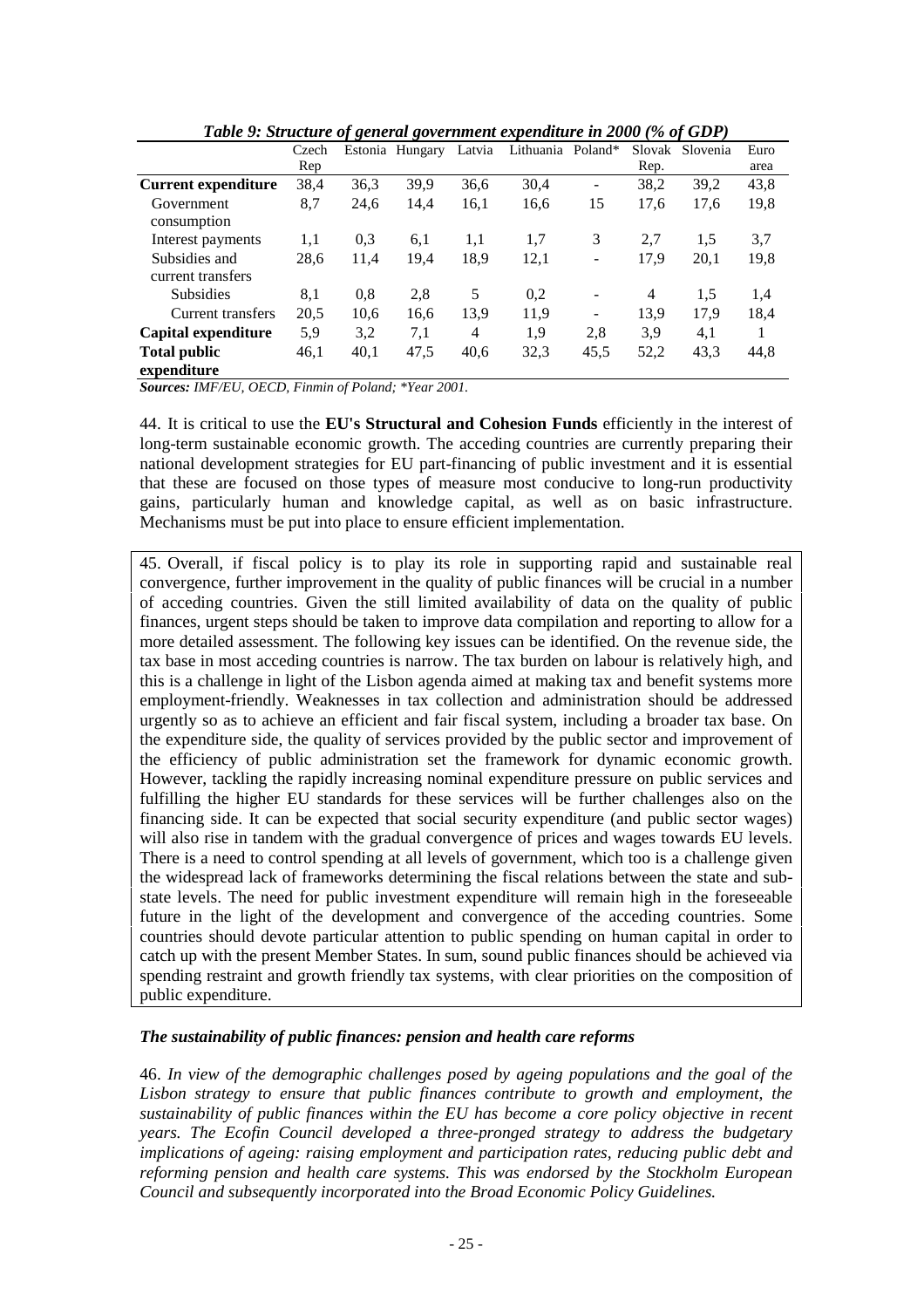47. The already observed population decrease in the acceding countries will reinforce the diminution of the population of the present Member States foreseen in twenty years from now (after 2020). Most acceding countries have very low fertility rates, lower life expectancies at birth than the present Member States and in many cases strong negative migration balances. In most of them, the working-age population (aged between 20 and 64), the number of elderly persons aged over 65 and the old-age dependency ratio are expected to follow broadly similar trends as in the present Member States<sup>9</sup>. The dependency ratio is expected to surpass EU levels by around 2040 (see Table 10).

|                  | <u>то-</u> |      | - <i>o</i> - <i>o - j r</i> - | . О<br><b>Change 2000/50</b> |               |  |
|------------------|------------|------|-------------------------------|------------------------------|---------------|--|
|                  | 2000       | 2025 | 2050                          | <b>Absolute</b>              | $\frac{0}{0}$ |  |
| <b>Czech Rep</b> | 20         | 36   | 61                            | 41                           | 207           |  |
| <b>Cyprus</b>    | 18         | 29   | 39                            | 21                           | 119           |  |
| <b>Estonia</b>   | 21         | 30   | 47                            | 26                           | 122           |  |
| <b>Hungary</b>   | 21         | 33   | 51                            | 30                           | 139           |  |
| Latvia           | 22         | 31   | 50                            | 28                           | 128           |  |
| Lithuania        | 20         | 29   | 51                            | 31                           | 156           |  |
| <b>Malta</b>     | 18         | 37   | 47                            | 28                           | 154           |  |
| Poland           | 18         | 31   | 50                            | 32                           | 180           |  |
| Slovakia         | 17         | 27   | 50                            | 33                           | 200           |  |
| Slovenia         | 20         | 38   | 66                            | 46                           | 233           |  |
| <b>Bulgaria</b>  | 24         | 31   | 54                            | 30                           | 127           |  |
| Romania          | 19         | 26   | 45                            | 25                           | 130           |  |
| $EU-15$          | 24         | 36   | 49                            | 24                           | 100           |  |

#### *Table 10: Old-age dependency ratio (persons aged 65+ as a percentage of persons aged 15-64)*

*Source: UN population projections 2002. AMECO for the EU-15.*

*Note: The old-age dependency ratio is defined as persons aged over 65 as a percentage of the working-age population (aged 15-64). Similar trends are expected for the economic dependency ratio, which expresses the population aged 15 and over not employed as a percentage of the number of persons employed.*

48. The projected decline in the size of the active labour force involves a strong risk of lower economic growth, even under reasonable assumptions concerning the increase in total factor productivity. In the Lisbon agenda, the goal of higher factor productivity goes hand in hand with that of higher **participation and employment**. Higher participation rates, among men as well as among women and especially at older ages, and lower unemployment rates can help mitigate the challenges of ageing populations.

49. As regards the **size of current public spending on public pensions**, public pension expenditure in several countries is close to or above 10% of GDP (Cyprus, Latvia, Poland and Slovenia). Ageing populations could lead to a substantial increase in public expenditures in many acceding countries as long-term projections, where available, point to a sharply rising expenditure trajectory (see Table  $11$ )<sup>10</sup>. This development may make it more difficult to finance the impact of an ageing population on public spending on pensions. On the basis of the scenarios set out in the 2002 PEPs, six out of ten acceding countries have a debt level below 40% of GDP. Several acceding countries, with relatively low debt levels, and gradual build-up of assets in funded schemes, appear in a good position to cope with the budgetary impact of ageing populations. However, this could be very different for those acceding countries that have not yet proceeded with the introduction of a comprehensive reform of their first-pillar pension schemes. Given the fact that long-run budgetary projections are only available for a number of countries, and their limited comparability, a detailed case-by-case analysis by the

<sup>-&</sup>lt;br>9 See EPC report on budgetary challenges posed by ageing populations of 24 October 2001: http://europa.eu.int/comm/economy\_finance/epc\_en.htm<br><sup>10</sup> It should be borne in mind, though, that public debt ratios in the acceding countries are at present generally

lower than in the present Member States.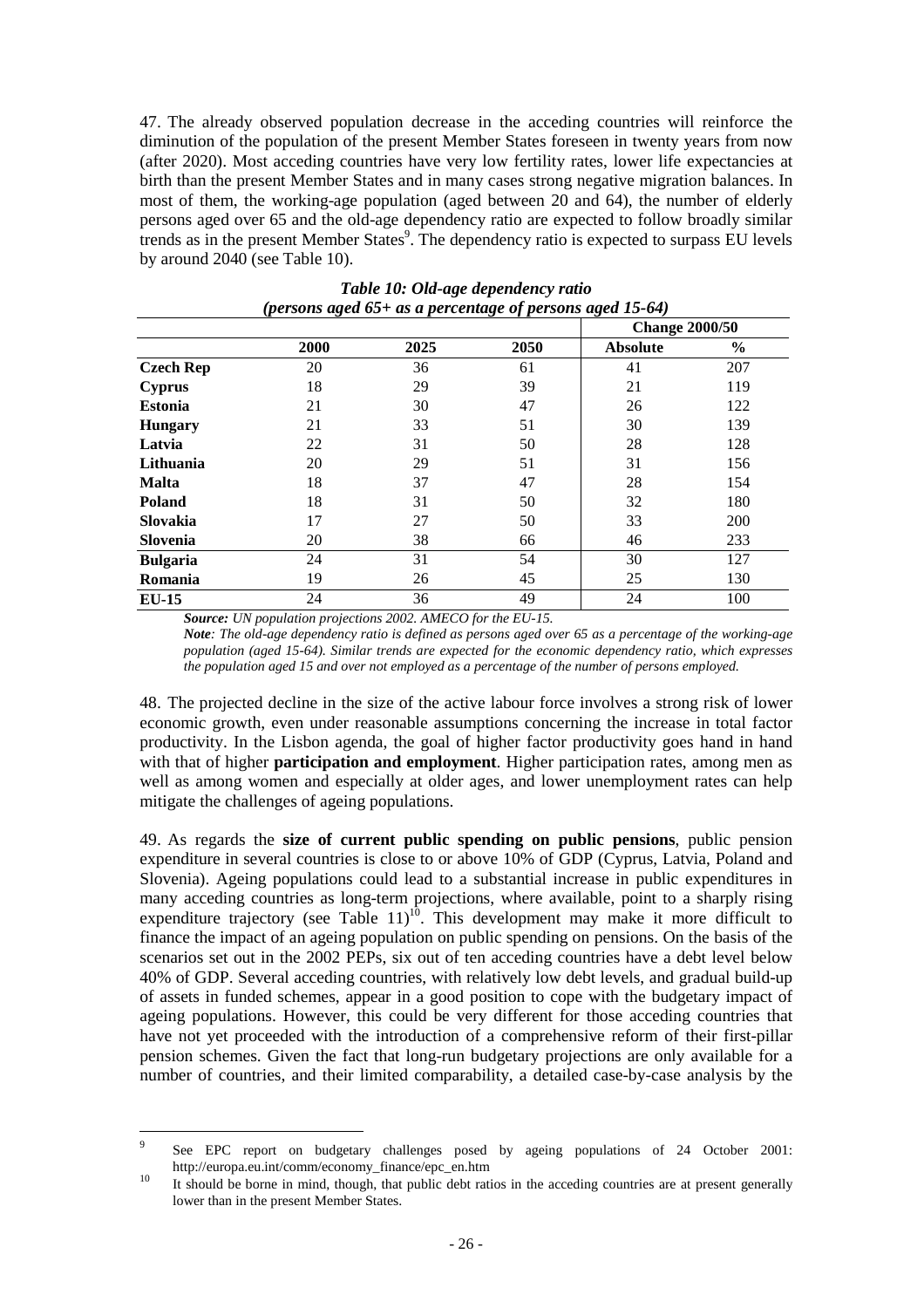EPC's Ageing Working Group seems warranted on the impact of population ageing on public expenditure on pensions.

| Tubic 11. Tubic pension expension cs in 2000-50 (70 0) ODT $\mu$ |                  |      |            |                       |  |  |  |  |  |  |
|------------------------------------------------------------------|------------------|------|------------|-----------------------|--|--|--|--|--|--|
|                                                                  | <b>2000</b>      | 2030 | 2050       | <b>Change 2000-50</b> |  |  |  |  |  |  |
| <b>Cyprus</b>                                                    | 8                | 11.9 | 14.8       | $+6.8$                |  |  |  |  |  |  |
| <b>Czech Republic</b>                                            | $7.8^{5}$        |      | $14.6^{5}$ | $+6.8$                |  |  |  |  |  |  |
| <b>Estonia</b>                                                   | $6.9^{2.4}$      |      |            |                       |  |  |  |  |  |  |
| <b>Hungary</b>                                                   | $6.0^{5}$        |      | $7.2^{5}$  | $+1.2$                |  |  |  |  |  |  |
| Latvia                                                           | 9.8 <sup>4</sup> |      |            |                       |  |  |  |  |  |  |
| Lithuania                                                        | 5.3              | 6    | 7          | $+1.7$                |  |  |  |  |  |  |
| <b>Malta</b>                                                     | $5.4^{2.4}$      |      |            |                       |  |  |  |  |  |  |
| <b>Poland</b>                                                    | 10.8             | 9.6  | 9.7        | $-0.9$                |  |  |  |  |  |  |
| Slovakia                                                         | 7.9 <sup>4</sup> |      |            |                       |  |  |  |  |  |  |
| Slovenia                                                         | 13.2             | 19.7 | 18.1       | $+4.9$                |  |  |  |  |  |  |
| <b>Bulgaria</b>                                                  | $9.1^{2.4}$      | -    |            |                       |  |  |  |  |  |  |
| Romania                                                          | 6.4              | 7.8  | 8.2        | $+1.8$                |  |  |  |  |  |  |
| <b>EU-15</b>                                                     | 10.4             | 13.0 | 13.3       | $+2.9$                |  |  |  |  |  |  |

*Table 11: Public pension expenditures in 2000-50 (% of GDP)*

*Notes: -: not available; 1)2002; 2)2001; 3) 2000; 4) According to Gesellschaft für Versicherungswissenschaft und -gestaltung e.V. (which in turn draws on national statistics).* <sup>5</sup>*OECD. Since definitions of public pension expenditures are not identical for each country, caution is warranted when making comparisons. Sources: If not explicitly indicated, data are based on the 2002 Pre-Accession Economic Programmes.*

50. In several acceding countries **funded schemes** within the publicly financed pension systems have gradually become more prominent in recent years. Cyprus, Estonia, Hungary, Latvia and Poland have introduced a three-pillar pension system (compulsory and nonfunded/compulsory and funded/voluntary and funded) and Lithuania and Slovakia are planning to do so in the near future. Funding does not by itself reduce future pressures on public expenditure; its benefits are in entrenching long-term budgetary consolidation efforts, by building reserves for the future pension liabilities of governments and introducing a flexible and long-term instrument of budgetary discipline to help to respond to the expected additional budgetary cost of ageing. Benefits of funding in the first pillar in the existing PAYG schemes include strengthening the financial basis of pension systems, increasing the security of future pension provision, and enhancing intergenerational equity in public finances. However, it should be recognised that, if funding is to make a meaningful contribution towards financing age-related expenditures, considerable resources will need to be devoted.

51. Recent pension reforms in the acceding countries have also focused on increasing the effective **retirement age,** which in most countries is relatively low. In addition, the legal retirement age in several countries appears too low and is, in many cases, several years lower than in most EU countries (it is close to 65 for men in most Member States $^{11}$ , whilst it is two to five years lower in several acceding countries). It should be recalled here that the Barcelona European Council called for an increase in the effective average retirement age in the EU by some five years. Other challenges facing pension systems in the acceding countries, quite similar to those facing EU Member States, may include the dynamics of early-retirement arrangements (in some countries these have been introduced in response to the increase in unemployment), expenditure pressures due to indexation rules<sup>12</sup>, and striking the right balance between contribution rates and the level of benefits paid out.

52. Comparable information on **health care spending** is available for only four acceding countries. Public expenditure on health care in 2000 amounted to 6.6% of GDP in the Czech

 $11$ See EPC report on reform challenges facing public pension systems: the impact of certain parametric reforms on pension expenditure of 5 July 2002: http://europa.eu.int/comm/economy\_finance/epc\_en.htm.<br><sup>12</sup> For example, with pensions indexed to wages, gains in total factor productivity will not have a large beneficial

impact on pension expenditure.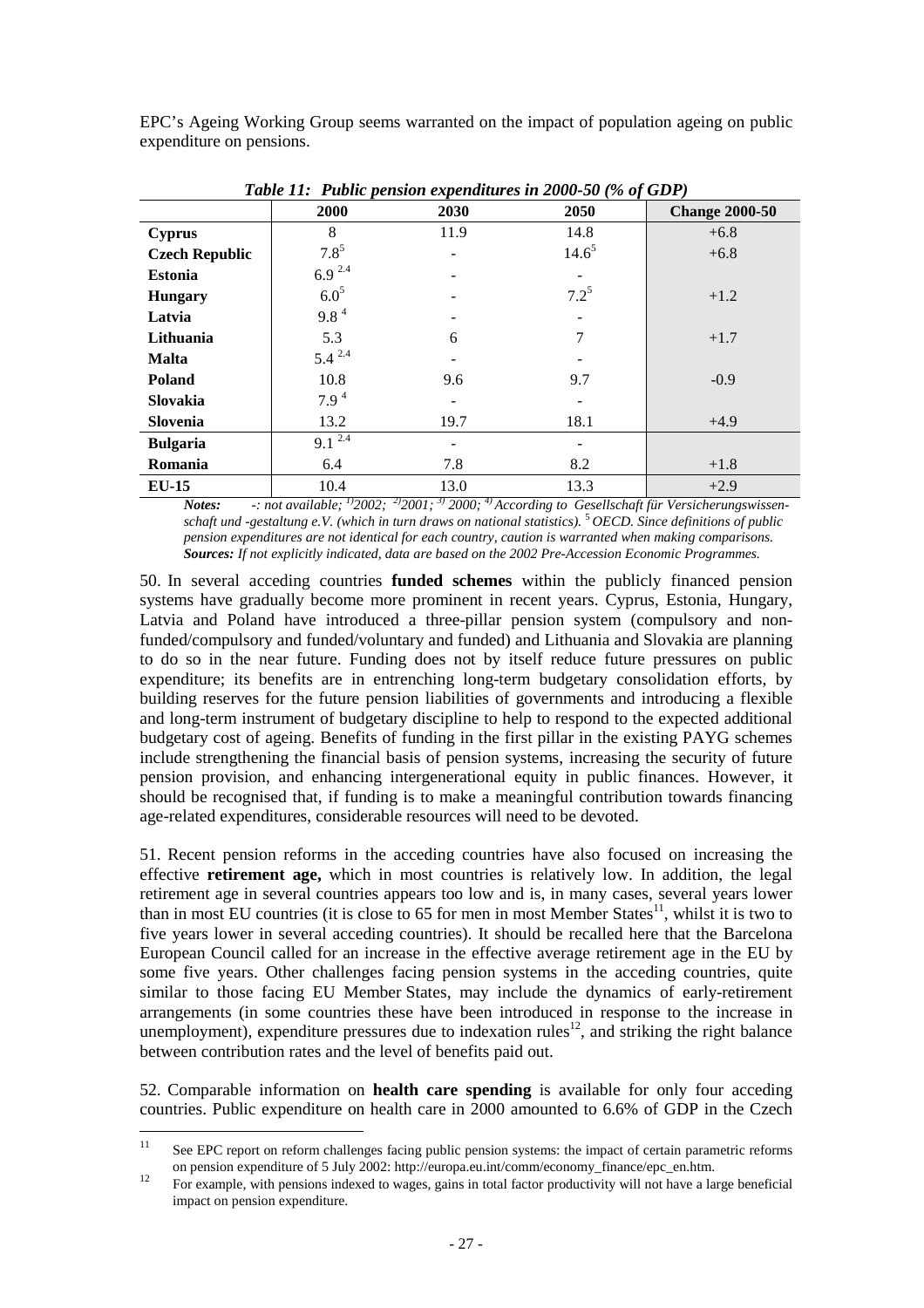Republic,  $5.1\%$  in Hungary,  $4.2\%$  in Poland and  $5.3\%$  in the Slovak Republic<sup>13</sup>. Public health care expenditure has increased sharply since the start of transition in some of the countries. It can be expected that, owing to general increases in welfare, technical progress and product innovation in the coming years, public health care expenditures will converge on EU levels (EU-15: 5.9% of GDP in 1998), which for certain countries implies a significant increase in such expenditure.

53. Overall, a decline in the size of the active labour force may dampen growth and thereby slow down the catching-up process, since it may not be possible to maintain the increase of total factor productivity continuously at a level which would offset the impact of a declining labour force. Higher employment and participation rates are necessary to mitigate the challenges of ageing populations. Many acceding countries have already introduced a wide range of pension reforms, including the introduction of a three-pillar system. However, in order to counter longer-term spending trends in line with the three-pronged strategy for tackling the budgetary implications of ageing populations, further reforms seem to be needed in some countries before the projected decline in the size of the active labour force fully materialises. Such reforms need to focus on raising the employment rate of older workers and the effective retirement age. In a number of countries, scope for further improvements is to be found in reforming pension systems in the direction of better financial sustainability (e.g. by moving towards actuarial neutrality). The EPC considers that a further case-by-case analysis is warranted on the impact of population ageing on public expenditure on pensions. Health-care expenditure is also likely to be severely affected by increasing life expectancy and associated improvements in the health of elderly persons, whilst other factors come into play such as technological developments. Containing future expenditure growth while providing effective coverage will necessitate steps to raise the efficiency of health care systems (several countries have to contend with over-capacities and face an urgent need for modernisation).

### *VI. FOSTERING THE KNOWLEDGE-BASED ECONOMY*

54. Within manufacturing, most acceding countries are experiencing a rather dynamic process of integration into the European division of labour. But all acceding countries except Malta, Estonia and Hungary have considerably lower levels of high-technology exports as a share of total manufactured goods than the EU average. The gap in export structures between most acceding countries and current Member States has narrowed considerably over the past decade, however, and the adjustment process out of commodities and labour-intensive products and into capital- and technology-intensive products is continuing at a fairly fast pace. In a few acceding countries dependence on labour-intensive branches in their export structures has increased since the late nineties<sup>14</sup>. While its share in the total economy has been increasing steadily, the service sector is generally less developed than manufacturing.

#### *Education and training systems*

55. *The education systems in not only the present Member States but also the acceding countries face similar challenges: to raise the quality of education and to ensure that the population is provided with skills adapted to the needs of working life and market requirements. The Lisbon strategy set several goals in education and training, including much higher per capita investment in human resources, access for all schools in the EU to the Internet and a halving in the number of 18 to 24 year-olds who have not completed at least secondary education.*

 $13$ <sup>13</sup> For the other candidate countries, the Gesellschaft für Versicherungswissen-schaft und -gestaltung e.V. (2001) indicates health care expenditure as follows: Cyprus 5.7% of GDP in 2000, Estonia 5.5% in 2001, Latvia 3.5% in 2000, Lithuania 4.4% in 2000, Malta approximately 8% in 2000, Slovenia 7% in 2000, Bulgaria

approximately 10% in 2001, Romania 4.1% in 2000, and Turkey 4.8% in 2000.<br><sup>14</sup> See e.g. Michael Landesmann, Structural features of economic integration in an enlarged Europe: patterns of catching-up and industrial specialisation, European Economy, January 2003.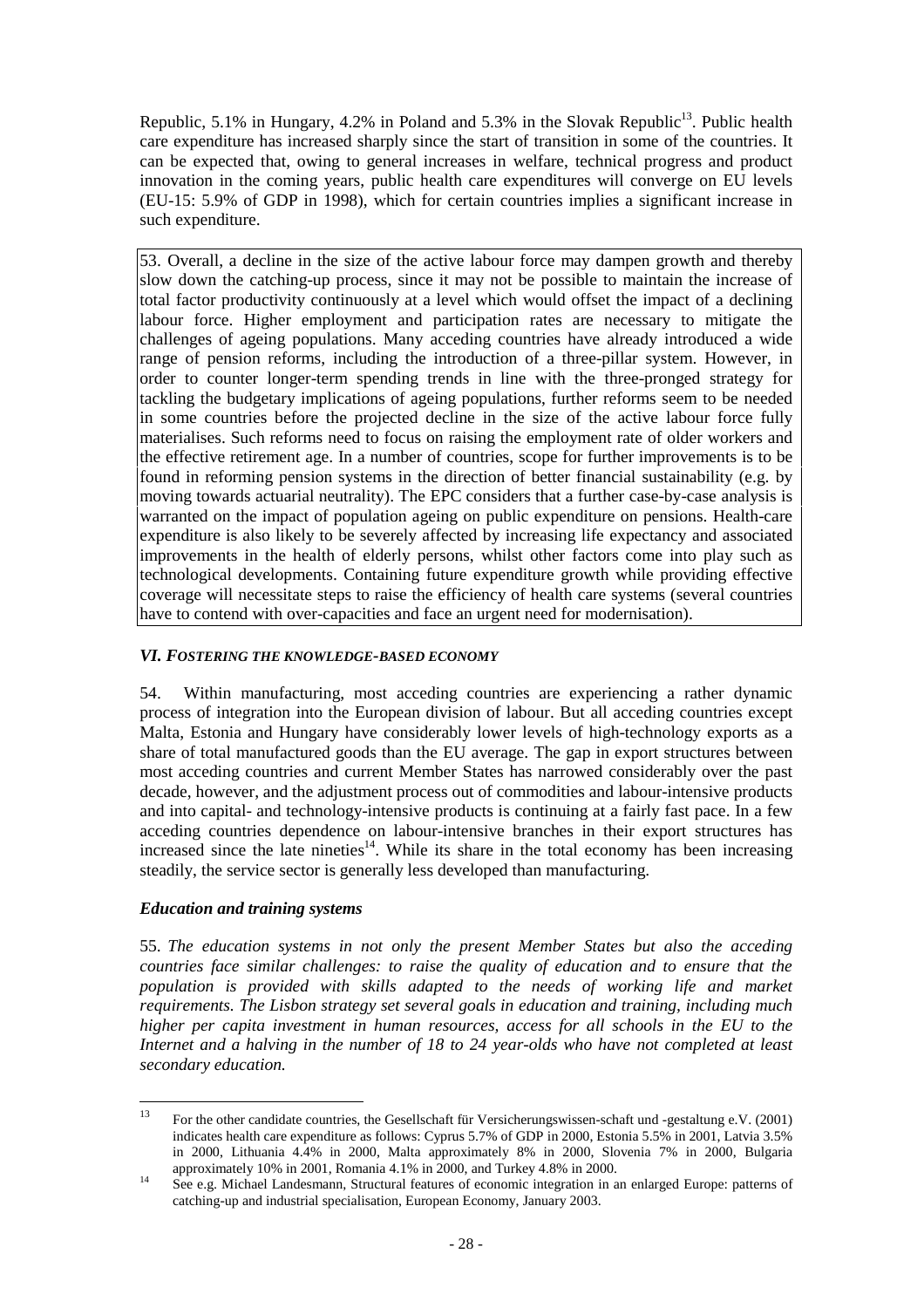56. Graph 8 shows that **public funding of education** in acceding countries is, on average, somewhat lower than the EU average of 5.3% of GDP. Two groups among the acceding countries can be identified: the Baltic States (Estonia, Latvia and Lithuania), with expenditure levels above 6 % of GDP, which are higher than the EU average and rank them with the EU countries that have the highest levels of expenditure; and the Czech Republic and Slovakia, which have the lowest ratios of public expenditure not only relative to the EU-15 average but also on an EU-25 comparison. In Poland, the Czech Republic and Slovakia, public spending on education has registered a marked drop during the 1990s. In contrast, public spending has risen steadily in Estonia, Slovenia, Lithuania and Cyprus. No information is available on private funding, which for some countries might make a difference.





57. In terms of the **efficiency of education spending**, in some acceding countries there appear to be certain cost inefficiencies related to overstaffing, a duplication of facilities, inefficient class sizes, inefficiencies in available equipment and overemphasis on non-essential services, which push up the costs of education.

58. As regards the quality of the educational systems, curricula may be outdated in several respects, e.g. in terms of management skills or flexibility/adaptability more generally. With regard to output, available information suggests that many acceding countries share the common problem that the education system does not meet the needs of the private sector, in terms of the knowledge produced and adaptability of the labour force.<sup>16</sup> As a consequence, a sizeable proportion of workers in the acceding countries may not be sufficiently well prepared to meet the needs of the labour market.

59. Educational attainment of the population in acceding countries is high when measured as a proportion of the adult population that has completed at least **secondary education**. On average, a larger proportion of 25 to 64 year-olds in the acceding countries have completed at least upper secondary level than in the EU (the average in the acceding countries is 77%, compared to some 64% in the EU, with a number of acceding countries scoring higher than the

*Source: Structural Indicators, New Cronos, Eurostat.*

 $15$ <sup>15</sup> It should be noted, though, that these figures are difficult to compare as they have not been adjusted for differences in demographic developments. Data comparability may be further impeded by differences in the efficiency of resource input.<br><sup>16</sup> In terms of broader reforms to the education system, the literature has highlighted factors such as the

decentralisation of schools or broader pedagogical aims of the educational system. See, for example, Andreas Ammermüller, Hans Heijke and Ludger Wössmann, Schooling Quality in Eastern Europe: Educational Production During Transition, Kiel Working Paper No 1154, March 2003. http://www.uni-kiel.de/ifw/pub/kap/kap.htm.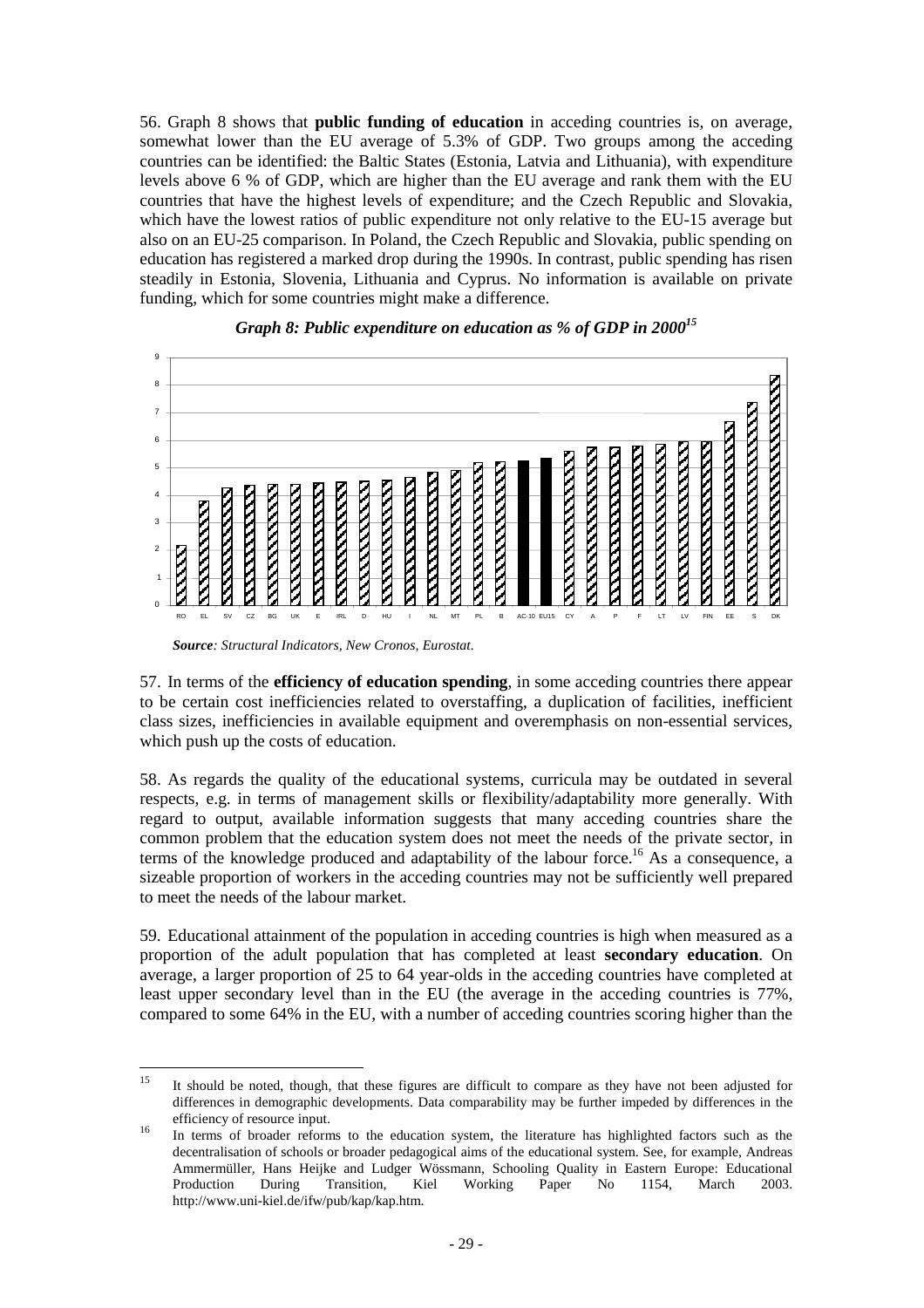EU countries). Similarly, the gross enrolment rate in secondary education exceeds that in most EU countries (the exception being Malta).

60. However, the situation is different as regards **tertiary education**, which in the acceding countries has been completed on average by only 19% of the 25 to 64 year-olds (compared with 22% in the EU). Only Lithuania, Estonia and Cyprus are above the EU average. Moreover, the situation is certainly less advanced than suggested by the quantitative indicators, as attainment levels do not usually differentiate between the narrow, often outdated, qualifications used in the former centrally planned economies, and the new, broad-based qualifications needed for the knowledge-based economy. In over half of the central European acceding countries the proportion of persons having completed tertiary education is lower in the younger age groups than in the older age groups. Graph 9 shows that the average gross enrolment ratio in the EU is 49% of the age group eligible for tertiary education<sup>17</sup> (ranging from 46% in Germany to 84% in Finland). Only four acceding countries (Poland, Latvia, Estonia and Slovenia) exceed the EU average gross enrolment ratio.

#### *Graph 9: Gross enrolment ratio at tertiary level in 1999*



*Source: UNESCO.*

61. Recent reforms in education systems show increasing awareness of these issues, and in particular the need to boost participation at tertiary education level to satisfy the demand for high skill workers. As a result, almost all acceding countries are undertaking major efforts to catch up with the EU level of participation in tertiary education. Poland and Hungary had the highest percentage increase in enrolments in higher education between 1995 and 1999 in all OECD countries. Estonia also shows a significant increase (80%) in this same respect. Other countries also recorded large, albeit less marked increases.

62. The proportion of **tertiary graduates in science and technology** per 1000 persons in the age group 20-29 in the accession countries appears lower than in the EU Member States, even if it has increased considerably, especially in Estonia, Lithuania and Poland. The number of persons in 2000 ranged from 3.3 persons in Cyprus to 12.1 persons in Lithuania, compared with a range of between 23.2 persons (in Ireland) and 5.7 (in Italy) in the EU in 2000. On the basis of available information, however, it is not clear whether the ratio of tertiary graduates in science and technology to *all* tertiary graduates in the acceding countries is lower than the same ratio in the present Member States.

63. The number of **dropouts and early leavers**, another indicator of the output of the education system, has substantially increased in accession countries, but it is still lower than in

 $17$ A subgroup of university-age population.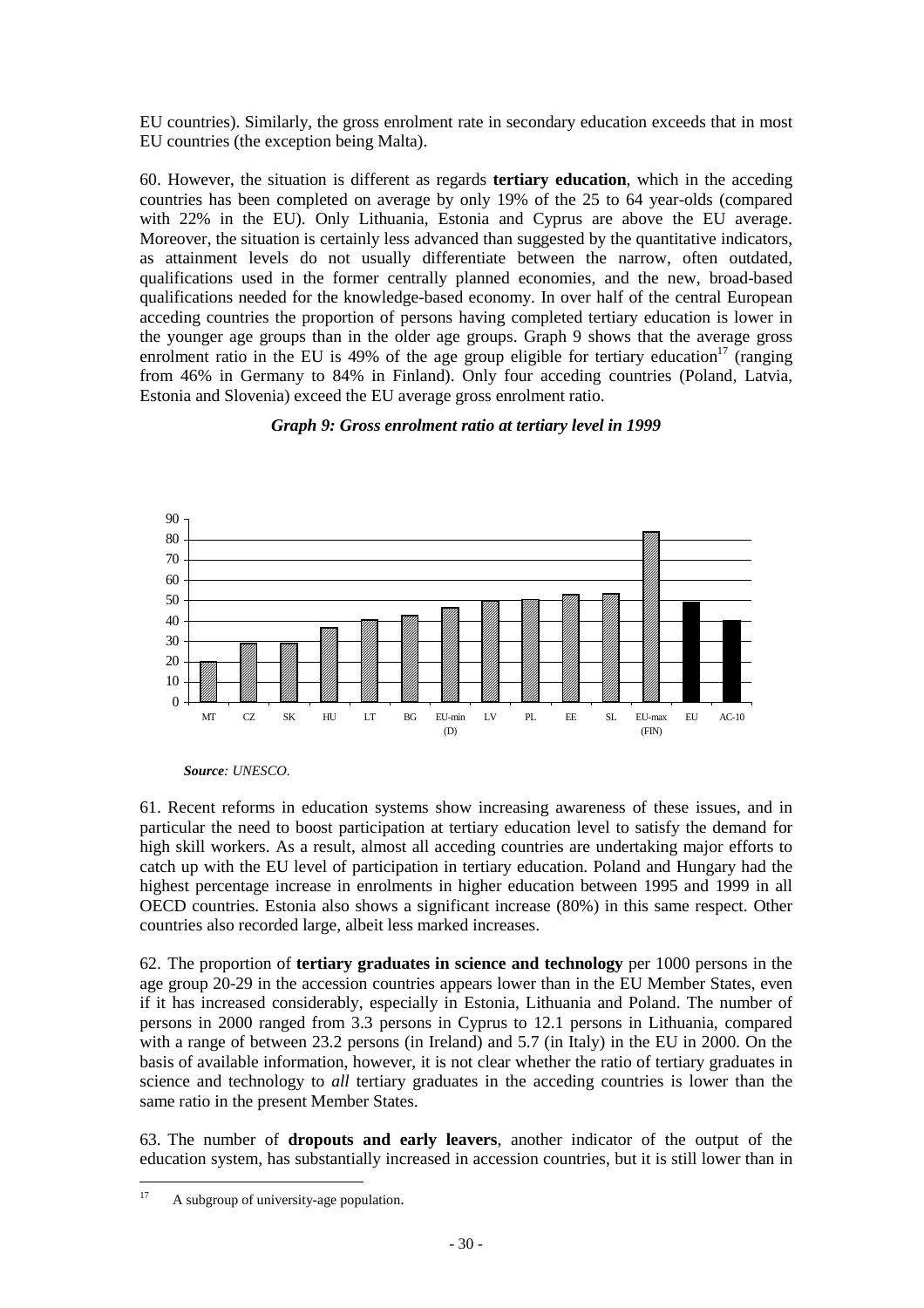the EU countries (12.9% on average as against 19.3%). However, dropouts remain a major problem (notably in vocational education and training).

64. Especially serious is the situation of **low-skilled workers**, who are in a much more disadvantaged situation than their high-skilled counterparts and even more so when compared with the EU. While unemployment rates of high-skilled workers in candidate countries are comparable to those in the EU (differences reflect mainly higher unemployment rates), the situation of the low-skilled is rather different. Unemployment rates are higher than in any EU country and the gap between high- and low-skilled workers is wider, reflecting a more pronounced dual labour market. This conclusion is reinforced when taking into account the extremely low employment rates for the low-skilled.

65. Education and training systems need to be better adapted to the needs of lifelong learning, and the capabilities of those systems to respond adequately to changes in skill requirements need to be enhanced. In this respect, in terms of participation in **continuing vocational education and training** in general for the 25 to 64 year-olds, data from the Labour Force Survey show large disparities between acceding countries and EU countries (3.6% on average in the accession countries compared with 8.4% on average in the EU).

66. Overall, the acceding countries have made major efforts to reform their education systems and to adapt them gradually to the challenges posed by a knowledge-based economy. On balance, people in the acceding countries have a high literacy rate and the educational infrastructure is well developed. Spending on human capital is higher than the EU average in several acceding countries. In some countries, however, spending on human capital has registered a marked drop during the 1990s. Some important challenges remain for the education systems in the acceding countries, in terms of preparedness of the workers to meet the demands of the labour market, participation in tertiary education and cost-inefficiencies when compared with EU Member States, and in terms of the progress to be made if the Lisbon objectives are to be met. In certain areas and countries a gap might emerge in regard of the quality and output of education systems since educational attainment does not fully meet the needs of the private sector. This is of particular concern in terms of the knowledge and skills being produced and the adaptability of the workforce, notably for high skilled workers. Many members of the labour force might require time and investment to develop new skills needed for prospering in a knowledge-based economy. This could indicate potential long-term difficulties in the light of the Lisbon agenda.

# *R&D and innovation*

67. *The Barcelona European Council set the goal of raising overall spending on R&D so as to approach 3% of GDP by 2010. Two thirds of this investment should come from the private sector. This input indicator implies inter alia improved incentives for firms to invest in R&D.*

68. Acceding countries spend relatively little on both **total and business R&D** as a share of GDP. In 2000 total R&D spending for those countries averaged well below 1% of GDP, compared with an average of almost 2% of GDP in the EU (Graph 10). This poor record was matched by weak business R&D investment in 2000, which was equivalent to less than 0.4% of GDP, i.e. not even a third of the EU average. Moreover, business expenditure on R&D in the acceding countries, expressed as a percentage of GDP, did not increase between 1995 and 2000. There is therefore no sign that this large gap in business R&D expenditures between those countries and the EU is about to disappear. The low level of R&D expenditure is also reflected in low patenting activities in the acceding countries.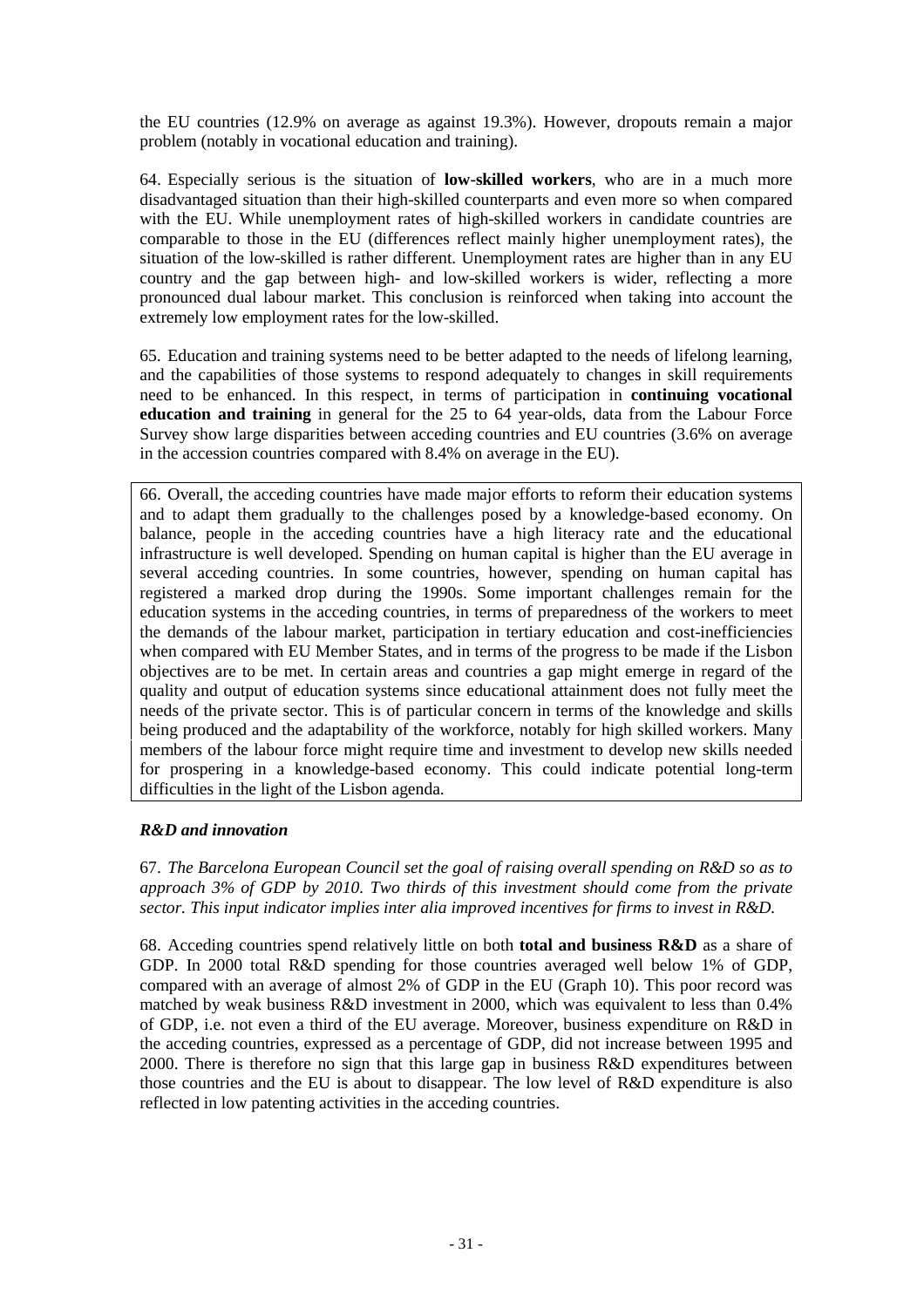



*Note: \*Estimated value for EU-15. No data available for Malta and Turkey.*

69. The EPC's 2002 report on research and development<sup>18</sup> can provide a useful framework for comparing the situation in the acceding countries with that in the EU. It identified as key drivers of innovation activities a well-educated workforce, a strong climate for entrepreneurship, easy access to risk capital and other finance, infrastructure for research networks and co-operation between the private and public sector, an appropriate intellectual property regime and macroeconomic stability. It showed that the improvement of the **general framework conditions**, and above all a highly competitive environment, is vital. This means not only having the appropriate competition rules in place but also creating an environment in which smaller firms are able to grow extremely quickly and challenge less innovative incumbents to improve their performance. According to the Commission's 2002 Regular Report, the implementation of competition policies in several acceding countries was found to be insufficient, which also affects innovation. Many firms face disadvantageous conditions for financing innovation, either in terms of obtaining access to finance or in terms of its cost. One of the most important policy challenges for boosting innovation, not only in the present but also in the future Member States, is the overall governance of public research institutions and grant mechanisms and their responsiveness to the needs of their private counterparts. It may make sense for some of the acceding countries to focus more on technology transfer and gradual product and process improvement as opposed to large-scale, long-term and risky industrial and public research investment.

70. Three acceding countries, the Czech Republic, Hungary and the Slovak Republic, invested more in **information and communication technologies** (ICT) in 2000 than the EU average (7.4% of GDP). However, no acceding country except the Czech Republic could match the growth of ICT investments in the EU during the last six years (1995-2000). This trend points to a further widening of the gap in ICT maturity between the EU Member States and many acceding countries.

71. Overall, acceding countries lag substantially behind EU Member States in the transition to the knowledge-based economy. Low levels of investment in R&D and IT may hamper their catching-up with the EU mainstream and any improvement in their productivity levels. Present levels of spending on R&D in the acceding countries fall well short of the Lisbon objective, notably in the private sector. Those countries may well benefit most from continuing their reforms of educational and research institutions, raising the educational attainment in the areas most relevant for innovation performance and aim for gradual but steady progress towards the

<sup>18</sup> http:www.europa.eu.int/comm/economy\_finance/epc/documents/rdfinal\_en.pdf.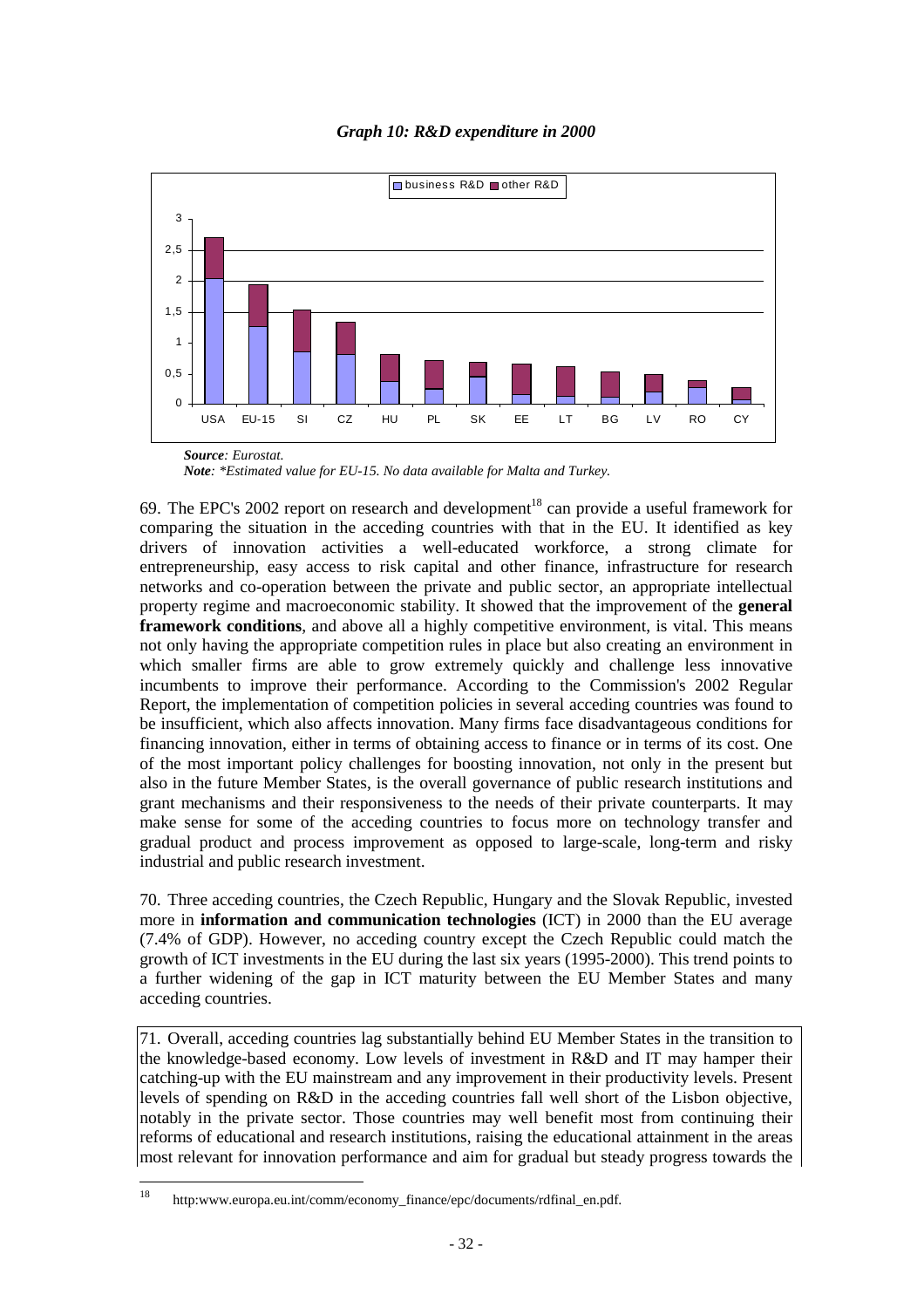Barcelona target of 3% of GDP expenditure on R&D and innovation. It may make sense for some of the acceding countries to focus more on technology transfer and gradual product and process improvement. Measures should be taken to improve the general framework conditions, including the entrepreneurial climate, the efficiency of the education system, access to risk capital, the education of the workforce and the interrelationship between business and the research network so as to make them more responsive to private firms looking for partners. The effective implementation of competition policies should be a key priority with a view to fostering innovation.

#### *VII. ENVIRONMENTAL AND SOCIAL SUSTAINABILITY*

72. *Sustainable development is defined by the conclusions of the Gothenborg European Council as "to meet the needs of the present generation without compromising those of future generations" … which "requires dealing with economic, social and environmental policies in a mutually reinforcing way". The Commission proposes to "focus on a small number of problems which pose severe or irreversible threats to the future well-being of European society", namely (1) global warming, (2) threats to public health, (3) poverty, (4) ageing of the population, (5) loss of bio-diversity and (6) transport congestion. The question of population ageing was addressed above.*

#### *Environmental sustainability*

73. The 2002 Broad Economic Policy Guidelines state that the "*protection of environmental resources such as clean air, water and soil, maintaining biodiversity and reducing environmental threats to public health require an active environmental policy in order to ensure a responsible use of scarce natural resources and development which is economically, environmentally and socially sustainable in the long run. Commitments undertaken at international level, notably in the area of climate change, also call for policy action."*

74. The **energy intensity** of the economy is more than three times higher in the acceding countries than the EU average (708.8 gross inland consumption of energy divided by GDP as opposed to 193.9 on average in the EU). Almost all accession countries exceed the figure of the EU Member State with the highest energy intensity. Urban air quality seems to be a major problem in the acceding countries. Freight transport volumes are about the same as the EU average. Freight transportation by road in all eastern and central European acceding countries plays a smaller role than in the EU as a whole. The same seems to be true for passenger transport.

75. **Greenhouse gas emissions** are much lower in the acceding countries than in the EU and are characterised by a decreasing trend in the accession countries as a whole. Several countries show, however, increasing emissions. It is likely that the declines observed in emissions are part of the sectoral shift away from heavy industry, and the increases in some countries are an indication that the transition process is substantially completed, so that increases in emissions due to rising levels of economic activity are now the dominant factor. The share of renewable resources, which must be seen in relation to the existing indicative target of 22% of gross electricity consumption by 2010, is on average lower in the acceding countries than in the EU. In 2000 it ranged from 0.2% in Estonia to 31.2% in Slovenia (average EU: 14.7%). As in the EU, no clear trend has been discernible in recent years.

# *Social cohesion*

76. Data on social cohesion in the accession countries are particularly scarce. Nevertheless, one can draw some conclusions from the employment situation. According to the 2002 Broad Economic Policy Guidelines, "… *jobs are the best protection against poverty and social exclusion*." The unemployment and employment rates discussed above demonstrate that there is scope for improving social inclusion. The high long-term unemployment rate in the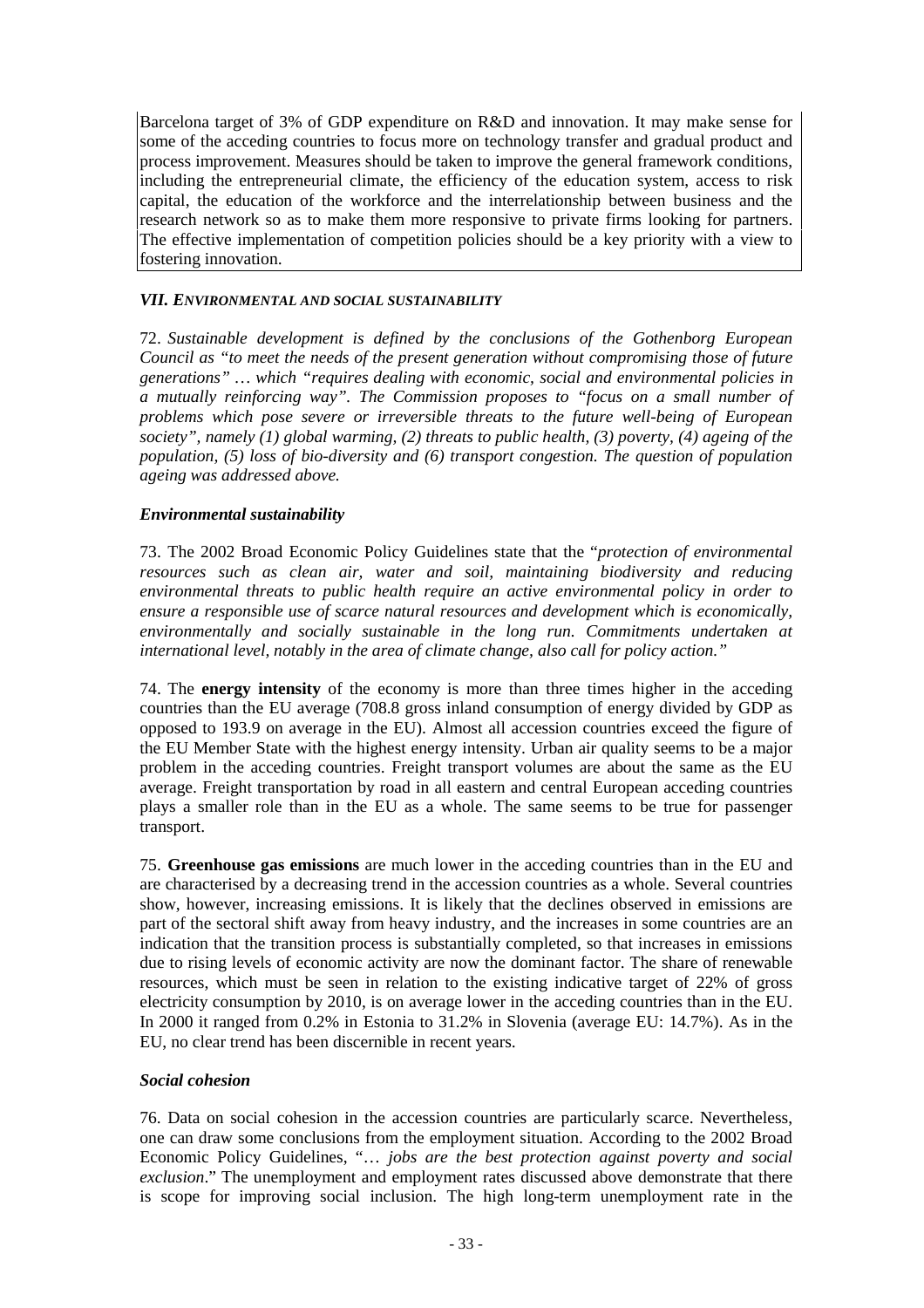accession countries, which ranges from 1.2% in Cyprus (in 2000) to 11.3% in the Slovak Republic (2001), further underpins this argument. However, the share of the population in a jobless household falls perfectly into the range recorded for EU countries.

77. Regional income dispersion does not seem to pose a greater problem than in the EU. The same is true for the share of early school-leavers. Generally speaking, those leaving the education system without sufficient skills are at a high risk of poverty and social exclusion.

#### *VIII. IMPLICATIONS FOR THE LISBON STRATEGY AND INTEGRATION OF THE ACCEDING COUNTRIES INTO EU STRUCTURAL REFORM PROCESSES*

#### *The Lisbon strategy*

78. The Lisbon strategic goal of "becoming the most competitive and dynamic economy" remains unchanged in an enlarged Union. Yet the Lisbon targets are likely to be more difficult to achieve, simply because in most cases the average EU starting base is statistically lowered by the fact that most acceding countries are less well placed vis-à-vis the Lisbon targets than the existing Member States (for a summary of main Lisbon targets, see Annex  $2)^{19}$ . It should also be recognised, though, that at least in some areas a number of acceding countries are already equally or even better placed than (some) present Member States. Given the data collected recently and the specific characteristics of the accession countries, quantitative assessments should, however, be treated with care.

79. As regards the Lisbon and Stockholm targets for **employment rates**, the total employment rate in an EU-25 would have been some 1.5 percentage points lower than in the EU-15 in 2001 (62.6% compared with 64%). The female employment rate in an EU-25 would have been 54.1% (compared with the actual female employment rate in the EU-15 of 54.9%). The employment rate of older workers would have been 37.2% in an EU-25 (compared with the actual employment rate of older workers in the EU-15 of 38.6%). Challenges facing labour markets in the acceding countries do not differ fundamentally in nature from those in the EU Member States, but the problems are often more severe.

80. Integration implies the full transposition of internal market directives in the area of **product markets**, and the removal of other barriers to trade and services, which is a challenge. The acceding countries face more severe problems than the present Member States as regards their efforts at reform intended to strengthen competition in several product markets, including the need to enhance the general business environment, to lower barriers imposed by market entry and exit mechanisms, and to reduce significantly sectoral or ad hoc state aid. In many acceding countries, the administrative capacity of the public sector also needs to be urgently enhanced. Many segments of the public sector are perceived as remaining highly inefficient which creates obstacles to the operation and growth of businesses. Necessary improvements particularly concern the regulatory burden on business, the effective implementation and in some countries the design of judicial reforms, and the quality and administrative capacity of the central and local public sectors. For network industries, it will be key to improve market contestability by reducing potential barriers to foreign and domestic competititon and ensuring effective and transparent supervision structures. A specific challenge is posed by the large share of employment represented by the agricultural sector in several countries, the modernisation of which is hampered by a lack of employment opportunities in other sectors.

81. **Financial markets** in the acceding countries continue to be underdeveloped relative to the EU. The legislative frameworks must support the development of financial markets and the institutional investor base. Challenges may arise from the adjustment process of acceding

<sup>19</sup> 19 The complete Lisbon targets can be found in the Commission staff working paper in support of the Report from the Commission to the Spring European Council in Brussels ("The Spring Report"), SEC(2003) 25 of 14 January 2003.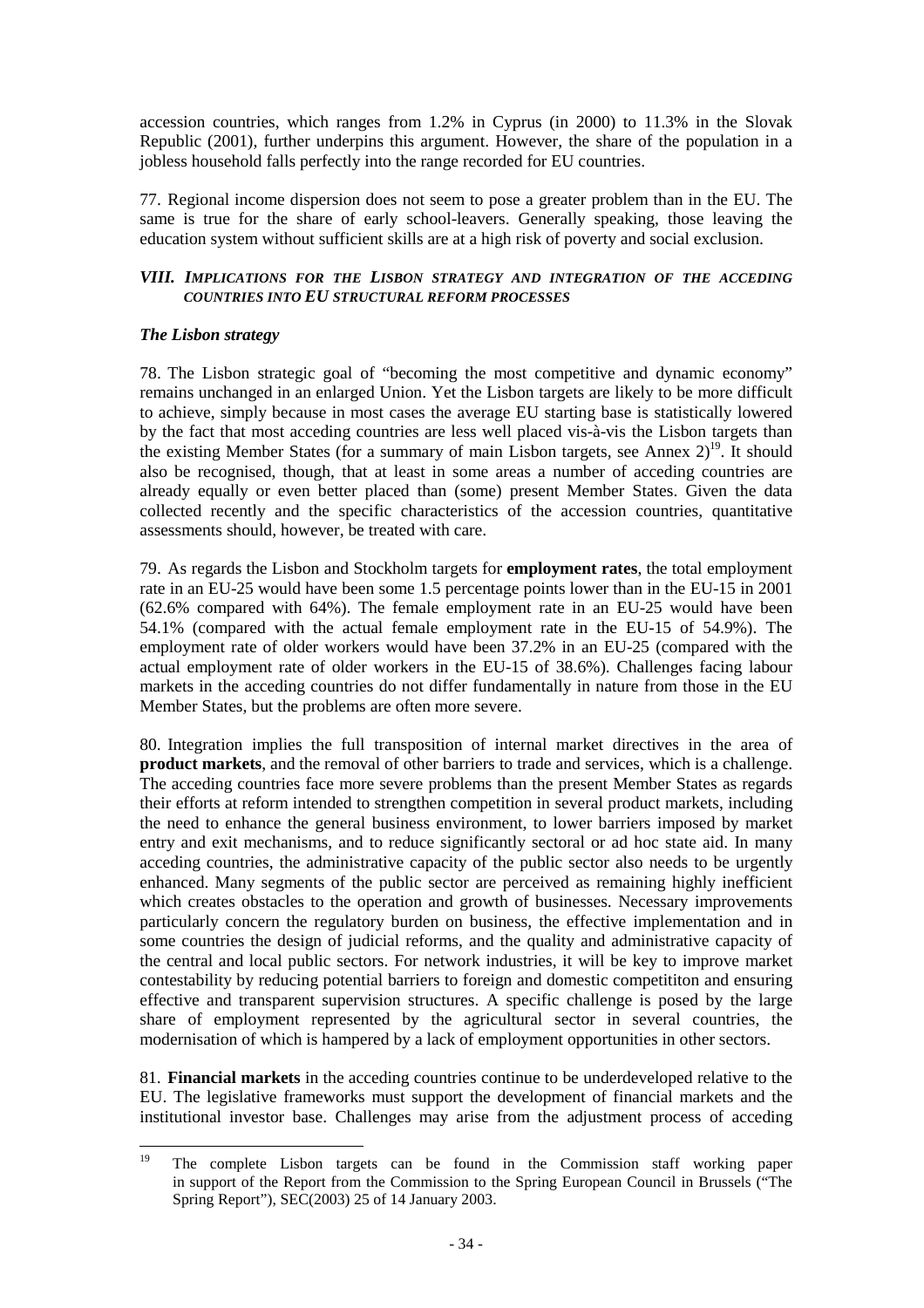countries' market infrastructure, and the access to and cost of loan and risk-capital finance for SMEs. In line with the Financial Market Action Plan, continued reforms to deepen and widen the financial sector are required so as to avoid credit constraints. In addition, progress with financial sector supervision and regulation remains uneven between countries.

82. As regards the **quality of public finances**, there is a need in many acceding countries to reassess the structure of budget revenue and expenditure in order to foster a growth-enhancing environment providing sufficient space and incentives for private sector development. Sound public finances should be achieved via spending restraint and growth friendly tax systems. On the revenue side, specific weaknesses may stem from the narrow tax base in several acceding countries, from the lack of a clear definition of fiscal relations between the national and subnational level in terms of public expenditure control, and from tax collection and administration. On the expenditure side, challenges exist in the shape of the ever-rising needs of public-sector services and the need to improve the efficiency of public administration. Specific attention should be devoted to investment in key areas (such as R&D and innovation, public infrastructure and human capital) so as to underpin future competitiveness and growth.

83. In view of the current parameters of their **pension systems** (e.g. effective retirement ages, employment rates of older workers, contribution and replacement rates), many acceding countries in addition to reforms already introduced will have to implement comprehensive reform strategies. The goal of an increase in the effective retirement age is difficult to assess, as no reference point exists (there is probably no data on the retirement age in the EU-25 as a whole in 2002 - the reference year for which the goal was set at the European Council in Barcelona). However, the statutory retirement age in several acceding countries is two to five years lower than in present Member States which points to a problem.

84. Acceding countries lag substantially behind EU Member States in the **transition to a knowledge-based economy**. The industrial base of most of the acceding countries is still biased towards low to medium-technology sectors. The Lisbon target of R&D investment rising by 2010 to 3% of GDP, of which two thirds should come from the business sector, is likely to be somewhat more difficult to achieve in an enlarged Union (rough estimates suggest that the total R&D figure in EU-25 would be around 1.8% of GDP and the business R&D figure around 1.1% of GDP – as opposed to 1.9% in EU-15, of which 1.1% from business). In regard of education, the lack of high skilled labour could indicate potential long-term difficulties in the light of the Lisbon agenda. The acceding countries have to take steps to improve their education and training systems in terms of educational attainment, skilled human resources as well as R&D and innovation performance. More attention should be drawn onto technology transfer and gradual product and process improvement – this is often spurred by foreign direct investment.

# *EU structural policy co-ordination processes and further work*

85. Within the EU, a number of economic policy co-ordination processes have been developed to foster economic reform and provide for appropriate peer pressure:

- the **Broad Economic Policy Guidelines**, which are at the centre of economic policy coordination and which reflect and guide all other co-ordination activities at EU level. They are specific about misalignments, structural imbalances and issues of competitiveness. The Council in December 2002 decided that in the future the BEPGs should focus on the medium-term economic policy strategy and should be reviewed only every three years (see Annex 3 for the set-up of the new economic policy co-ordination cycle). In the intermediate years, the focus is on implementation of the key recommendations.
- **other policy co-ordination processes** which deal with specific economic policy areas, such as employment (the Luxembourg process), structural reforms and competitiveness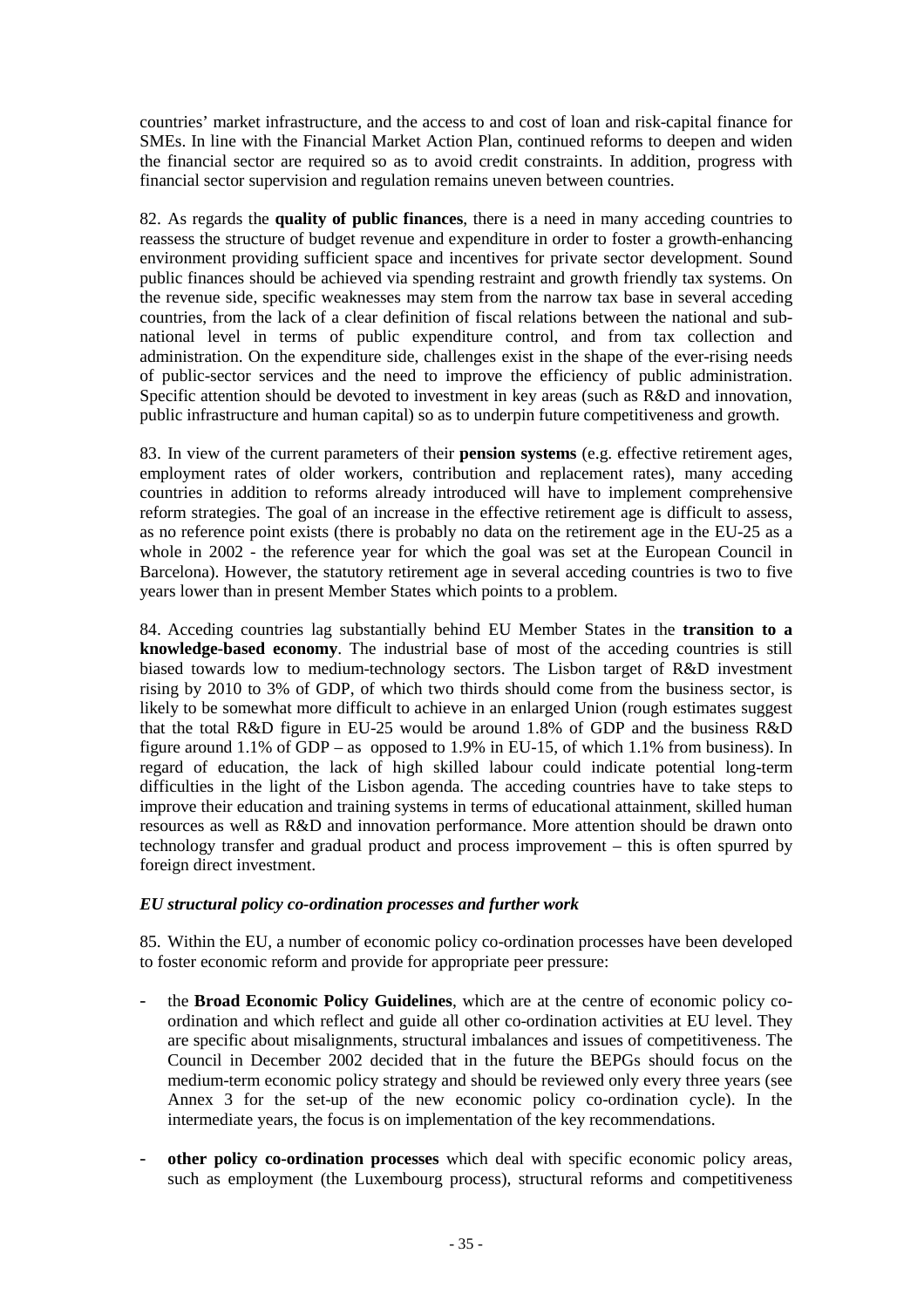(the Cardiff process/report), the macroeconomic dialogue with the social partners (the Cologne process) and pension reforms (the open method of co-ordination on pensions).

- the **Lisbon strategy** with the Commission's annual synthesis report leading to the Spring European Council on economic reform.

86. The existing policy co-ordination processes, notably the Cardiff report, the Luxembourg process, the Lisbon strategy and the BEPGs, cover all economic aspects which are relevant for the present and the future Member States. It appears that the specific challenges facing the acceding countries can be dealt with within the existing multilateral surveillance framework. However, in their future Cardiff reports (and the remaining Pre-Accession Economic Programmes), the acceding countries should pay particular attention to the challenges spelt out above; there is sufficient leeway for them to do so under the current reporting priorities.

In response to the mandate given by the Ecofin Council as to how the acceding countries could be integrated as early as possible into the Community's **structural reform co-ordination processes,** the EPC suggests including the acceding states for the first time in:

- the BEPGs in 2004 (including in their country-specific part), taking into account the new three-year perspective of the BEPGs (which for the current Member States is the period 2003-2005), and accordingly the implementation report on the BEPGs in 2005;
- the EPC's annual report on structural reforms in 2005 (the Cardiff report), including specific country notes. As the acceding States will be observers in the EPC from 2004, they should be invited to already provide national Cardiff reports by October/November 2003 to allow them to already participate at the annual examinations of the EPC for the 2004 annual report on structural reforms<sup>20</sup>;
- the Luxembourg and Cologne processes in 2004; and a (possible) upcoming report on the open method for pensions only after long-term projections for pension expenditures are made available in 2006. The acceding countries were already included in the Lisbon process in 2003.
- 87. Within the existing framework, the EPC considers that:
- in the Cardiff report and the BEPGs, the focus for the acceding countries could rest more on the still incomplete structural shift. A number of product market issues, such as privatisation, administered prices and factors affecting the sectoral composition of the economy, and a number of challenges related to the knowledge-based economy, such as the performance of the education systems and R&D as well as innovation performance, need to be discussed more intensively than is currently the case for the existing Member States. A special focus for surveillance should be the institutional framework for market development and the business environment, and the effective implementation of competition policies;
- in the Luxembourg process, the focus for the acceding countries should, on account of the need for business restructuring, probably be more on the priority "promoting adaptability in the labour market" $^{21}$ .

88. In view of the challenges outlined above, the **structural indicators** adopted under the Lisbon process appear generally adequate. The EPC Working Group on Indicators should explore whether there is any need for additions to, or changes to the scope of the existing list of

<sup>20</sup> <sup>20</sup> In this context, it might be interesting to note that the Commission also already receives Cardiff reports from Norway. <sup>21</sup> As proposed by the European Commission in COM(2003)6 final, 14.1.2003.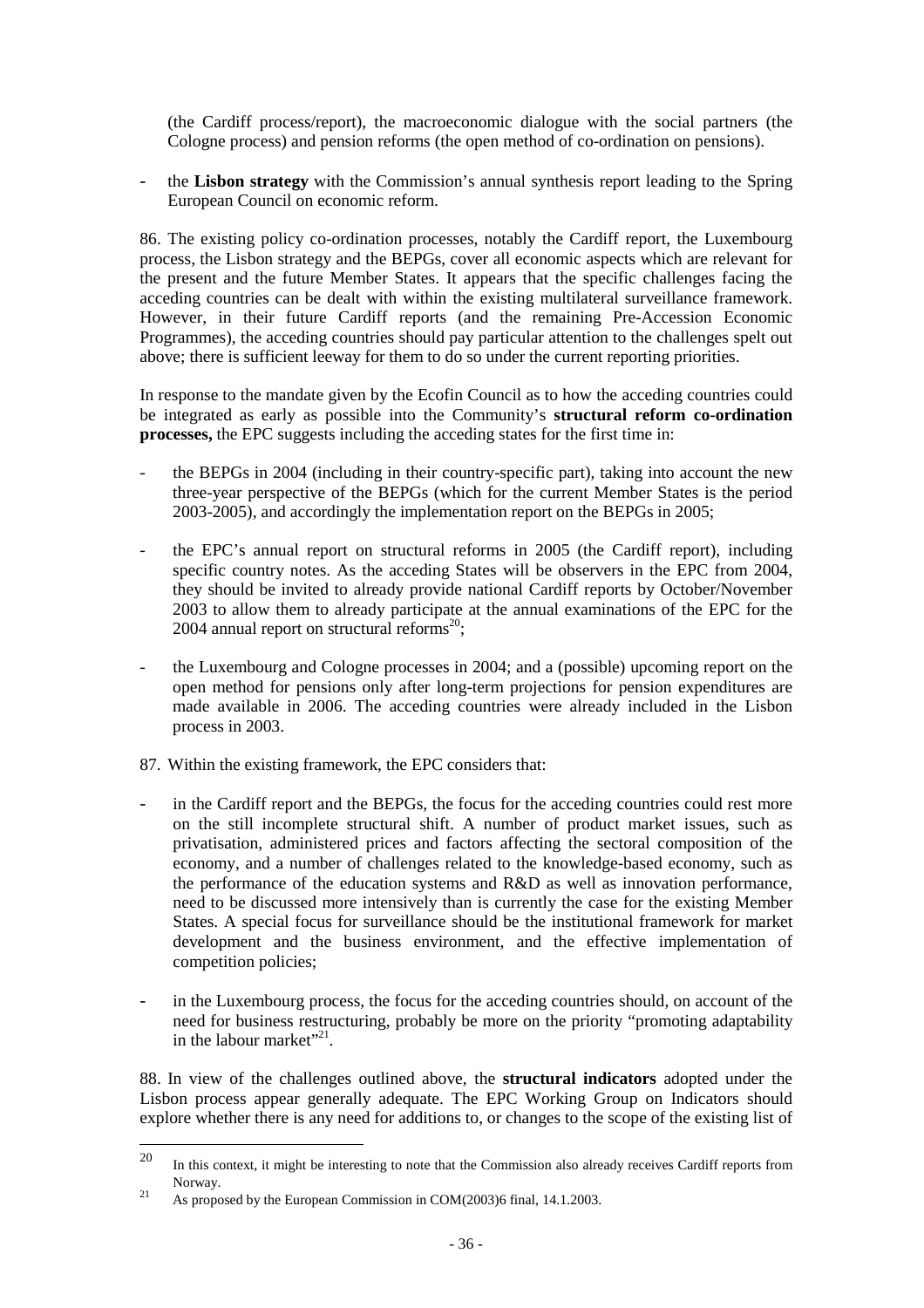structural indicators, e.g. in the areas of employment (tertiary education) or economic reform (privatisation/share of public enterprises, and administered prices).

89. The statistical offices of the acceding countries need to devote enough resources to the structural indicators to ensure the best possible **coverage and quality of the data** used in the structural indicators. For example, in order to allow for a thorough assessment of the quality of public finances, the acceding countries should aim at improving data quality on public revenue and expenditure; future updates of the Pre-Accession Economic Programmes, and indeed the first Convergence Programmes in 2004, would benefit from (i) a more extensive description of the pension reforms under way, (ii) the indication of available long-term projections for pension expenditures, and (iii) a description of the precise role of funding and the pace of asset accumulation in the funded pension systems.

90. The following recommendations are made for **further work in the EPC**:

- Enlargement will be a special subject in the **EPC Annual Report on Structural Reforms in 2004**. With the Lisbon targets in mind, a special annex could be devoted to the areas of critical items identified by this report for the acceding countries, (such as privatisation, the share of public enterprises, administered prices, and tertiary and vocational education).

Taking account of the close linkages between employment policies and productivity growth, the EPC's **wage monitoring exercise and the Working Group on Labour Market Issues** should be called on to pay particular attention to the labour market challenges in acceding countries;

- So as to produce comparable long-term projections for pension expenditures for the convergence programmes, the acceding countries should be included in the next round of common projections for public spending on pensions, health and long-term care for the elderly by the EPC's **Ageing Working Group** in 2004/05;

The methodological work on potential output and the computation of cyclically adjusted budget balances by the EPC's **Working Group on Output Gaps** should be extended to cover the acceding countries, with a report being submitted to the Committee by the end of 2004.

The EPC's **Working Group on Structural Indicators** should explore whether there is any need for additions to, or changes to the scope of the existing list of structural indicators.

The EPC as a whole should include the issue of regional disparities, and the role that Community and national policies could play over a broad range of fields to reduce standards of living within the Community.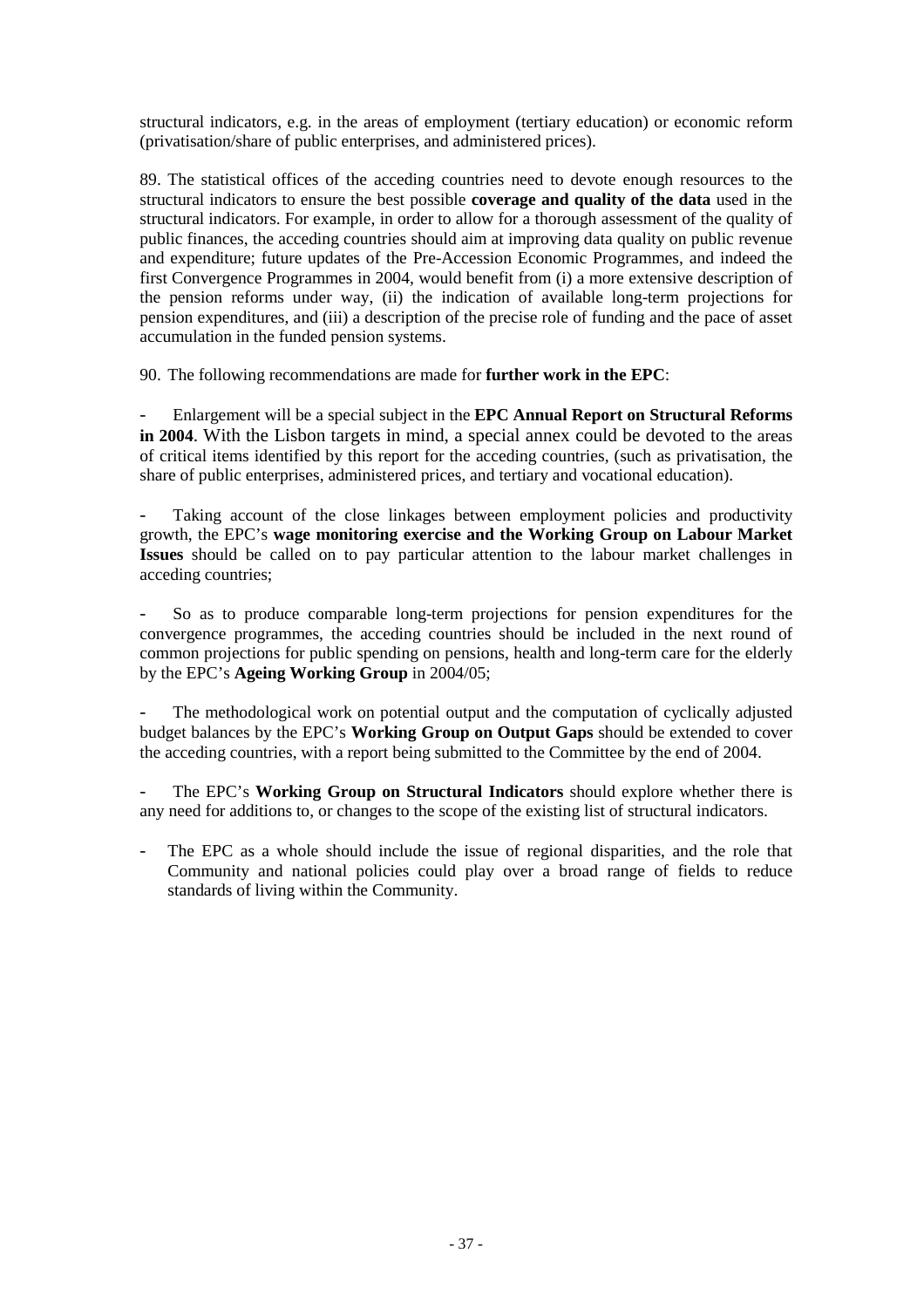# **Annex 1:**

| (as % of age-specific groups) |                  |                          |                           |                          |                          |                          |                                               |                          |                          |                                     |                     |                          |  |
|-------------------------------|------------------|--------------------------|---------------------------|--------------------------|--------------------------|--------------------------|-----------------------------------------------|--------------------------|--------------------------|-------------------------------------|---------------------|--------------------------|--|
|                               | <b>Male</b>      |                          |                           |                          |                          |                          |                                               |                          |                          |                                     |                     |                          |  |
|                               |                  | 15-64                    |                           |                          |                          |                          | 55-64                                         |                          |                          |                                     |                     |                          |  |
|                               |                  | 1996 1997                | 1998                      | 1999                     | 2000                     | 2001                     |                                               | 1996 1997                |                          | 1998 1999 2000                      |                     | 2001                     |  |
| <b>Bulgaria</b>               | $\overline{a}$   | $\overline{a}$           | $\overline{a}$            | $\overline{\phantom{a}}$ | 56,1                     | 53,6                     | --                                            | $\overline{a}$           | $\frac{1}{2}$            | ш.,                                 | 34,9                | 34,2                     |  |
| Czech R.                      | $\mathrel{{-}-}$ | 77,1                     | 76,1                      | 74                       | 73,1                     | 73,2                     | $\overline{\phantom{a}}$                      | 38,5                     | 37,5                     | 37,6                                | 36,1                | 36,9                     |  |
| <b>Cyprus</b>                 | --               | --                       | $\mathbb{L}^{\mathbb{L}}$ | 78,7                     | 78,9                     | 79,7                     | --                                            | $\overline{a}$           | $\overline{a}$           | 66,3                                | 67,1                | 67,9                     |  |
| <b>Estonia</b>                | $\overline{a}$   | 69,7                     | 70,3                      | 66,3                     | 64,3                     | 65,6                     | --                                            | 59,6                     | 60,9                     | 59,2                                | 50,2                | 57,1                     |  |
| <b>Hungary</b>                | 59,4             | 59,6                     | 60                        | 62,4                     | 62,7                     | 63,3                     | 27,1                                          | 27,1                     | 26,3                     | 29,3                                | 33                  | 35                       |  |
| Latvia                        | $-$              | $\overline{a}$           | 63,5                      | 65,2                     | 62,3                     | 61,9                     | --                                            | $-$                      | 49,2                     | 50,2                                | 48,3                | 44,8                     |  |
| Lithuania                     | --               | $\sim$ $-$               | 67,6                      | 68,9                     | 61,8                     | 59,8                     |                                               |                          | 57                       | 56,7                                | 52,2                | 48,6                     |  |
| <b>Malta</b>                  | --               | --                       | $\overline{\phantom{a}}$  | $\overline{\phantom{m}}$ | $\overline{a}$           | $\overline{\phantom{m}}$ | $-$                                           | $\overline{\phantom{a}}$ | ш.,                      | $\overline{a}$                      | $-$                 | $\overline{\phantom{a}}$ |  |
| Poland                        | --               | 66,2                     | 66,3                      | 63,6                     | 61,2                     | 59,2                     | $-$                                           | 44,5                     | 42,7                     | 41,8                                | 37,4                | 38,3                     |  |
| Romania                       | --               | 73,4                     | 71,9                      | 70,4                     | 69,5                     | 68,6                     | $\mathord{\hspace{1pt}\text{--}\hspace{1pt}}$ | 62,8                     | 61,9                     | 59,4                                | 57,4                | 56                       |  |
| Slovakia                      | $-$              | --                       | $-$                       | 64                       | 61,6                     | 61,8                     | $\mathord{\hspace{1pt}\text{--}\hspace{1pt}}$ | $\overline{a}$           | $\overline{\phantom{a}}$ | 36,4                                | 35,2                | 37,7                     |  |
| Slovenia                      | 66               | 67,1                     | 67,5                      | 66,8                     | 66,7                     | 68,5                     | 28,1                                          | 29,8                     | 32,8                     | 32,2                                | 31                  | 33                       |  |
| <b>EU-15</b>                  | 70,1             | 70,3                     | 71                        | 71,7                     | 72,5                     | 73                       | 47,2                                          | 47,1                     | 47,3                     | 47,5                                | 48                  | 48,6                     |  |
|                               |                  |                          |                           |                          |                          |                          | <b>Female</b>                                 |                          |                          |                                     |                     |                          |  |
|                               |                  |                          | 15-64                     |                          |                          |                          |                                               |                          | 55-64                    |                                     |                     |                          |  |
|                               | 1996             | 1997                     | 1998                      | 1999 2000                |                          | 2001                     |                                               | 1996 1997                |                          |                                     | 1998 1999 2000 2001 |                          |  |
| <b>Bulgaria</b>               | $\overline{a}$   | $\overline{\phantom{a}}$ | $\overline{\phantom{a}}$  | $\overline{a}$           | 47,2                     | 47,9                     | --                                            | $\overline{a}$           | $\overline{a}$           | $\overline{\phantom{a}}$            | 11,2                | 11,4                     |  |
| Czech R.                      | --               | 60,2                     | 58,9                      | 57,4                     | 56,8                     | 57                       | --                                            | 24                       | 23,2                     | 23,6                                | 22,1                | 23                       |  |
| <b>Cyprus</b>                 | $-$              | $\overline{a}$           | $\overline{a}$            | 50,2                     | 52,5                     | 56,5                     | $-$                                           | $\overline{\phantom{a}}$ | $\overline{a}$           | 28,8                                | 31,9                | 32,6                     |  |
| <b>Estonia</b>                | $\overline{a}$   | 60,6                     | 60,7                      | 58                       | 57,1                     | 56,9                     | --                                            | 40,5                     | 42                       | 39,3                                | 37,5                | 41,9                     |  |
| <b>Hungary</b>                | 45,1             | 44,8                     | 46,8                      | 48,8                     | 49,4                     | 49,6                     | 10,2                                          | 10,7                     | 9,3                      | 11,1                                | 13                  | 14,6                     |  |
| Latvia                        | --               | $\sim$ $\sim$            | 54,2                      | 54,1                     | 53,5                     | 56,1                     | --                                            | $\overline{a}$           | 28,1                     | 26,4                                | 25,9                | 30,1                     |  |
| Lithuania                     | --               | $-$                      | 58,5                      | 61,4                     | 58,5                     | 57,4                     | --                                            | $-$                      | 27,4                     | 31,8                                | 34,5                | 31,8                     |  |
| <b>Malta</b>                  | --               | $-$                      | --                        | $-$                      | --                       |                          | --                                            | --                       | --                       | --                                  |                     |                          |  |
| Poland                        | --               | 51,6                     | 52,2                      | 51,6                     | 49,3                     | 48,4                     | --                                            | 27,7                     | 25,2                     | 24,5                                | 21,8                | 23,8                     |  |
| Romania                       | $-$              | 61,1                     | 60,1                      | 59,7                     | 59                       | 58,2                     | --                                            | 48,2                     | 48,4                     | 47,3                                | 47,3                | 45,8                     |  |
| Slovakia                      | $\overline{a}$   | $\overline{\phantom{a}}$ | $\overline{\phantom{a}}$  | 52,1                     | 51,1                     | 51,8                     | --                                            | $\overline{\phantom{m}}$ | $\overline{a}$           | 10,6                                | 10,2                | 10                       |  |
| Slovenia                      | 57,5             | 58,4                     | 59,5                      | 58,1                     | 58,5                     | 58,6                     | 12,9                                          | 16,4                     | 19,4                     | 14,9                                | 14,3                | 14,4                     |  |
| <b>EU-15</b>                  | 50,1             | 50,6                     | 51,5                      | 52,8                     | 54                       | 54,9                     | 25,8                                          | 26,1                     | $26,3$ 27,1              |                                     | 27,9                | 28,8                     |  |
|                               |                  |                          |                           |                          |                          |                          | Male and female                               |                          |                          |                                     |                     |                          |  |
|                               |                  |                          | 15-64                     |                          |                          |                          |                                               |                          | 55-64                    |                                     |                     |                          |  |
|                               |                  | 1996 1997                | 1998                      | 1999                     | 2000                     | 2001                     |                                               | 1996 1997                |                          | 1998 1999                           | 2000                | 2001                     |  |
| <b>Bulgaria</b>               | --               | --                       | $\overline{a}$            | $\overline{a}$           | 51,5                     | 50,7                     | $\overline{a}$                                | $\overline{a}$           | --                       | $-$                                 | 22,1                | 23,9                     |  |
| Czech R.                      | $-$              | 68,6                     | 67,5                      | 65,6                     | 64,9                     | 65                       |                                               | 54,8                     | 53,4                     | 53,2                                | 51,6                | 52,4                     |  |
| <b>Cyprus</b>                 | --               | $\overline{\phantom{a}}$ | $\overline{a}$            | 64,2                     | 65,5                     | 67,9                     | --                                            | $\overline{a}$           | $\overline{\phantom{a}}$ | 47                                  | 49                  | 49,8                     |  |
| <b>Estonia</b>                | $-$              | 64,9                     | 65,3                      | 62                       | 60,6                     | 61,1                     | --                                            | 48,9                     | 50,2                     | 47,9                                | 43                  | 48,6                     |  |
| <b>Hungary</b>                | 52               | 52                       | 53,2                      | 55,4                     | 55,9                     | 56,3                     | 17,6                                          | 17,9                     | 16,7                     | 19,1                                | 21,9                | 23,7                     |  |
| Latvia                        |                  | $\overline{\phantom{a}}$ | 58,6                      | 59,4                     | 57,7                     | 58,9                     | --                                            | --                       | 37                       | 36,6                                | 35,4                | 36,4                     |  |
| Lithuania                     |                  | $-$                      | 62,9                      | 65                       | 60,1                     | 58,6                     |                                               | --                       | 40,2                     | 42,6                                | 42,2                | 39,1                     |  |
| <b>Malta</b>                  |                  | $\qquad \qquad -$        | --                        | $\overline{\phantom{a}}$ | $\overline{\phantom{a}}$ | $\overline{\phantom{a}}$ |                                               | --                       | $\overline{a}$           | $\qquad \qquad \qquad \blacksquare$ | --                  |                          |  |
| Poland                        |                  | 58,8                     | 59,2                      | 57,5                     | 55,1                     | 53,8                     |                                               | 35,5                     | 33,3                     | 32,5                                | 29                  | 30,5                     |  |
| Romania                       |                  | 67,2                     | 65,9                      | 65                       | 64,2                     | 63,3                     |                                               | 55                       | 54,7                     | 52,9                                | 52                  | 50,5                     |  |
| Slovakia                      | --               | $\overline{a}$           | $\overline{a}$            | 58                       | 56,3                     | 56,7                     | --                                            | $\overline{a}$           | $\overline{\phantom{a}}$ | 22,2                                | 21,4                | 22,5                     |  |
| Slovenia                      | 61,7             | 62,8                     | 63,5                      | 62,5                     | 62,7                     | 63,6                     | 19,9                                          | 22,7                     | 25,9                     | 23,4                                | 22,3                | 23,4                     |  |
| <b>EU-15</b>                  | 60,1             | 60,5                     | 61,2                      | 62,3                     | 63,2                     | 63,9                     | 36,2 36,3                                     |                          | 36,6                     | 37,1                                | 37,8                | 38,5                     |  |

*Employment rates in the acceding countries*

*Source: Employment in Europe 2002 - European Commission and EPC Ageing Working Group 2001.*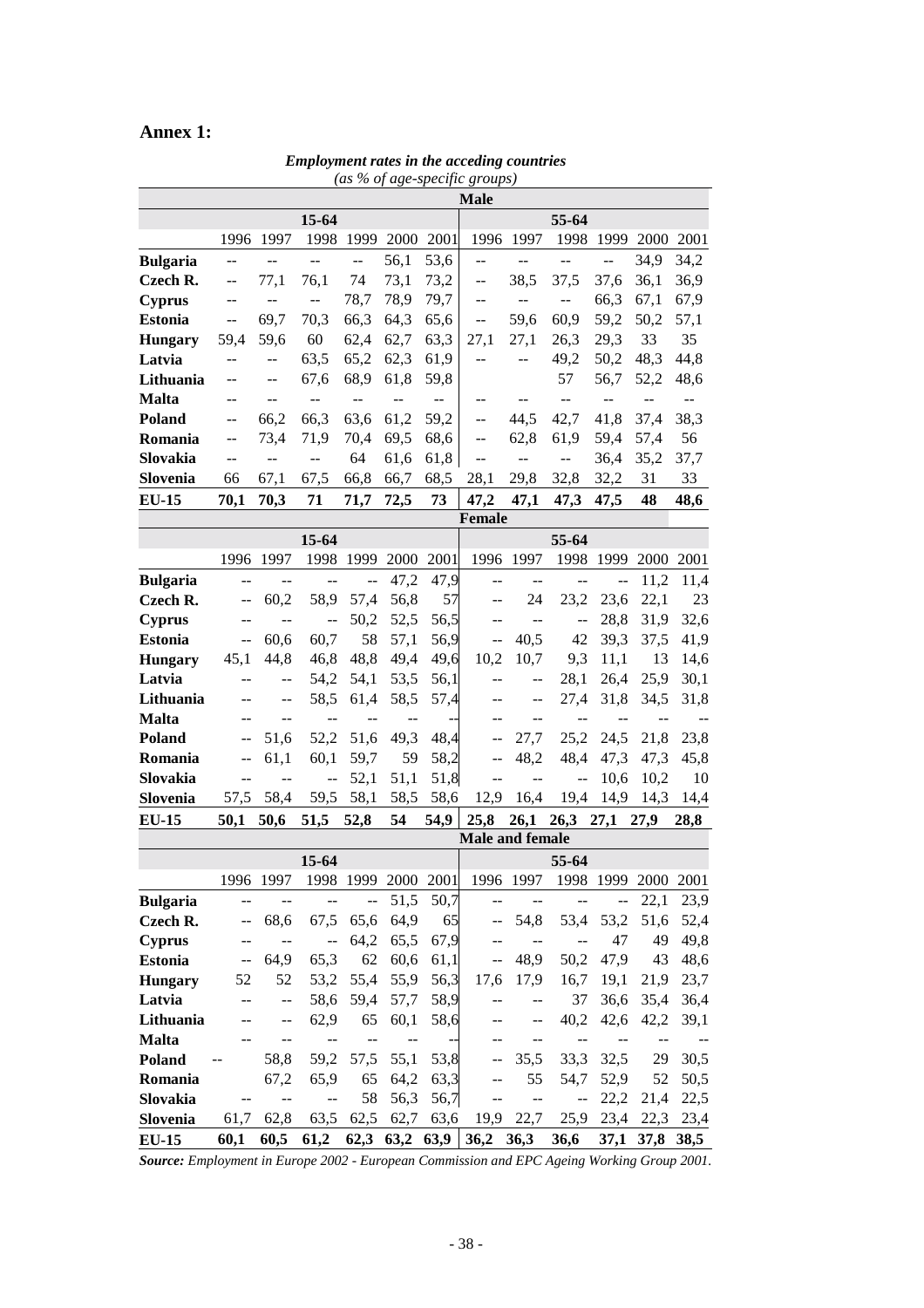#### **Annex 2: Summary of main Lisbon targets and objectives**

The Lisbon strategy entails a variety of targets and objectives, agreed not only at the Lisbon Council itself (March 2000) but also at Stockholm (March 2001), Göteborg (June 2001) and Barcelona (March 2002). Not all are quantified or time-specific, but those which are include:

#### **Employment**

- an overall employment rate of 67% in 2005 (Stockholm) and 70% in 2010 (Lisbon);
- a female employment rate of 57% in 2005 (Stockholm) and 60% in 2010 (Lisbon);
- an employment rate for workers aged 55-64 of 50 per cent in 2010 (Stockholm):
- an increase of five years by 2010 in the average effective retirement age (Barcelona); and
- available childcare by 2010 for 90% of pre-school children over three and for 33% of children under three (Barcelona).

#### **Research and innovation:**

- R&D spending equivalent to 3% of GDP by 2010, with two thirds of the total coming from business (Barcelona);
- 100% of schools to be connected to the Internet by 2002; and
- All teachers to have training in digital skills by 2003.

#### **Economic reform**

- full implementation of the Risk Capital Action Plan by 2003 and of the Financial Services Action Plan by 2005 (Lisbon);
- a transposition rate into national law for internal market directives of 98.5% (Stockholm);
- no internal market directives to be more than two years overdue in their transposition (Barcelona);
- open energy markets for business customers in 2004 and subsequently for domestic users (Barcelona);
- cross-border energy transmission capacity equal to at least 10% of installed production capacity by 2005 (Barcelona); and
- a single European sky by 2004 (Barcelona).

#### **Social cohesion**

- to halve by 2010 the number of early school-leavers not continuing with further education (Lisbon); and
- to reduce by 2010 the numbers living at risk of poverty (Barcelona).

#### **Environment/sustainable development**

- visible progress on reducing greenhouse gas emissions by 2005 (Göteborg);
- an indicative target for electricity generated from renewable sources of 22% of gross electricity consumption in 2010 (Göteborg); and
- Combating Climate Change: meet the indicative target of 22% for the contribution of electricity produced from renewable energy sources to gross electricity consumption by 2010 (Gothenborg).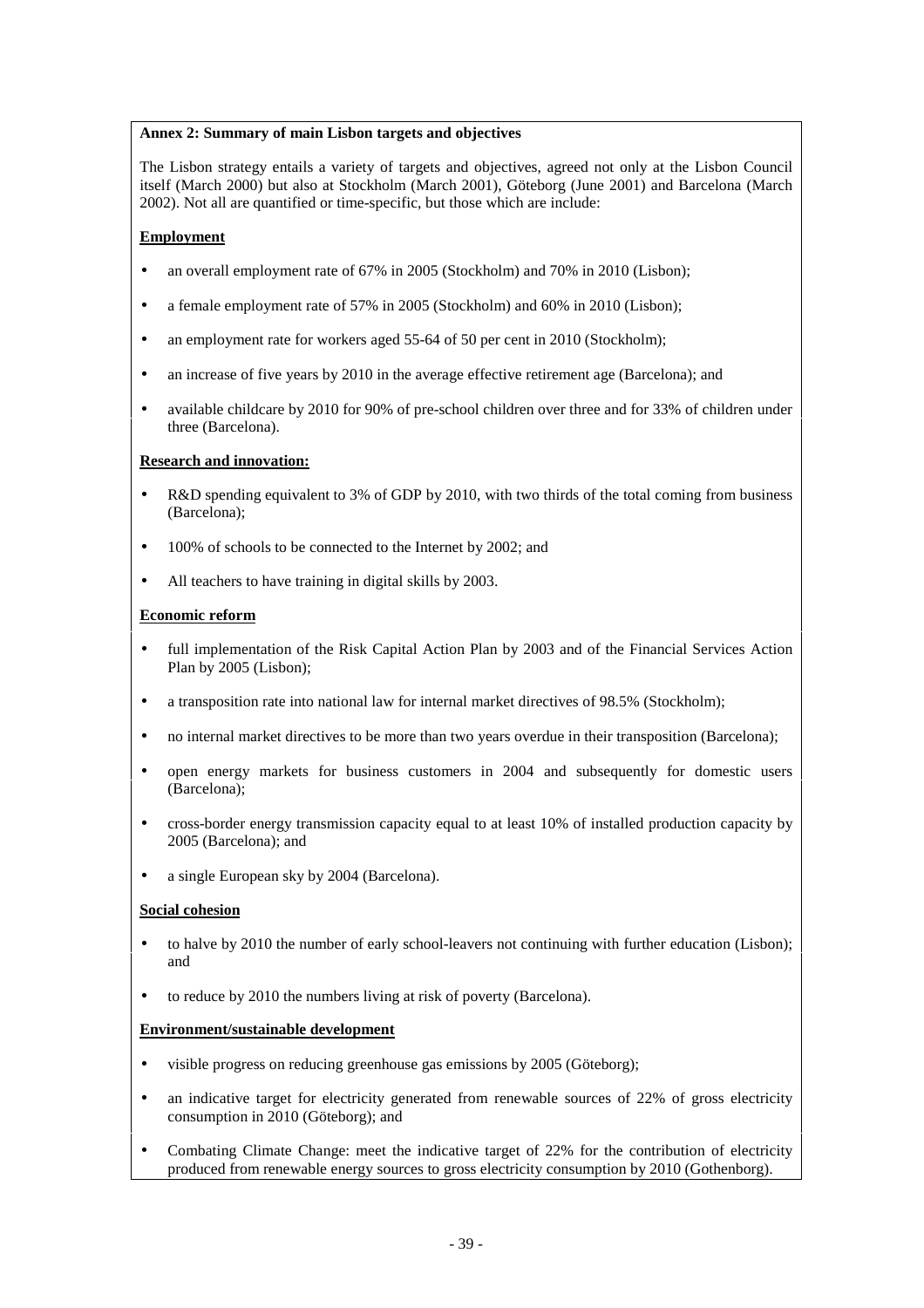#### **ANNEX 3: FLOWCHART OF THE IMPROVED ECONOMIC POLICY COORDINATION CYCLE**

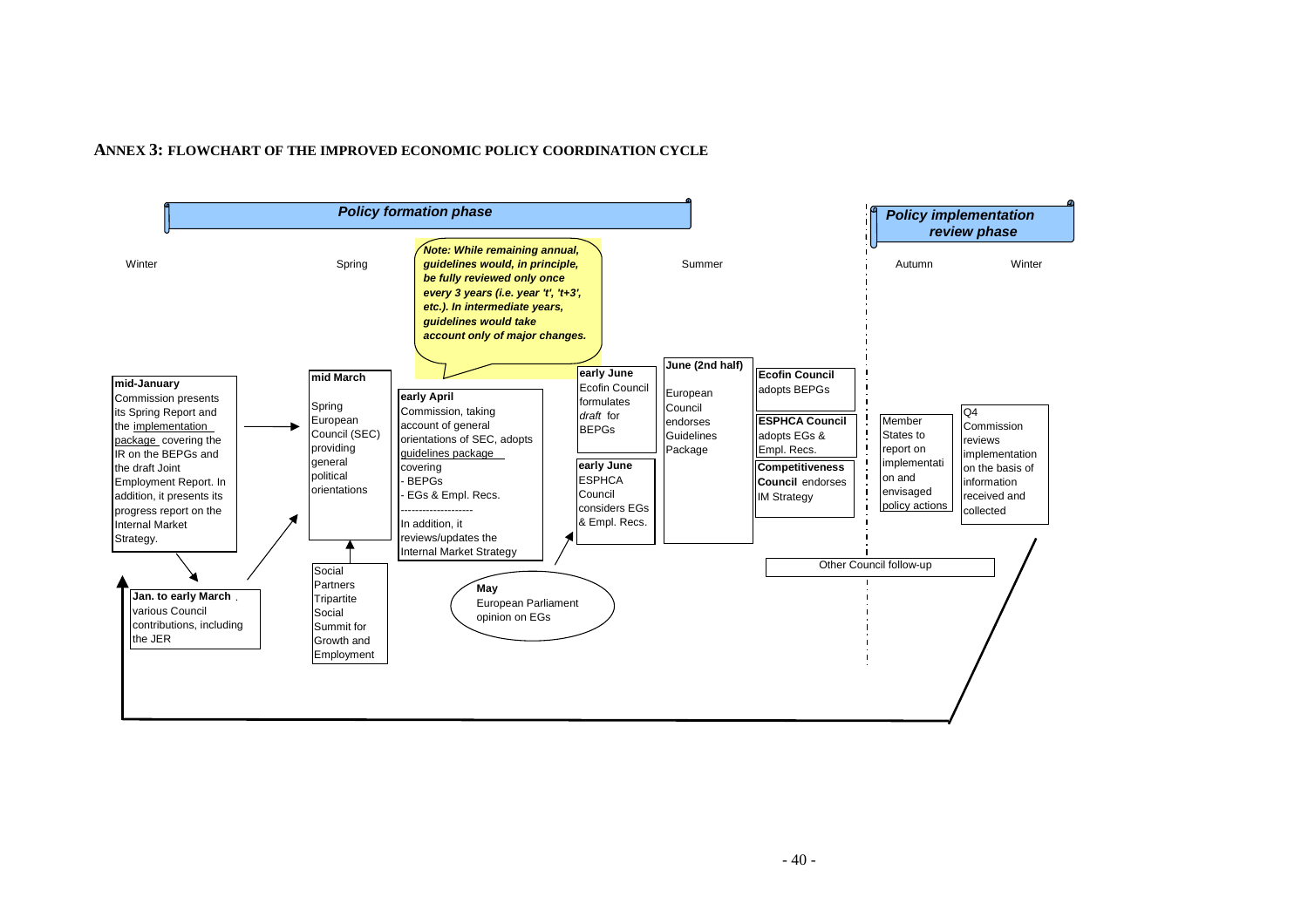#### **BIBLIOGRAPHY**

AMMERMÜLLER A., HEIJKE H., WÖSSMANN L., 'Schooling Quality in Eastern Europe: Educational Production During Transition', Kiel Working Paper No 1154, March 2003. http://www.uni-kiel.de/ifw/pub/kap/kap.htm.

BARRO, R.J., JONG-WHA L. (2000), "International Data on Educational Attainment: Updates and Implications" CID Working Paper No 42, Centre for International Development, Harvard University.

Economic Policy Committee: Budgetary challenges posed by ageing populations, Brussels, 24 October 2001: http://europa.eu.int/comm/economy\_finance/epc\_en.htm.

CARREIRO, P., HECKMAN, J. (2003), "Human Capital Policy", NBER Working Paper 9495.

DANG T.-T et al. (2001), "The fiscal implications of ageing", OECD Economics Department Working Papers No 305.

EBRD (2002), *Transition Report,* 2002.

Economic Policy Committee: Reform challenges facing public pension systems: the impact of certain parametric reforms on pension expenditure, Brussels, 5 July 2002: http://europa.eu.int/comm/economy\_finance/epc\_en.htm.

Economic Policy Committee: Report on Research and Development, Brussels, 22 January 2002: http://europa.eu.int/comm/economy\_finance/epc\_en.htm.

EUROPEAN COMMISSION (2001), *Real Convergence in the Candidate Countries*, DG ECFIN, November 2001.

EUROPEAN COMMISSION, *Employment in Europe*, 2001 and 2002.

EUROPEAN COMMISSION (2002), "Human Capital in a Global and Knowledge-based Economy", DE LA FUENTE, A., CICCONE, A., Final Report for the DG Employment and Social Affairs.

EUROPEAN COMMISSION (2002), "Employment in Europe 2002. Recent Trends and Prospects", DG Employment and Social Affairs.

EUROPEAN COMMISSION (2002), "European Report on Quality Indicators of Lifelong Learning", DG Education and Culture.

EUROPEAN COMMISSION (2002), "Regular Reports on Candidate Countries' Progress towards Accession".

EUROPEAN COMMISSION (2002), "Summary Sheets on Education Systems in Europe: Slovakia, Slovenia, Estonia, Lithuania, Latvia, Malta, Poland, Czech Republic, Romania, Cyprus, Bulgaria", EURYDICE.

EUROPEAN COMMISSION (2002), 'Strategy Paper' and 'Report by the European Commission on the Progress Towards Accession' (for each of the candidate countries), COM (2002) 700.

EUROPEAN COMMISSION (2003), *Spring Economic Forecasts.*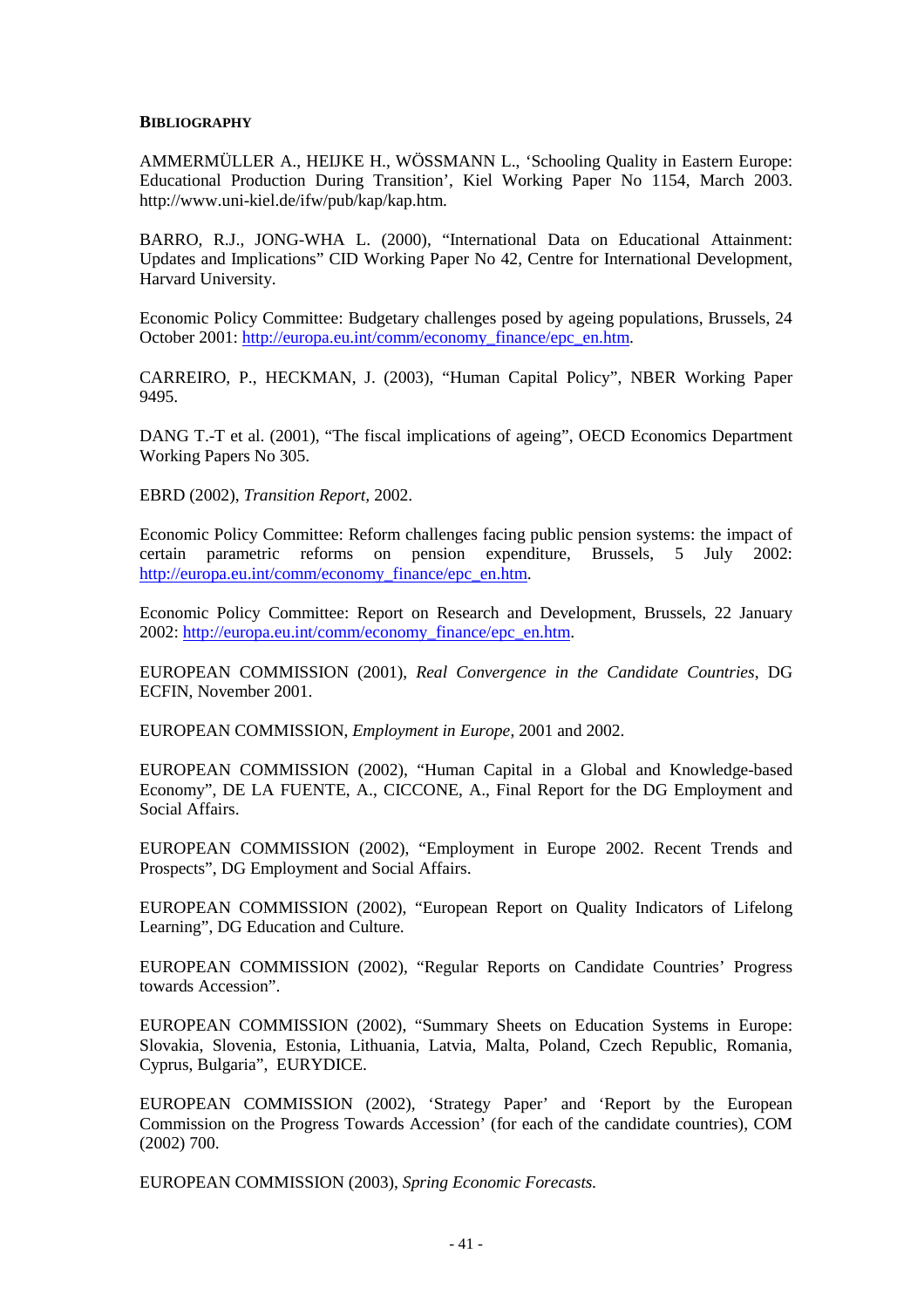EUROPEAN COMMISSION (2003), "Key Data on Education in Europe 2002" EURYDICE, Education and Culture, EUROSTAT.

EUROPEAN COMMISSION (2003), Decision COM (2003) 6 final (http://www.cc.cec/home/dgserv/sg/i/college/dec.htm)

EUROPEAN COMMISSION (2002), *Public Finances in EMU* 2002, *European Economy No 3/2002*.

EUROPEAN COMMISSION (2003), Commission staff working paper in support of the Report from the Commission to the Spring European Council in Brussels ("The Spring Report"), SEC(2003) 25 of 14 January 2003.

EUROPEAN COMMISSION, *State Aid Scoreboard,* special edition.

*EUROPEAN TRAINING FOUNDATION (2002), "Key indicators on vocational education and training" .*

*EUROPEAN TRAINING FOUNDATION (2002), "Preparation by candidate countries for involvement in the EU lifelong learning policy: achievements, gaps and challenges. Synthesis of the Monographs exercise Interim Report".*

EUROPEAN TRAINING FOUNDATION, Statistics database.

EUROSTAT (2002), 'Statistics in Focus', '*Labour Costs Survey 2000 - Candidate Countries',* Theme  $3 - 23$ .

EUROSTAT, NEWCRONOS STATISTICS DATABASE.

Gesellschaft für Versicherungswissen-schaft und -gestaltung e.V., Proceedings of the 2002 workshop on the social protection systems of the candidate countries, Brussels 25 March 2003: http://www.gvg-koeln.de/deutsch/projekte.html

HIRSCH, D. (2002), "How good is our global education? The PISA Survey", *OECD Observer.* Centre for Educational Research and Innovation.

IMF (2001), *'Real Convergence to EU Income Levels: Central Europe from 1990 to the Long Term',* Doyle, P.;Kuijs, L.;Jiang, G., Discussion Paper, 2001.

IMF (2002), *Into the EU, Policy Frameworks in Central Europe*.

Landesmann Michael, Structural features of economic integration in an enlarged Europe: patterns of catching-up and industrial specialisation, European Economy, January 2003.

OECD (2002), "Education at a Glance 2002", OECD.

OECD (2002), "Investment in Human Capital Through Post- Compulsory Education and Training: Selected Efficiency and Equity Aspects", OECD Economic Department Working Paper No 333.

*Pre-Accession Economic Programmes* (2002), for each candidate country.

SIANESI, B., REENE, J. V. (2002), "The Returns to Education: a review of the Empirical Macro-Economic Literature", The Institute for Fiscal Studies WP02/05.

UNESCO (2002), Education Sector, UNESCO Institute For Statistics.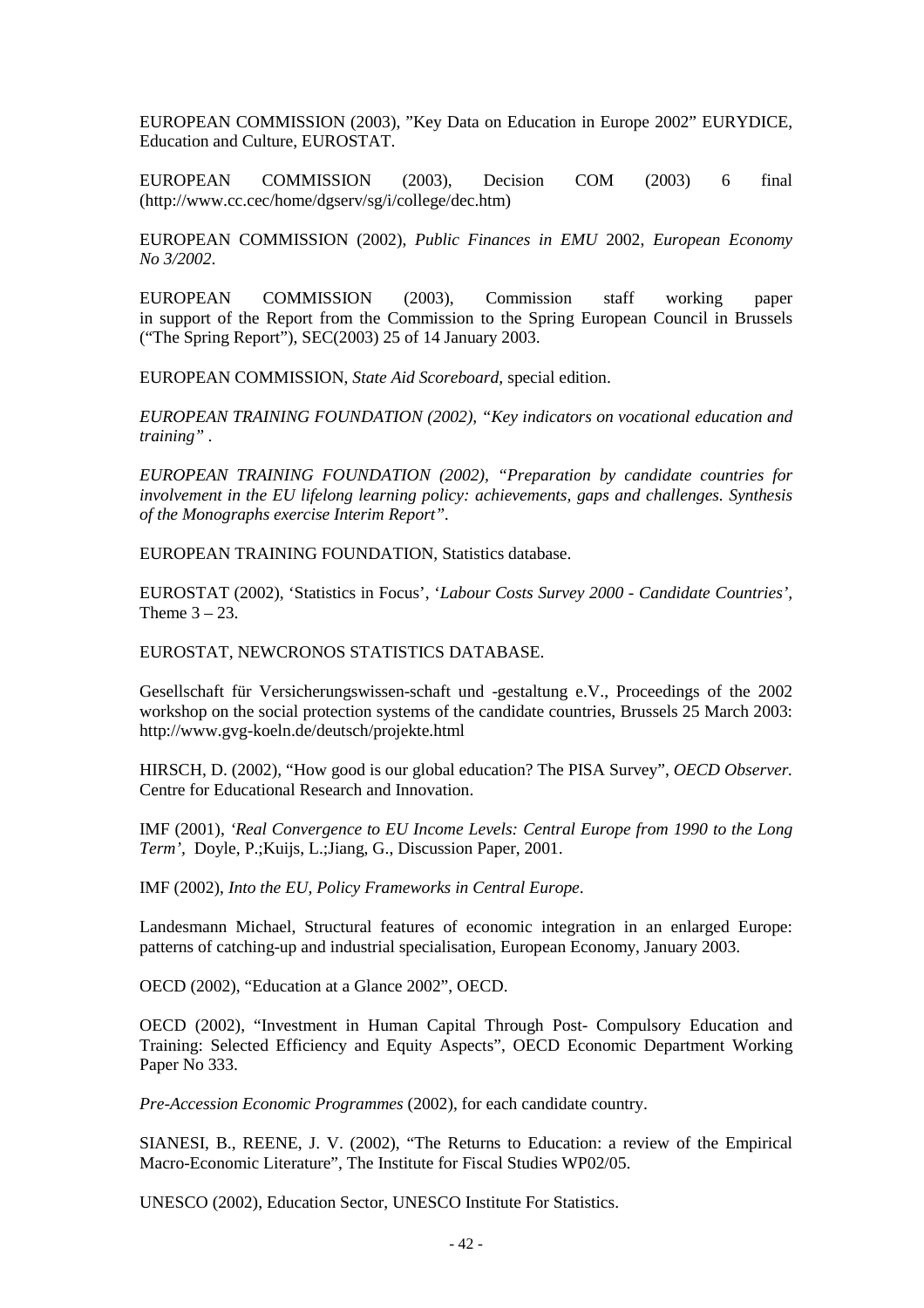UNESCO INSTITUTE FOR STATISTICS, "Education Indicators. Technical Guidelines", UNESCO.

UNITED NATIONS, Population Forecasts 2002.

WORLD BANK (2000), "Hidden Challenges to Education Systems in Transition Economies", The World Bank, Europe and Central Asia Region, Human Development Sector.